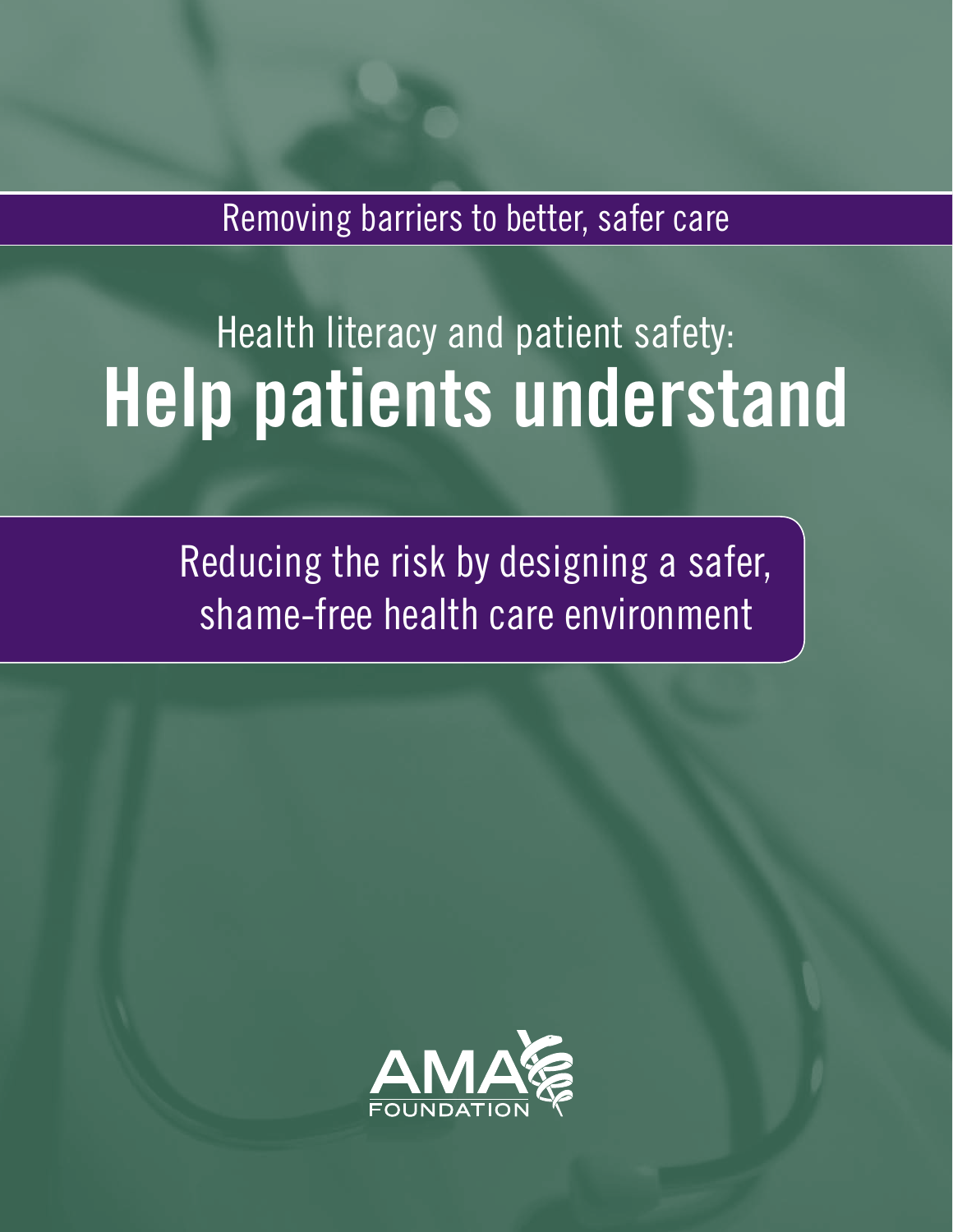Copyright © 2007 American Medical Association Foundation and American Medical Association. All rights reserved. The contents of this publication may not be reproduced in any form without written permission from the American Medical Association Foundation. This monograph does not define a standard of care, nor is it intended to dictate an exclusive course of management. Standards of medical care are determined on the basis of all the facts and circumstances involved in an individual case, and are subject to change as scientific knowledge and technology advance, and patterns evolve.

The products appearing in this continuing medical education (CME) monograph are for information purposes only. Their inclusion does not imply AMA endorsement, nor does omission of any product indicate AMA disapproval.

Release date: August 2007

Expiration date: May 2009

This CME publication is supported in part by an educational grant from Pfizer Inc.

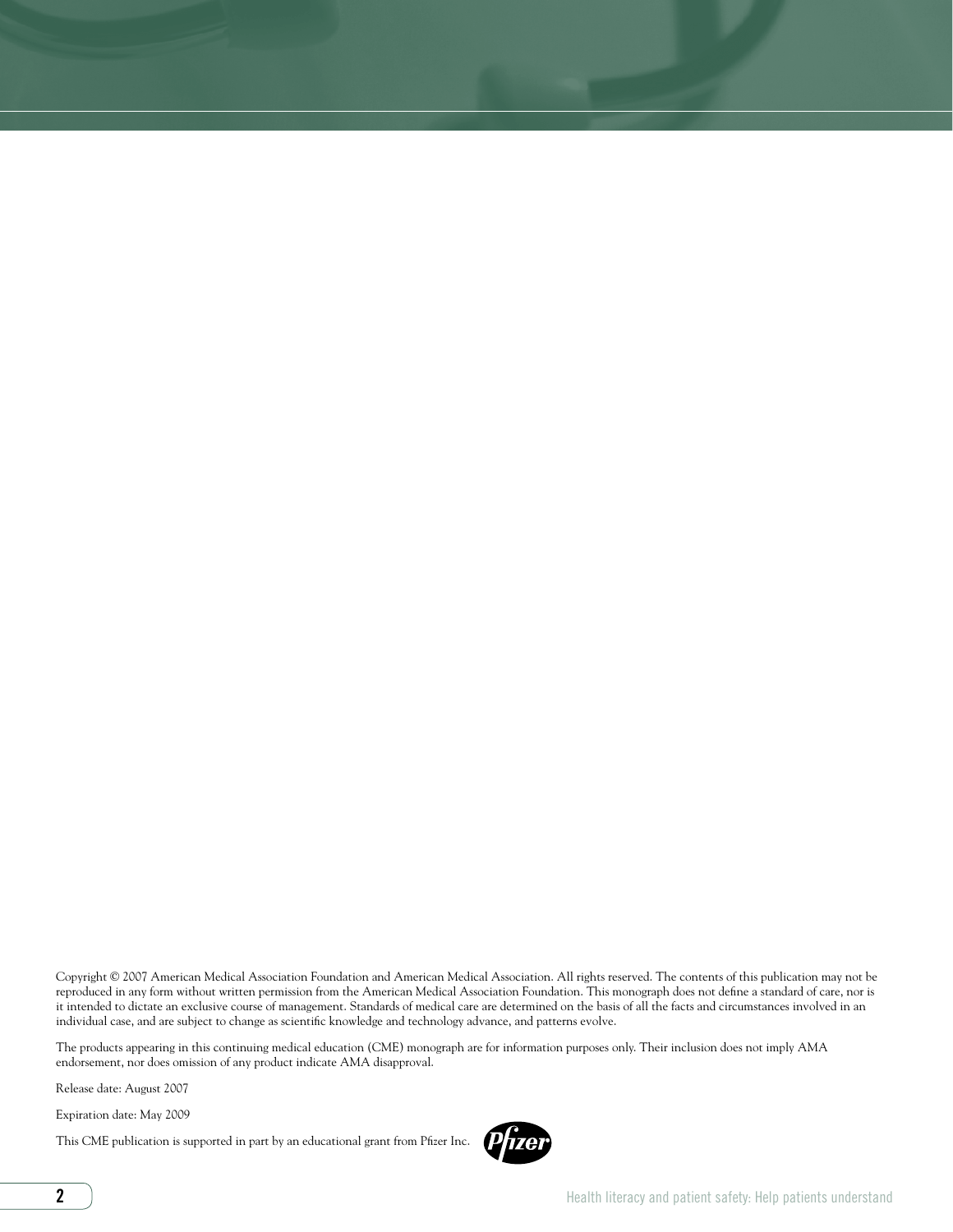**This patient safety monograph,** *Reducing the risk by designing a safer, shame-free health care environment,* **has been reapproved for CME credit through May 2012. Please read the following page for new instructions effective May 2009.**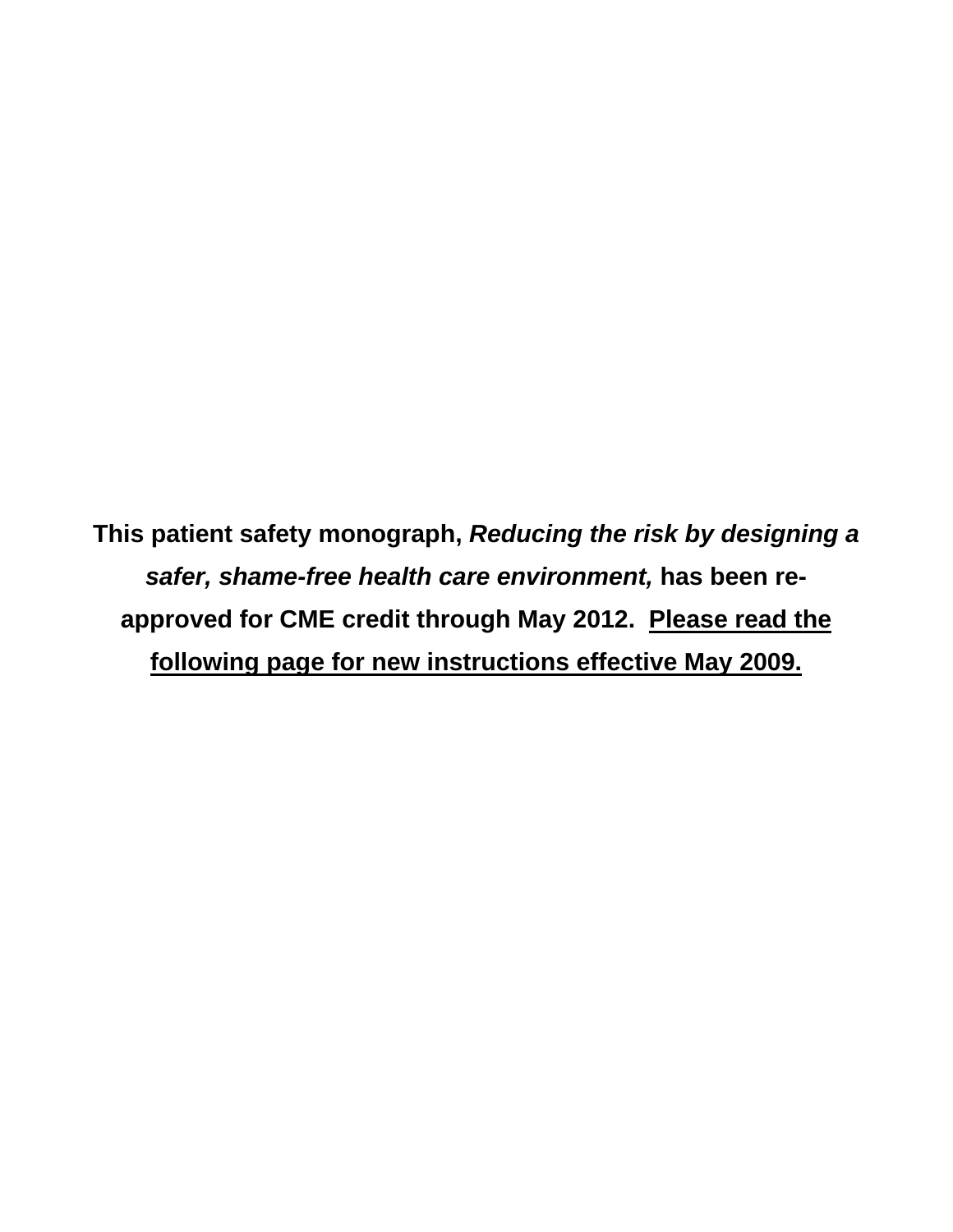*Reducing the risk by designing a safer, shame-free health care environment* **Important Continuing Medical Education Information for Physicians Effective May 2009** 

# *PLEASE NOTE THE NEW INSTRUCTIONS FOR CLAIMING CREDIT EFFECTIVE MAY 2009:*

Physicians may earn *AMA PRA Category 1 Credit*™ by reading this patient safety monograph, *Reducing the risk by designing a safer, shame-free health care environment*. The estimated time to complete the activity is 2.5 hours. **Physicians must then complete the CME questionnaire (including both the evaluation and the post-test) provided at the back of this manual and submit it via mail or fax to**:

American Medical Association Foundation Attn: Health Literacy 515 N. State St. Chicago, IL 60654 Fax: (312) 464-4142

#### **All submissions must be signed and dated.**

A certificate documenting your participation in the CME activity will be forwarded to you upon successful achievement of a score of at least 77% (10 out of 13 questions correct).

| Original release date:               | August 2007       |
|--------------------------------------|-------------------|
| Date of most recent activity review: | <b>April 2009</b> |
| <b>Activity expiration date:</b>     | <b>May 2012</b>   |

Disclosures for Content Reviewers Sonja Boone, MD, American Medical Association, Chicago, III. Nothing to disclose Daniel Winship, MD, American Medical Association, Chicago, III. Nothing to disclose Matthew Wynia, MD, MPH, American Medical Association, Chicago, III. Nothing to disclose

#### **Accreditation Statement**

The American Medical Association is accredited by the Accreditation Council for Continuing Medical Education to provide continuing medical education for physicians.

#### **Designation Statement**

The American Medical Association designates this educational activity for a maximum of 2.5 *AMA PRA Category 1 Credits™*. Physicians should only claim credit commensurate with the extent of their participation in the activity.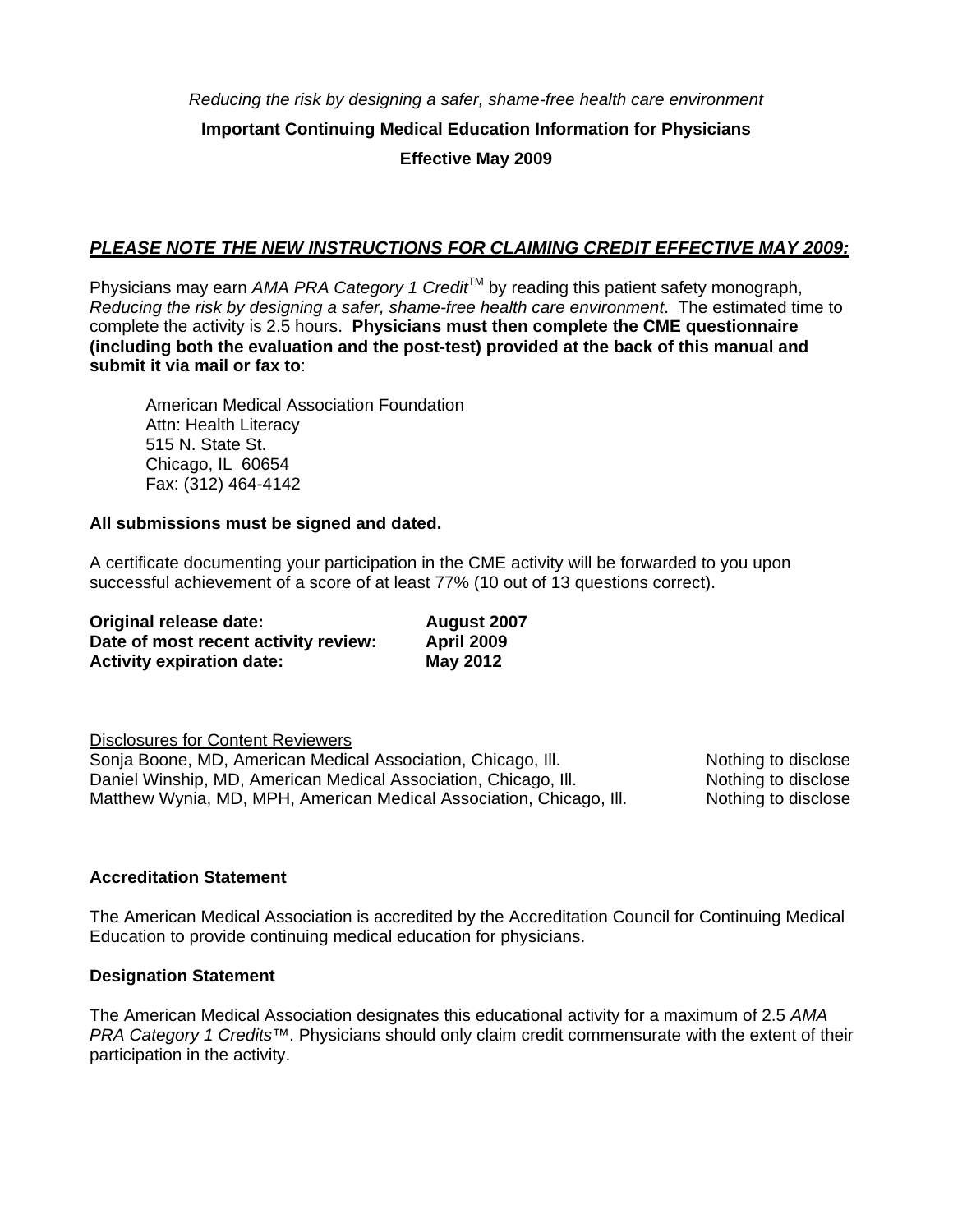# An AMA Continuing Medical Education program

#### **Accreditation statement**

The American Medical Association (AMA) is accredited by the Accreditation Council for Continuing Medical Education to provide continuing medical education for physicians.

#### **Designation statement**

The AMA designates this educational activity for a maximum of 2.5 *AMA PRA Category 1 Credits*™. Physicians should only claim credit commensurate with the extent of their participation in the activity.

Nonphysicians may receive a certificate of participation for completing this activity.

#### **Educational objectives**

The activity will enable physicians to:

- Define the scope of patient safety problems caused by low health literacy and the need to manage the risk they present
- Recognize the ethical and legal foundations for safe medical practices and patient-centered care
- Explain patient safety concepts and approaches utilized in designing safer practice environments
- Identify patient safety practices that reduce the risk of miscommunication and optimize the patient's ability to safely manage their own care
- Determine steps toward establishing a climate for change
- Identify tools and resources for creating safer practice environments
- Demonstrate how to utilize and implement these tools in a practice environment

#### **Instructions for CME credit**

After completing this program, record your answers to the CME questions on the CME answer sheet provided.

#### **Expert advisory panel:**

Toni Cordell, Patient Advocate, Charlotte, N.C. Darren DeWalt, MD, MPH, Assistant Professor of Medicine, University of North Carolina, Chapel Hill

Nancy C. Elder, MD, MSPH, Associate Professor, University of Cincinnati

- Mary "Toni" Flowers, RN, Director, Health Disparities and Cultural Competency, Michigan Peer Review Organization, Farmington Hills
- Katie Gilfillan, Senior Risk Management Development Specialist, ISMIE, Chicago

Marge Keyes, MA, Patient Safety Team Leader, Agency for Healthcare Research and Quality, Rockville, Md.

Sunil Kripalani, MD, MSc, Assistant Professor, Emory University School of Medicine, Atlanta

Bryan Liang, MD, PhD, JD, Executive Director, Institute of Health Law Studies, California Western School of Law, San Diego

Steven R. Rush, MA, Director Physician Engagement, UnitedHealthcare Clinical Advancement, Edina, Minn.

Archie Willard, Adult Learner Reader, New Readers of Iowa, Eagle Grove

Josie R. Williams, MD, Director, Rural and Community Health Institute, Texas A&M Health Science Center, College Station

#### **Editors and authors:**

Mary Ann Abrams, MD, MPH, Iowa Health System, Des Moines

Louella L. Hung, MPH, American Medical Association Foundation, Chicago

Adrianna B. Kashuba, MPH, American Medical Association Foundation, Chicago

Joanne G. Schwartzberg, MD, American Medical Association, Chicago

Patricia E. Sokol, RN, JD, American Medical Association, Chicago Katherine C. Vergara, MPH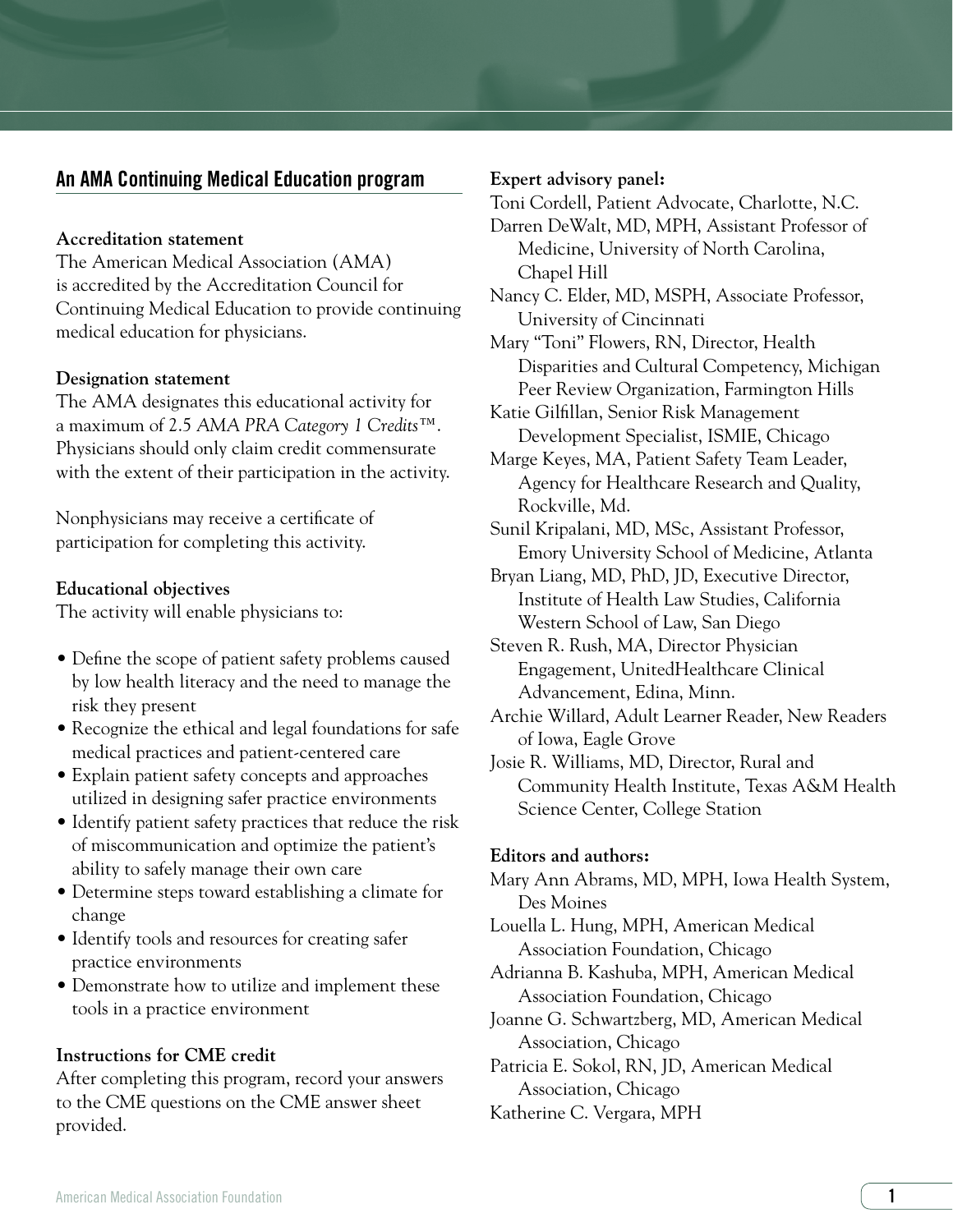#### **Disclosure policy**

In order to assure the highest quality of CME programming, and to comply with ACCME Standards for Commercial Support, the AMA requires that all faculty and planning committee members disclose relevant financial relationships with any commercial or proprietary entity producing health care goods or services relevant to the content being planned or presented. The following disclosures are provided:

#### **Expert advisory panel:**

- Ms. Cordell: Nothing to disclose
- Dr. DeWalt: Nothing to disclose
- Dr. Elder: Nothing to disclose
- Ms. Flowers: Speaker's Bureau, Pfizer Pharmaceuticals
- Ms. Gilfillan: Nothing to disclose
- Ms. Keyes: Nothing to disclose
- Dr. Kripalani: Consultant, holds equity and is entitled to royalties from product sales, PictureRx LLC
- Dr. Liang: Nothing to disclose
- Mr. Rush: Employee, UnitedHealthcare
- Mr. Willard: Nothing to disclose
- Dr. Williams: Nothing to disclose

#### **Editors and authors:**

- Dr. Abrams: Collaborative partner, unrestricted educational grant, in-kind support, Pfizer Inc. Ms. Hung: Nothing to disclose Ms. Kashuba: Nothing to disclose
- 
- Dr. Schwartzberg: Nothing to disclose
- Ms. Sokol: Nothing to disclose
- Ms. Vergara: Nothing to disclose

#### **Intended audience**

This CME program is intended for clinical practitioners.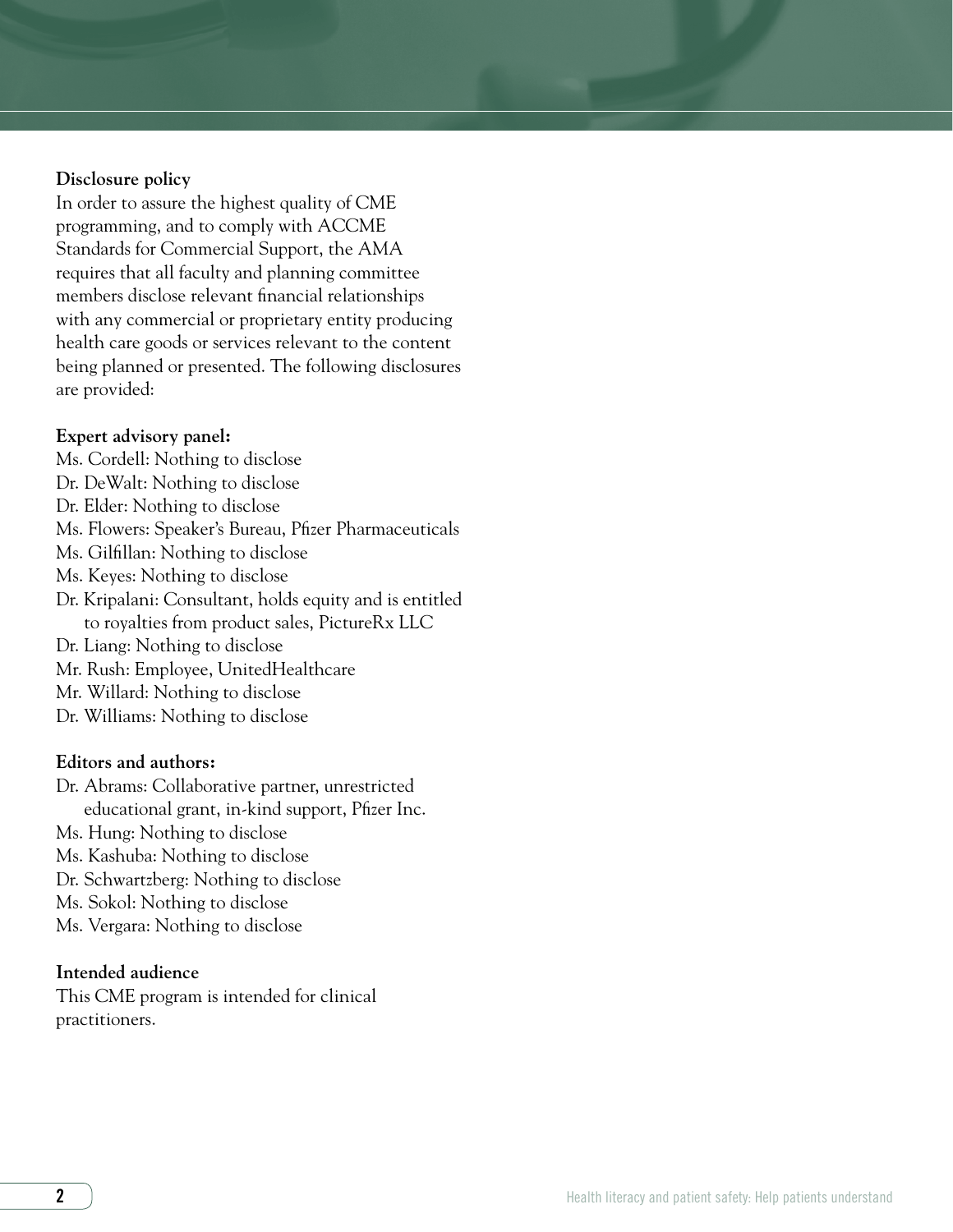# **Table of contents**

| Letter from the American Medical Association Foundation president                                 | 5  |
|---------------------------------------------------------------------------------------------------|----|
| Development of a national health literacy agenda                                                  | 6  |
| <b>Introduction</b>                                                                               | 7  |
| Part I: Background on the connection between health literacy and patient safety                   | 11 |
|                                                                                                   |    |
|                                                                                                   |    |
|                                                                                                   |    |
|                                                                                                   |    |
|                                                                                                   |    |
|                                                                                                   |    |
|                                                                                                   |    |
|                                                                                                   |    |
| Part II: Office team approach toward a safer and shame-free environment of care for your patients | 23 |
|                                                                                                   |    |
|                                                                                                   |    |
|                                                                                                   |    |
|                                                                                                   |    |
|                                                                                                   |    |
|                                                                                                   |    |
|                                                                                                   |    |
|                                                                                                   |    |
|                                                                                                   |    |
|                                                                                                   |    |
|                                                                                                   |    |
|                                                                                                   |    |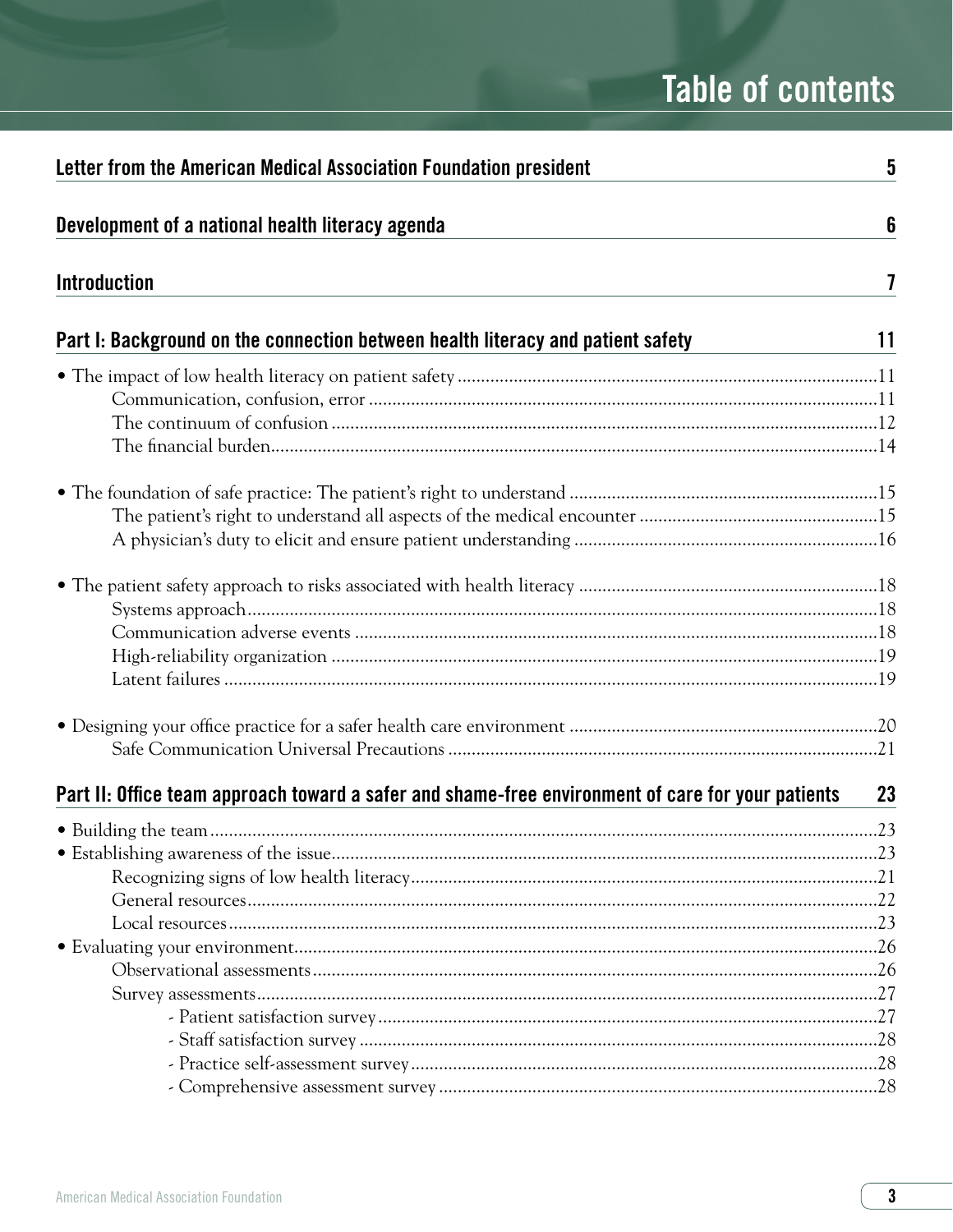| • Taking action using Safe Communications Universal Precautions: Approaches and tools31 |    |
|-----------------------------------------------------------------------------------------|----|
|                                                                                         |    |
|                                                                                         |    |
|                                                                                         |    |
|                                                                                         |    |
|                                                                                         |    |
|                                                                                         |    |
|                                                                                         |    |
|                                                                                         |    |
|                                                                                         |    |
|                                                                                         |    |
|                                                                                         |    |
|                                                                                         |    |
|                                                                                         |    |
|                                                                                         |    |
|                                                                                         |    |
|                                                                                         |    |
|                                                                                         |    |
| <b>Conclusion</b>                                                                       | 50 |
| <b>Continuing Medical Education questions</b>                                           | 51 |
| <b>Continuing Medical Education answer sheet</b>                                        | 53 |
| <b>Appendix</b>                                                                         | 55 |
| <b>References</b>                                                                       | 59 |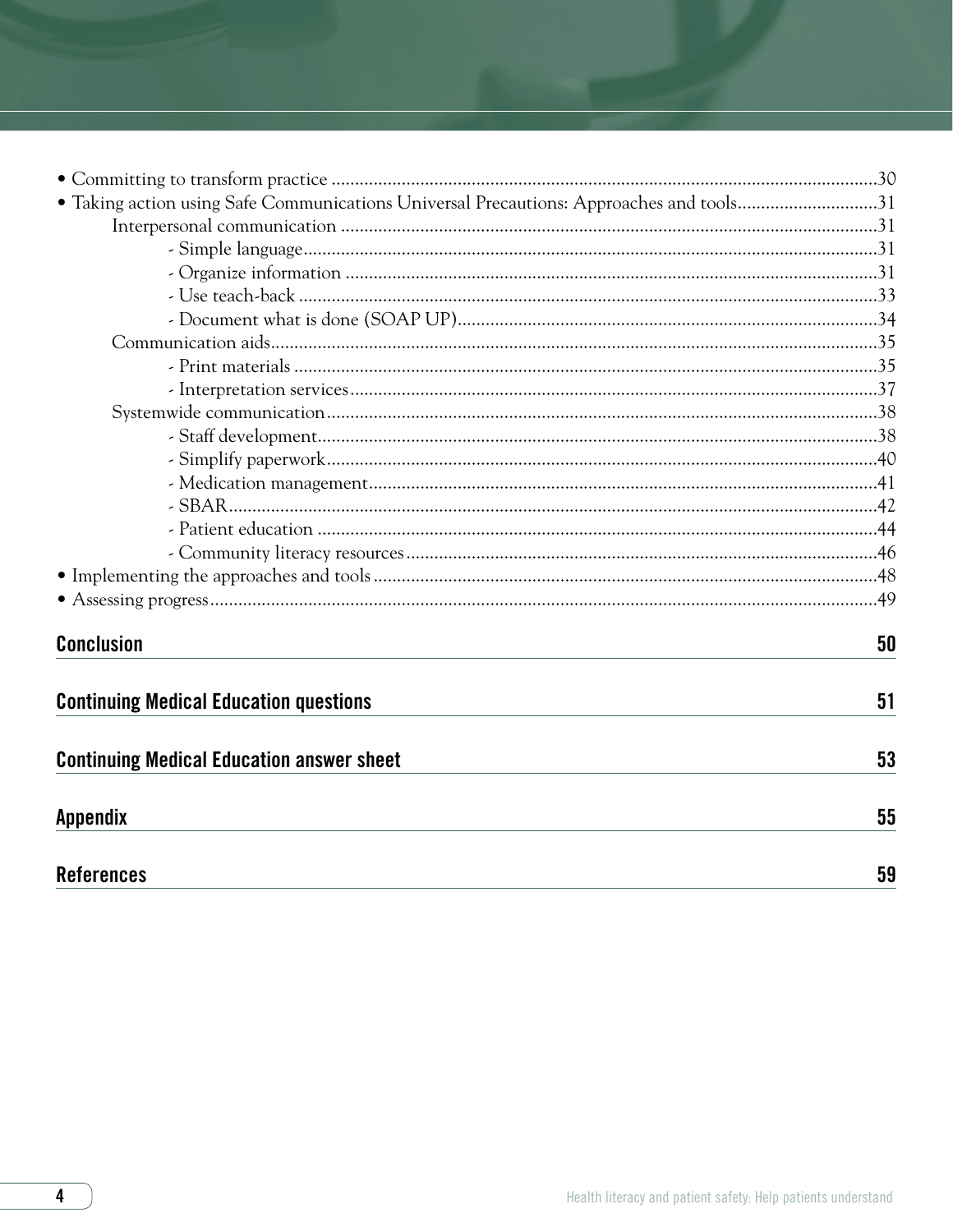# **Letter from the American Medical Association Foundation president**

The American Medical Association (AMA) and the AMA Foundation have been leaders in bringing health literacy issues into the mainstream. Nearly 10 years ago, the AMA became the first national medical organization to create a policy recognizing limited literacy as a barrier to effective medical diagnosis and treatment.1 Following that, the AMA Foundation developed a range of significant health literacy initiatives.

The AMA has also led national physician efforts to measurably improve patient safety and quality of care. The AMA has partnered with the Institute for Healthcare Improvement to help prevent common in-hospital system errors, led efforts to pass the federal Patient Safety law and worked to ensure that law's implementation, and advanced other measures, including voluntary reporting systems with strong confidentiality protections. It also continues to convene the highly respected Physician Consortium for Performance Improvement to develop evidence-based performance measures to improve the quality of care.

Recently, the AMA began examining the issues of health literacy and patient safety together and found that the two are innately intertwined—one topic cannot be discussed without the other. Addressing health literacy should be an essential consideration of health care providers and their staff, and a crucial force for progress in improving patient safety.

Working together, the AMA and the AMA Foundation have created a variety of health literacy educational tools to provide a foundation for physicians to understand this topic and its impact on health.2 These tools focus on what an individual physician can do during a patient encounter. Our next step is to explore what impact a physician can have on the larger health care system. We will be examining broader, systemwide communication practices in order to prevent errors at every point of the patient visit—from the time a patient schedules an appointment until the patient leaves the office.

This monograph updates previous health literacy materials with new supporting research, explores how ineffective communication and low health literacy combine to affect patient safety, provides tools to decrease communication-related adverse events, and helps physicians initiate changes toward a safer and shame-free practice environment. Limited health literacy is placing today's patients, providers and health care system at risk; changes to ensure safety must be undertaken.

Retu W. Carcue & case

Peter W. Carmel, MD AMA Foundation president, 2006–2007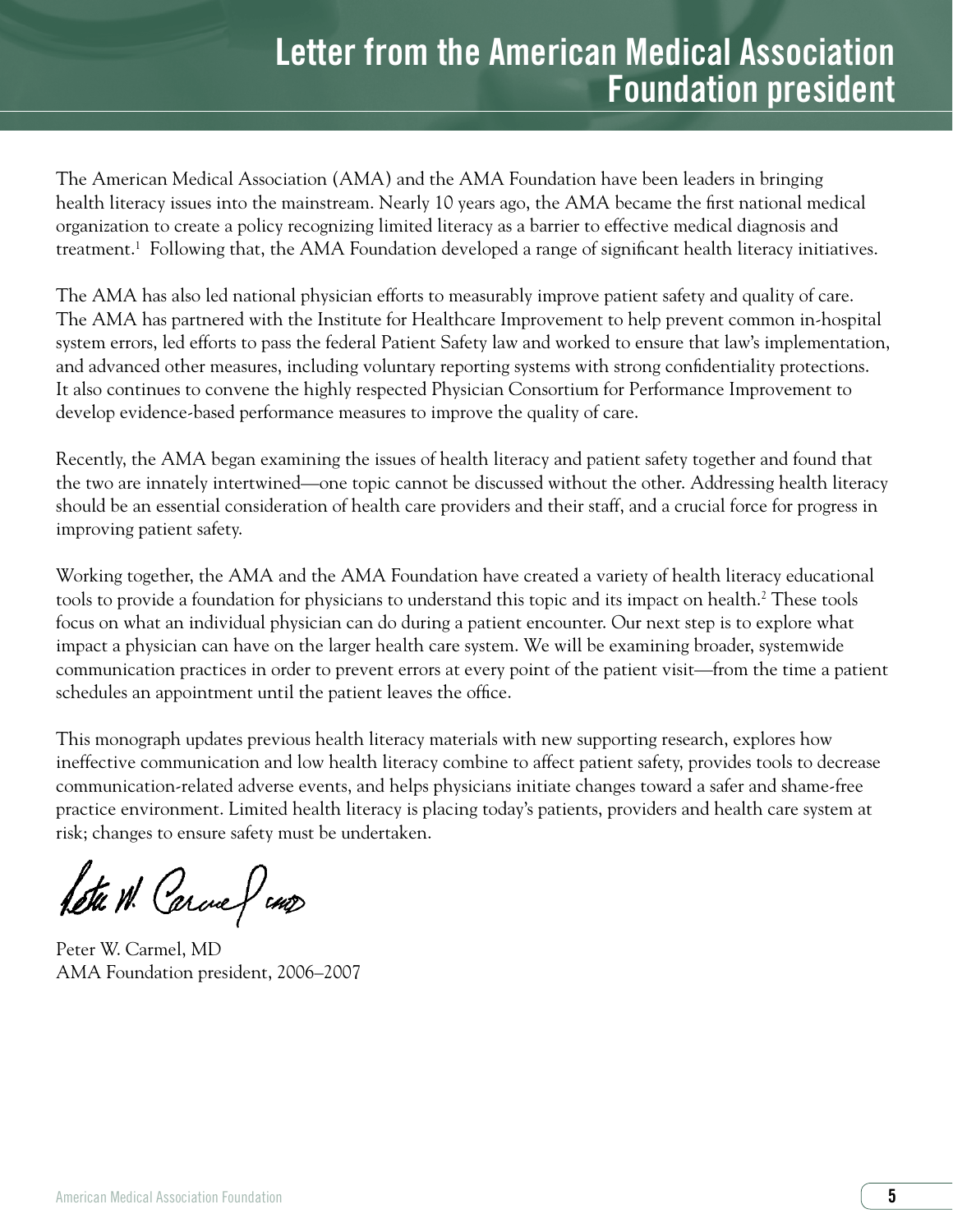- 1993: U.S. Department of Education publishes the first National Adult Literacy Survey
- 1997: AMA Council on Scientific Affairs establishes ad hoc committee on health literacy
- 1997: First National Health Literacy Conference sponsored by Pfizer Inc. and Center for Health Care Strategies
- 1998: AMA becomes the first national medical organization to adopt policy recognizing that limited patient literacy is a barrier to effective medical diagnosis and treatment
- 2000: AMA/AMA Foundation publishes the first Health Literacy Educational Kit
- 2000: Healthy People 2010 specifically states two health literacy objectives
- 2001: Institute of Medicine (IOM) publishes *Crossing the Quality Chasm*
- 2003: AMA begins training physicians and health care professionals with a Health Literacy Train-the-Trainer curriculum
- 2003: IOM publishes *Priority Areas for National Action*
- 2004: IOM publishes *Health Literacy: Prescription to End Confusion*
- 2004: Agency for Healthcare Research and Quality (AHRQ) publishes *Literacy and Health Outcomes*
- 2004: American College of Physicians Foundation makes health literacy the focus of its annual conferences
- 2004: Partnership for Clear Health Communication and the Ask Me 3™ Campaign is launched
- 2004: AHRQ and the National Institutes of Health offer the first health literacy grants from the government
- 2005: AMA/AMA Foundation convene a Health Literacy Patient Safety advisory panel
- 2005: America's Health Insurance Plans adopts health literacy program
- 2005: AMA and Blue Cross Blue Shield of America convene a White House Conference on Aging mini-conference on health literacy and health disparities
- 2005: American Academy of Pediatrics convenes a health literacy working group
- 2005: National Quality Forum publishes *Improving Patient Safety Through Informed Consent for Patients with Limited Health Literacy*
- 2005: National Quality Forum publishes *Improving Use of Prescription Medications: A National Action Plan*
- 2005: AMA Press publishes the first health literacy textbook, *Understanding Health Literacy: Implications for Medicine and Public Health*
- 2006: Joint Commission Resources convene an educational symposium, Health Literacy: The Foundation for Patient Safety, Empowerment, and Quality Health
- 2006: U.S. Department of Education publishes the 2003 National Assessment of Adult Literacy
- 2006: AMA/AMA Foundation convene two-day conference on health literacy and patient safety
- 2007: Joint Commission publishes a white paper on health literacy and patient safety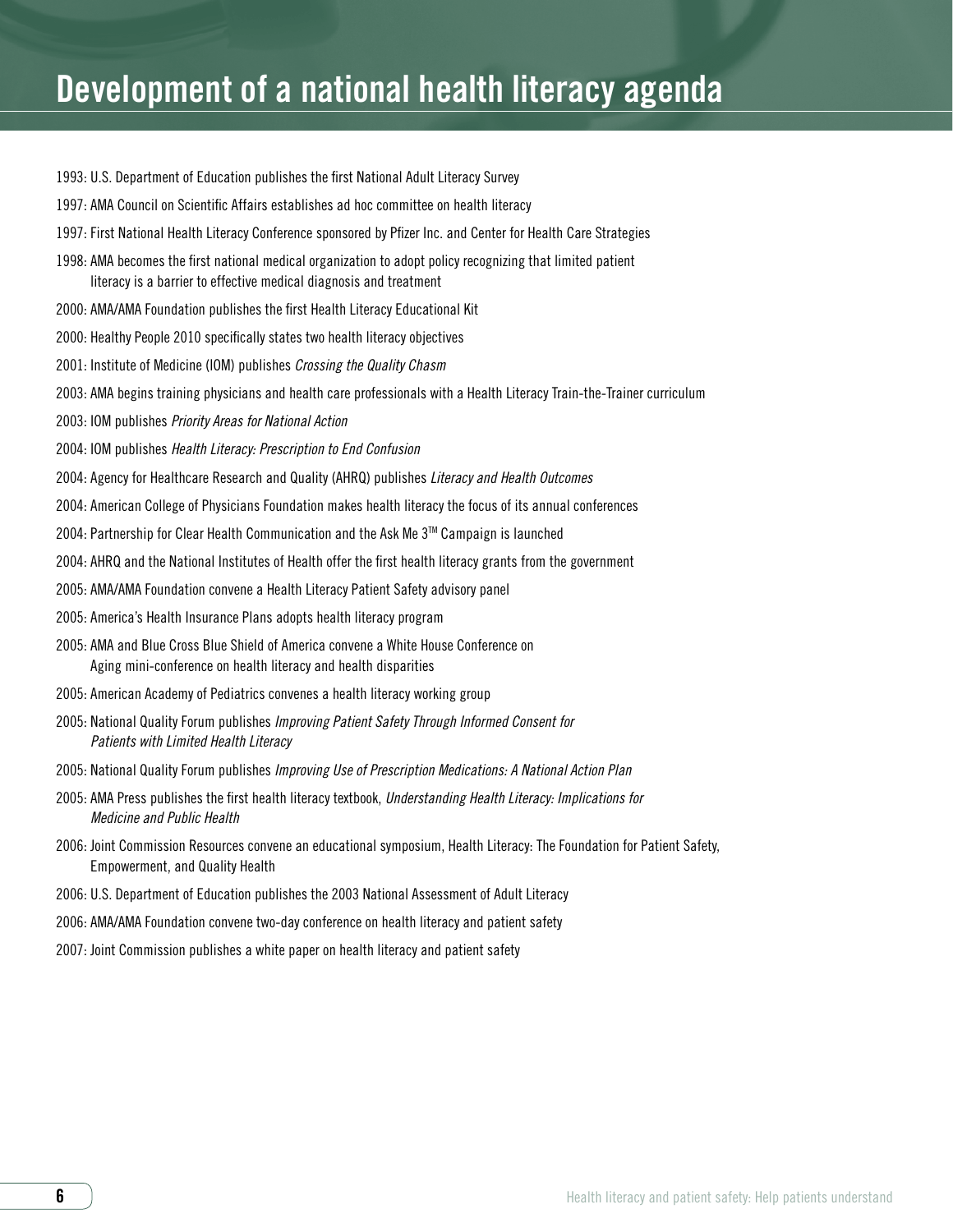# Scope of the problem

Patients' health and safety are at risk as they navigate the U.S. health care system. Negotiating the labyrinth of physician offices, medical and insurance forms, pharmacies, inpatient facilities and home health services requires patients be able to read, understand and make informed decisions based on information exchange at every step. It is usually assumed that patients and their caregivers have the ability to competently grasp this complicated health information. When they do not, they are at risk for errors that can result in adverse health outcomes.

In a 2004 survey of 706 Iowa physicians, 45 percent reported having "experienced, witnessed or heard about errors in patient care that were a result of patient difficulties with reading and writing skills or understanding/communicating with medical personnel."3 Of the physicians reporting errors, 31 percent reported some physical pain, harm or damage, and 18 percent reported some emotional pain, harm or damage, resulted from these errors. Despite recognizing that communication-related errors occur and have significant effects, 43 percent reported they "tend to think patients understood the information given to them if the patients do not ask questions during a visit."3

Low health literacy is ubiquitous, but poorly recognized. Health literacy is defined as "the degree to which individuals have the capacity to obtain, process and understand basic health information and services needed to make appropriate health decisions."4 The Institute of Medicine reports that as many as 90 million American adults may lack the literacy skills necessary to function in the health care system, and the average reading ability of U.S. adults is far exceeded by the reading level many healthrelated materials require.<sup>5</sup>

The U.S. Department of Education conducts a national survey every 10 years to assess the nature of literacy among American adults. In 2003, more than 19,000 people participated, chosen from across the country to represent the nation's adult population. The 2003 National Assessment of Adult Literacy (NAAL) included a specific health literacy assessment, based on participants' ability to perform 28 tasks in three health-related domains: clinical, prevention and navigation of the health care system.

NAAL health literacy scoring runs from 0 to 500 points and is divided into four groups—proficient, intermediate, basic and below basic. These categorizations may be misleading when compared to the tasks that can be accomplished by individuals in those groups. For example, close to 50 percent of adult Americans scored below 253 and could not correctly "determine what time a person can take a prescription medication, based on information on the prescription drug label that relates the timing of medication to eating"6 (figure 1). Most physicians would consider that level of comprehension inadequate for any patient to manage his or her own care safely, yet it is considered an "intermediate" literacy skill. It is clear from these findings that populations reading at basic and below basic levels may face serious problems understanding average health care information materials.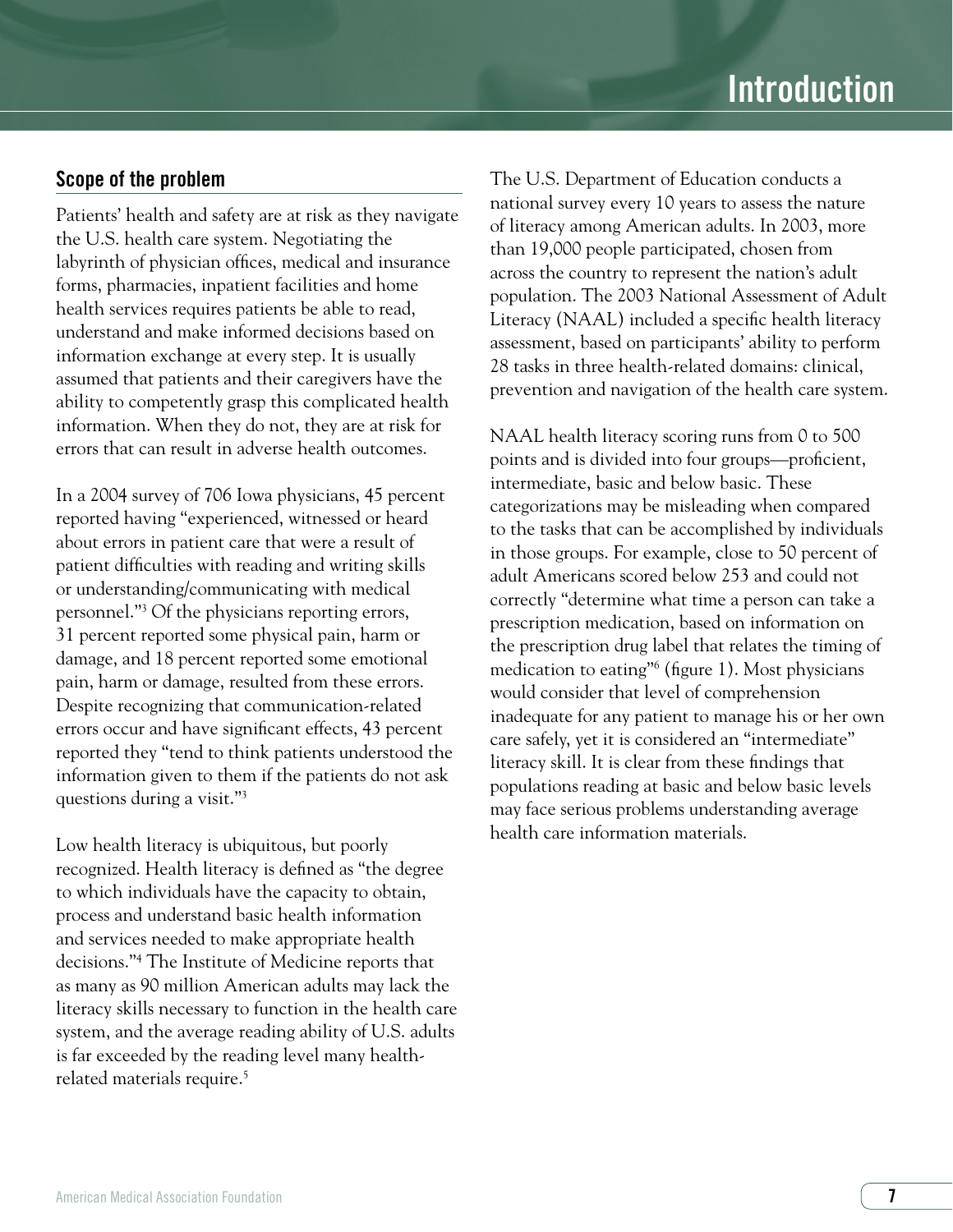

# Figure 1. Difficulty of selected health literacy tasks: 2003

Note: The position of a question on the scale represents the average scale score attained by adults who had a 67 percent probability of successfully answering the question. Only selected questions are presented. Scale score ranges for performance levels are referenced on the figure.

Source: Kutner M, Greenberg E, Jin Y, Paulsen C. The Health Literacy of America's Adults: Results from the 2003 National Assessment of Adult Literacy. NCES 2006-483. Washington, DC: National Center for Education Statistics, US Department of Education; 2006.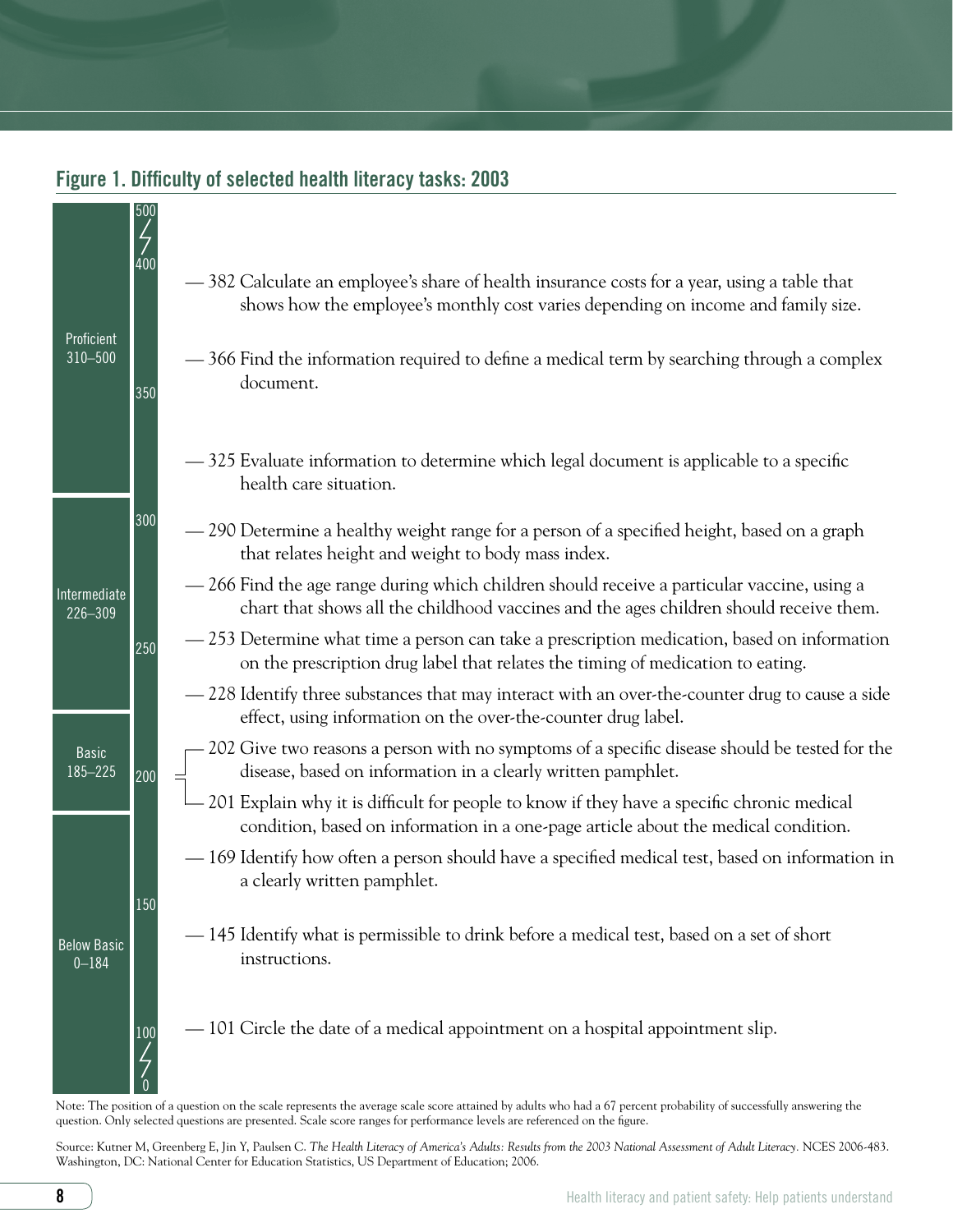Literacy level, language proficiency and emotional state all affect patients' ability to navigate the health care system, while time constraints, financial pressure, and inadequate awareness and training to address the

problem of low health literacy can hinder health care providers' ability to guide the way. Low health literacy presents a risk to patients, providers and the U.S. health care system as a whole (figures 2 and 3).

# Figure 2. Low health literacy and increased risk of harm

#### How the patient is at risk

Physical harm may result from behaviors often categorized as nonadherent:

- Not filling or refilling a prescription<sup>7</sup>
- Inappropriate dosing or timing of a medication<sup>8,9</sup>
- Failure to recognize effects of inappropriate dosing, side effects or drug interactions<sup>10,11</sup>
- Failure to take action needed for evaluation, treatment or follow-up<sup>12,13,14</sup>

Emotional harm may result from shame, stress, frustration, confusion, worry and poor self-esteem associated with:

- $\bullet$  Efforts to conceal reading difficulties<sup>15</sup>
- Being asked to complete tasks outside one's comfort zone<sup>16</sup>
- $\bullet$  Feeling unsafe or unwelcome<sup>15,17</sup>
- $\bullet$  Failure to seek care<sup>17</sup>

Economic harm may result from:

- Repeat visits, tests or procedures $^{21}$
- Unnecessary or inappropriate medication regimens<sup>7</sup>
- $\bullet$  Poor preparation and cancellation for evaluative studies<sup>21</sup>
- $\bullet$  Use of higher and perhaps more costly levels of care<sup>18,19</sup>
- Lost earnings and job productivity<sup>20</sup>
- Transportation and child care costs

#### How the health care professional is at risk

Inefficiency, waste, financial repercussions and liability are harmful to physicians and their colleagues in allied health professions, personally and professionally. Examples of inefficiency, waste and financial repercussions include:

- Interruptions and callbacks to clarify instructions
- Staff time to answer common questions about information repeatedly presented in difficult to understand formats
- Rescheduling missed appointments, tests and procedures for which patients did not understand how to prepare properly<sup>21</sup>
- Repeated office visits for unchanged or worsened conditions because patients did not understand previously prescribed or recommended treatment7
- Lost profits from missed appointments
- Patients who do not understand or who feel overwhelmed by forms, or an unapproachable office or care environment<sup>15</sup>:
	- o May not return for follow-up

o May choose a different provider

o May suspend care until it becomes emergent

Liability risks include:

- A growing number of malpractice cases have been settled in favor of patients who were not appropriately informed about medical decisions.
- Poor communication or miscommunication between physician and patient is the leading reason for patient dissatisfaction, which increases the risk for lawsuits.22
- Health care professionals may be held liable for errors due to miscommunication and lack of patient understanding that result in harm to patients.23
- Patients who miss appointments may have a viable lawsuit if they can prove their failed appointment resulted in harm due to a doctor's unclear,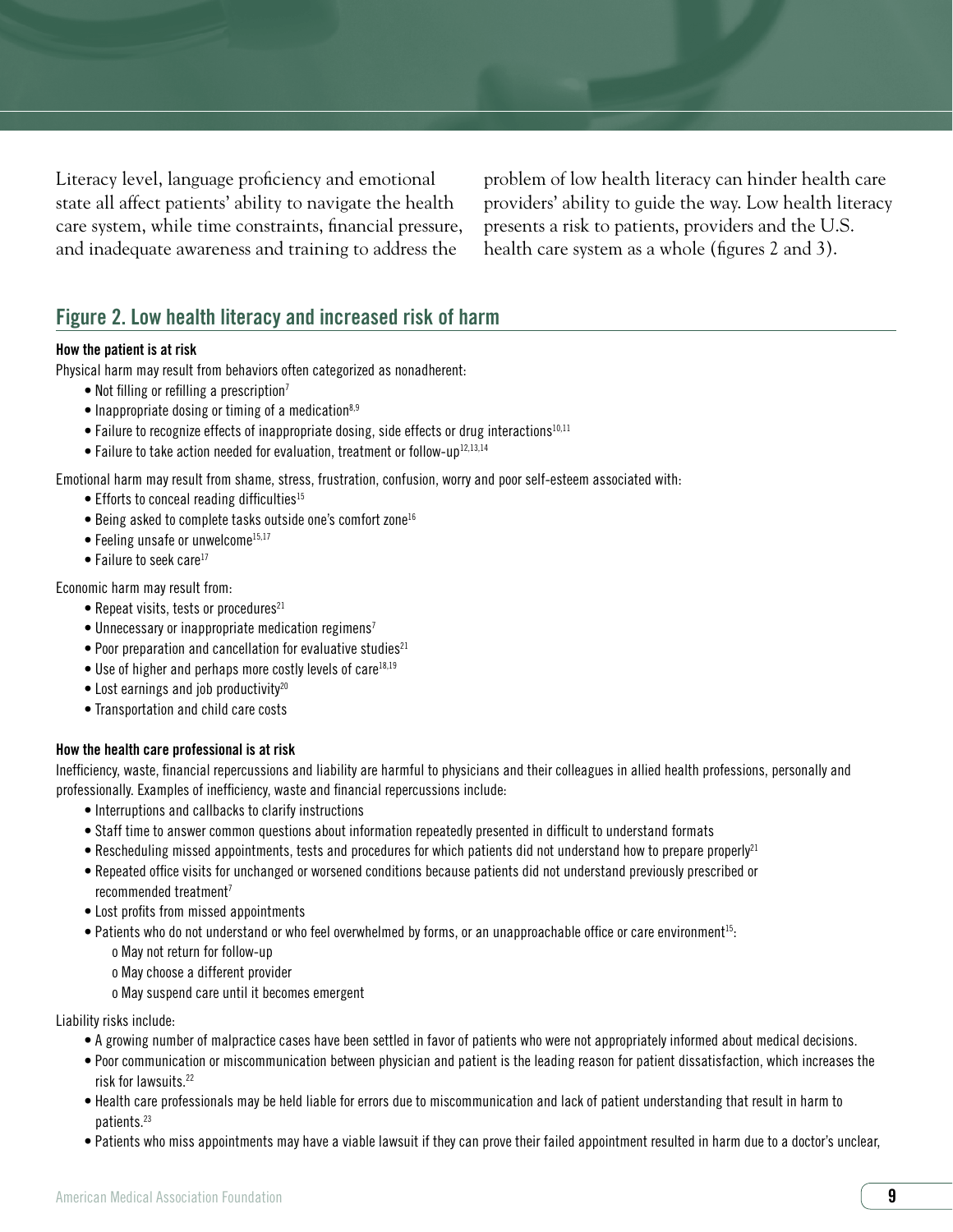inadequate, or omitted instructions and/or advice.<sup>24</sup>

• Risk managers advise physicians to assess communication success and patient understanding in those who miss appointments, are not meeting treatment goals or are nonadherent to recommended treatment,<sup>24</sup> and recommend that these efforts be documented in the medical chart.<sup>25</sup>

#### How the health care system is at risk

Health care today comprises a complex, interconnected array of populations, providers, payors and organizations. Ever increasing pressures and fragmentation are putting the system at risk.

#### Demographic changes

Patient populations include more elderly patients with:

- Multiple chronic conditions<sup>26,27</sup>
- Numerous prescription drugs $28,29$
- $\bullet$  Higher likelihood to have low health literacy<sup>30,31</sup>

Patient populations include more minorities:

- Growing numbers of Americans with limited English proficiency<sup>32</sup>
- More likely to have lower health literacy<sup>30</sup>
- When experiencing language barriers, less likely to have a usual source of care, at increased risk for nonadherence to medication, less likely than others to keep follow-up visits and have higher rates of hospitalization<sup>33,34</sup>

#### Health care delivery processes:

- Recovery and self-management increasingly occur in the home<sup>35</sup>
- Treatment and self-management regimens growing more complex<sup>35</sup>
- Care frequently managed by numerous professionals<sup>29</sup>
- $\bullet$  Patients viewed as primary information conduits between all health care professionals<sup>29</sup>

# Figure 3. Changes in the health care system

|                                          | 35 years ago                                                              | <b>Today</b>                                                                                                                  |
|------------------------------------------|---------------------------------------------------------------------------|-------------------------------------------------------------------------------------------------------------------------------|
| Treatment of acute myocardial infarction | Four to six weeks bed rest in hospital                                    | Two to four days in hospital                                                                                                  |
| Available Rx drugs                       | 650                                                                       | More than 10,000                                                                                                              |
| Treatment of new onset diabetes          | Three weeks in hospital; two hours a day of<br>diabetic education classes | Outpatient; up to three hours diabetic<br>education classes; written materials;<br>internet; telemedicine                     |
| <b>Treatment of asthma</b>               | Theophylline                                                              | Inhalers with spacers; controller versus rescue<br>medications; peak flow monitoring; tapering<br>steroids; trigger avoidance |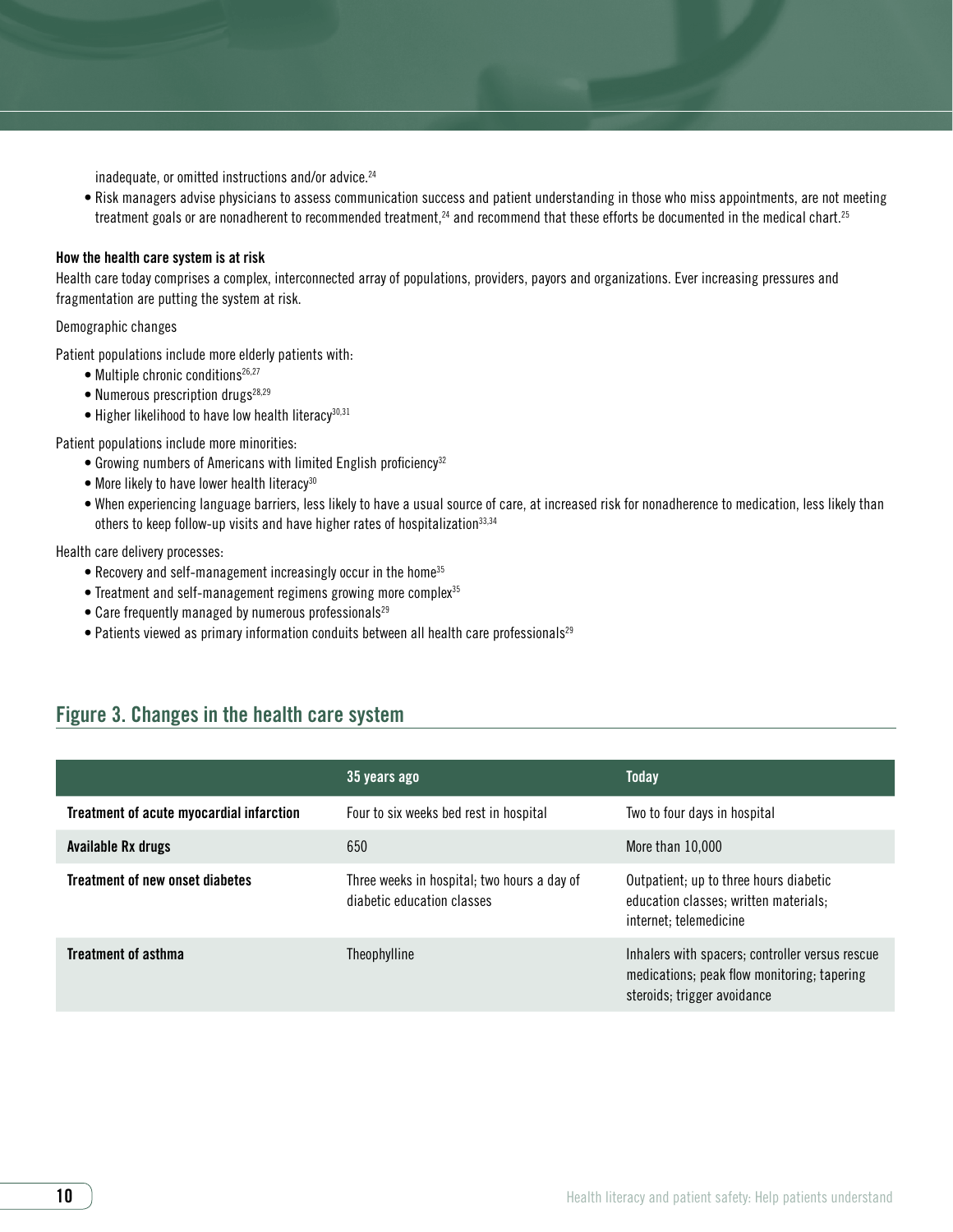# The impact of low health literacy on patient safety

Learning objective: Define the scope of patient safety problems caused by low health literacy and the need to manage the risks they present.

# **Communication, confusion, error**

Communication problems are the most common cause of medical errors.39 The Joint Commission (formerly the Joint Commission on Accreditation of Healthcare Organizations) conducts root cause analyses to determine contributing factors to voluntarily reported sentinel events (deaths or permanent injury). Root cause analysis is a structured process for identifying the causal or contributing factors underlying adverse events or other critical incidents.40 Communication problems have been identified as the primary root cause of 68 percent of nearly 3,000 reported sentinel events.<sup>41</sup> Many of these are provider-to-provider communications during care processes, but others are provider-to-patient and patient-to-provider communications about information needed to ensure patient understanding.

As self-care demands on patients increase, so does the importance of clear communication between the health care community and patients. Hospital stays have shortened, $42$  the average number of medications prescribed has increased<sup>43</sup> and the increasing prevalence of chronic diseases has made the system heavily dependent on the ability of patients and their caregivers to discuss concerns, report significant findings and manage their care.<sup>44</sup> Yet this shift has not been matched by the adoption of communication techniques to ensure understanding and optimize patient safety.

# Patient's view of the care environment

#### I want to:

- See my doctor and nurse
- Feel better

#### You want me to do WHAT?

- Make and keep appointments
- Give medication history
- Give informed consent
- Follow (discharge) instructions:
- Read and use health education materials
- Complete insurance forms correctly
- Pay my bill
- Go home and manage my care:
	- Take my medicines the right way
	- Eat the right way
	- Stop, start, and change a bunch of behaviors

A 62-year-old night watchman with a third-grade education was a lifelong asthma sufferer and lived alone. He was diagnosed with rheumatoid arthritis and the physician prescribed prednisone. His bottle contained 100 tablets of 30 mg each, and the prescribed dose typed on the prescription bottle label was "Take 30 mg every other day." Six days after starting his drug regimen, the patient experienced dizziness, blurred vision, rapid heart rate and muscle weakness. He fell while getting out of the tub and fractured his left hip. At the time of emergency department admission, the staff learned he had consumed 90 of the 100 prednisone tablets within five days. During his hospitalization, the patient developed pneumonia, continued to deteriorate and died.<sup>36</sup>

A 45-year-old Hispanic immigrant undergoes a job-related health screening and is told that his blood pressure is very high. He goes to the local public hospital and is given a prescription for a beta-blocker and diuretic, each to be taken once a day. He presents to the emergency department one week later with dizziness. His blood pressure is very low, and he says he has been taking the medicine just like it says on the bottle. The case is discussed by multiple practitioners until one who speaks Spanish asks the patient how many pills he took each day. "Twenty-two," he replies. The provider explains to his colleagues that "once" means "11" in Spanish.<sup>37</sup>

A two-year-old is diagnosed with an inner ear infection and prescribed an antibiotic. Her mother understands that her daughter should take the prescribed medication twice a day. After carefully studying the label on the bottle and deciding that it doesn't tell how to take the medicine, she fills a teaspoon and pours the antibiotic into her daughter's painful ear.<sup>38</sup>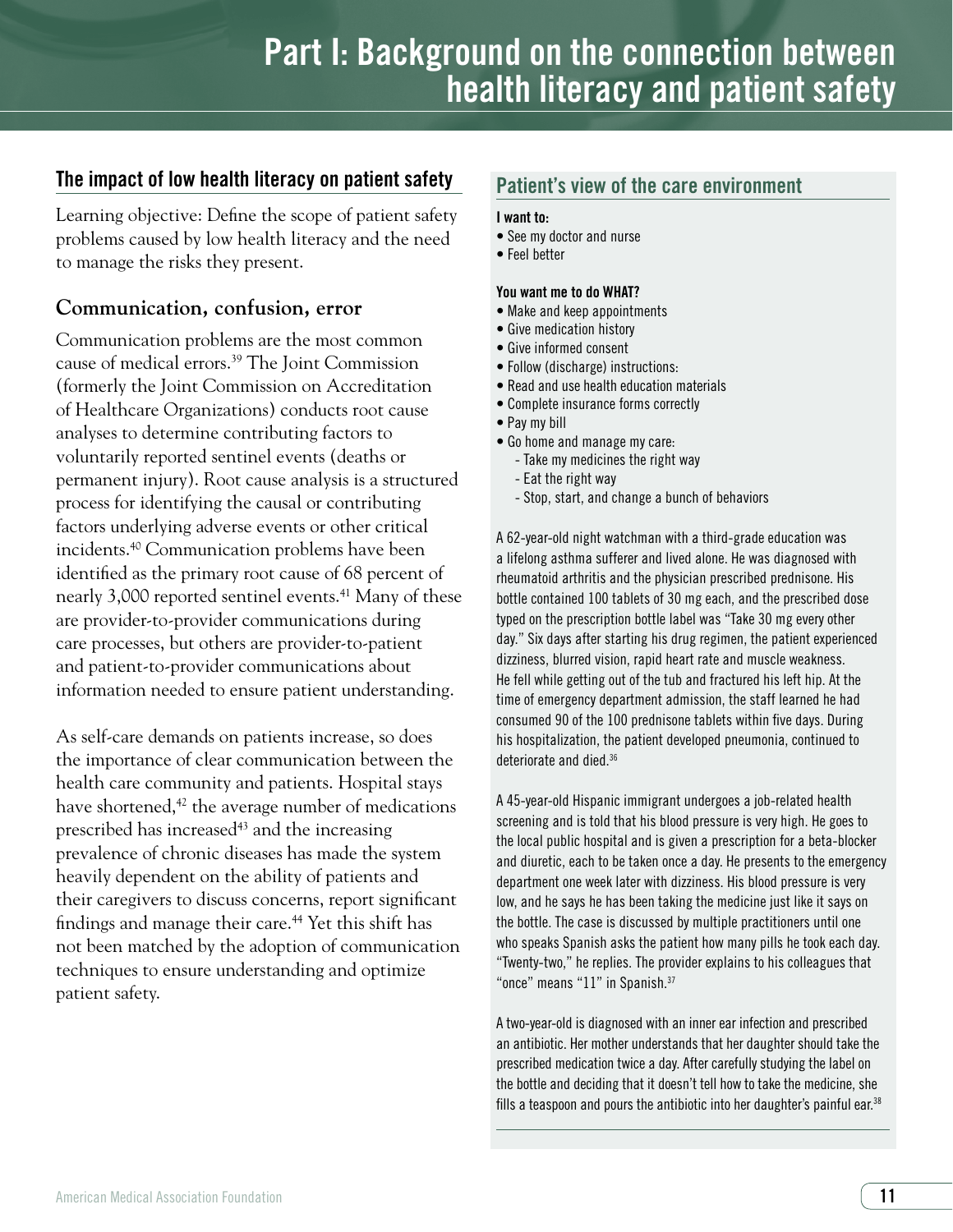Although patient education is usually provided, little is done to make sure patients grasp the important elements of the health information given to them. Effective communication between provider and patient, and among providers, has the potential to reduce communication-related errors and adverse events.45 Techniques to clarify verbal and written communication, and verify understanding, can reduce adverse events that may result from medical misunderstandings and consequent errors.46

# **The continuum of confusion**

The heart of every health care encounter is the patient's interaction with the health care system. This interaction results in instructions, recommendations and counseling that patients must hear or read, understand and apply to manage their health. At each step, opportunities arise for miscommunication, misunderstanding and possible harm—to the patient, provider and health care system.

For a typical patient, the processes surrounding health care encounters are seen as a continuum of confusion (figure 4). Each circle represents a point of contact in common outpatient health care interactions. The patient must navigate the way from circle to circle to obtain care. At every point of contact, crucial information is exchanged between the patient and the office staff (e.g., receptionists, assistants, nurses, physicians).

Along this continuum, multiple individuals must obtain and understand a variety of information, and act appropriately. Numerous individuals are exchanging information at every point of contact, but the only constant in this continuum is the patient positioned at the heart of the interactions. A single, unchecked misunderstanding at any point of contact can potentially result in error, harm or suboptimal care or outcomes. From misinterpreting how to prepare for a diagnostic test to incorrectly taking a prescription drug, these mistakes can harm the patient, the providers and the larger health care system.

As information is exchanged throughout the continuum of confusion, an assumed transfer of responsibility occurs (e.g., once a doctor obtains a medical history it is assumed he or she will act in relation to it; once a patient is prescribed medication it is assumed that it will be taken as directed). This exchange of information and transfer of responsibility can be seen as a "handoff."

Handoffs, when patient information and responsibility are transferred from one person or team to another, have traditionally been considered in terms of provider-to-provider communication. Handoffs are increasingly recognized as risky times in medical care and are particularly vulnerable to communication failures. The Joint Commission has specified that in order to meet patient safety goals, physicians have a duty to ensure handoffs are carried out in a manner that guarantees all needed information is communicated clearly and understood. "The primary objective of a hand-off is to provide accurate information about a patient's care, treatment and services, current condition, and any recent or anticipated changes."47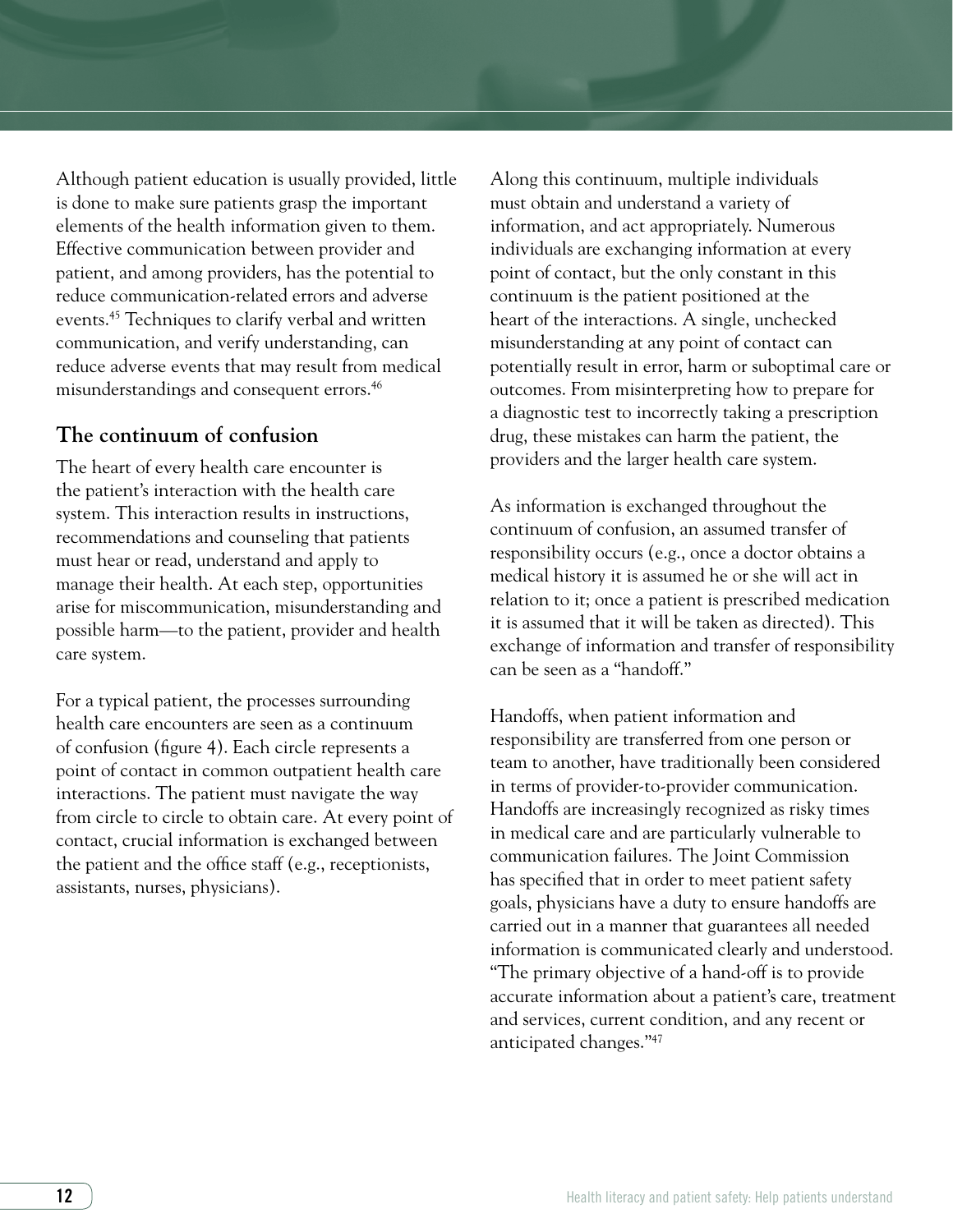

# Figure 4. The continuum of confusion: "Now go home and safely manage your care"

F/U—Follow up HCP—Health care professional PP—Prior to seeing physician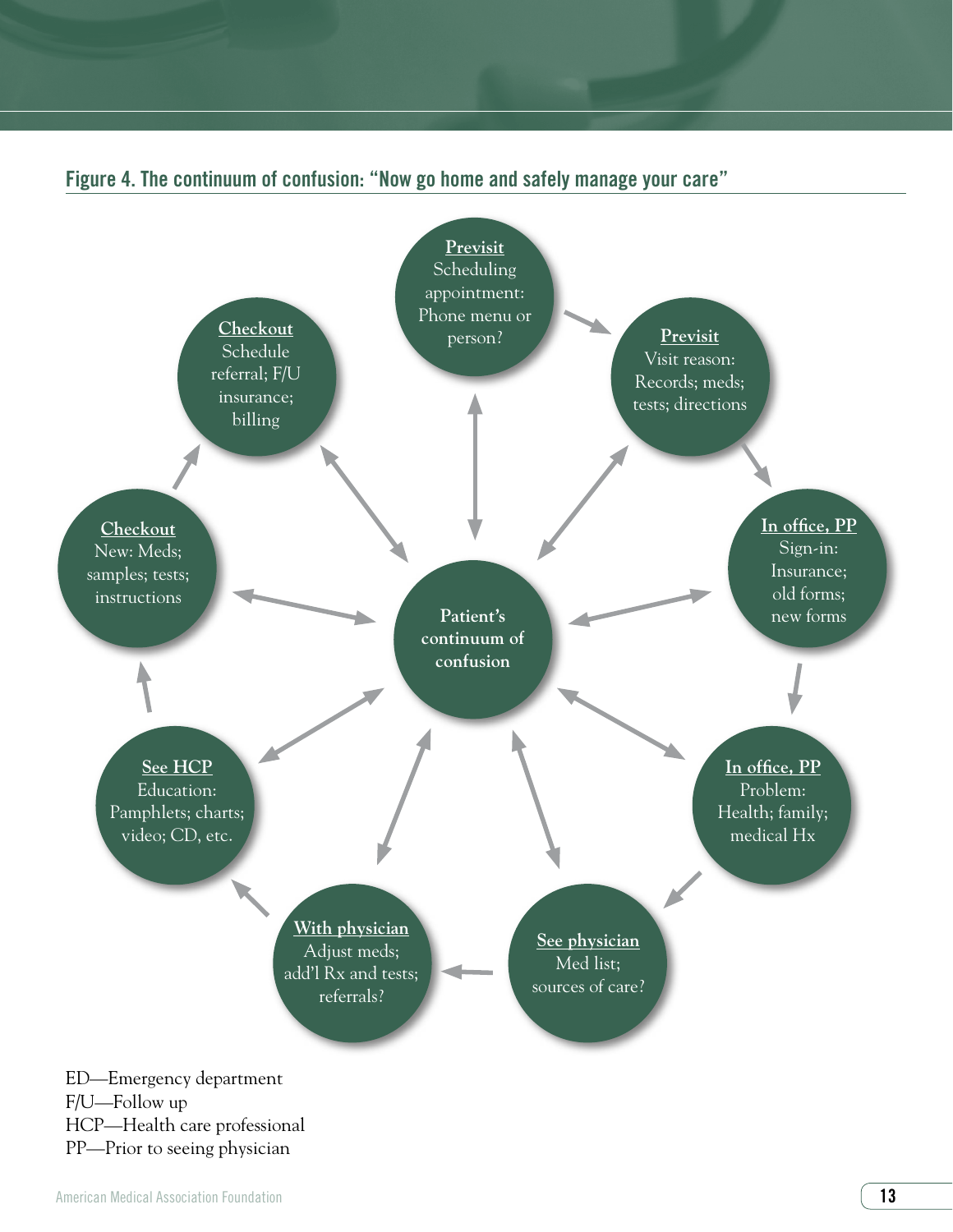However, it is also important that physicians effectively and clearly communicate information to patients, handing off decision making and selfmanagement only to a fully informed patient. Every information exchange arrow on the continuum of confusion designates a handoff to the patient—a time that places patients at risk. At each point of contact four considerations should be recognized:

- Who is interacting with the patient?
- Who is best situated to assess whether there is a communication problem?
- Is the communication problem capable of causing harm?
- What needs to be done to mitigate the risk to patient safety?

# **The financial burden**

Although not always due to poor communication, nonadherence to medication and other health care regimens affects not only individual patients, but the entire health care system through additional physician visits and diagnostic testing, decreased job productivity and more hospital admissions.<sup>48</sup> Conversely, patients with high levels of medication adherence are associated with lower medical costs, lower rates of hospitalization and lower overall health care costs.49 Individuals with inadequate health literacy incur higher emergency room, inpatient and total health care costs.<sup>50</sup> Nonadherence is estimated to result in nearly 125,000 deaths per year from cardiovascular disease<sup>51</sup>, 10 percent of all hospital and 23 percent of all nursing home admissions<sup>52</sup>, \$1.5 billion in lost patient earnings and \$50 billion in lost productivity.53 Estimates have attributed 112 million unnecessary medical visits and an extra \$300 billion per year in excess spending to nonadherence.<sup>54</sup>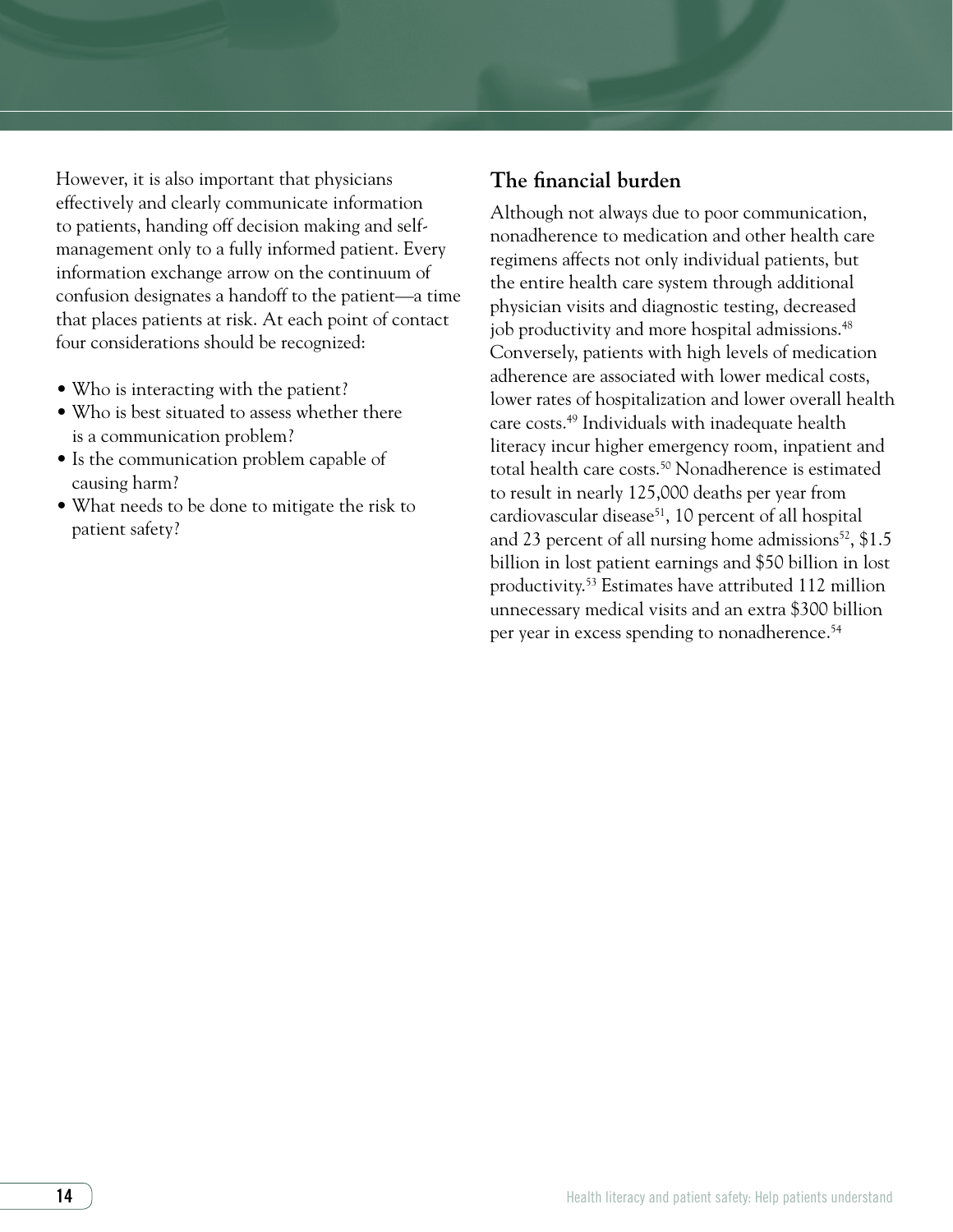# The foundation of safe practice: The patient's right to understand

Learning objective: Recognize the ethical and legal foundation for safe medical practices and patientcentered care.

# **The patient's right to understand all aspects of the medical encounter**

#### The first patient right:

No right is held more sacred, or more carefully guarded, by the common law, than the right of every individual to the possession and control of his own person, free from all restraint or interference of others, unless by clear and unquestionable authority of law.

The U.S. Supreme Court, 1891<sup>55</sup>

The right of a patient to determine what will or will not happen to his or her own body (i.e., self-determination) is a fundamental concept of American law. This bioethical principle, respect for patient autonomy, grew from American social doctrine and court rulings that found it is a physician's duty to ask patients for proactive consent and provide information—or disclosure—on the risks and benefits of procedures and interventions.<sup>56</sup> Elements of patient autonomy include the rights of patients to receive accurate information, participate in the treatment decision-making process and control the course of their own medical treatment. In addition, personal autonomy is described as being free from limitations such as inadequate understanding and undue influence.<sup>57</sup>

Courts have consistently described informed consent as a process of educating patients so they understand their diagnosis and treatment. A Virginia court stated that consent is not a piece of paper but rather a process of physicians helping patients understand their condition for the purpose of making informed decisions.58 The South Carolina Supreme Court declared that a patient must have a true understanding of procedures and their seriousness.<sup>59</sup> Moreover, in Ohio a court said that the physician's duty to patients includes fully disclosing information and, as fully as possible, ascertaining that patients understand the information on the documents they are signing.60

Unconditionally, exercising the right of selfdetermination is contingent on a patient's right to understand information about his or her own body. That patients understand information sufficiently to make appropriate decisions on their health care is the essence of health literacy. Patient understanding is the first patient right and without such understanding there are limitations on the ability to exercise all other rights customarily credited or formally contracted to patients.<sup>61</sup> This right is not one that physicians confer, but one they assist patients in exercising freely. It is neither just nor fair to expect a patient to make appropriate health decisions and safely manage his or her care without first understanding the information needed to do so.

Definition of the right to understand:

Patients have the right to understand health care information that is necessary for them to safely care for themselves, and the right to choose among available alternatives. Health care providers have a duty to provide information in simple, clear and plain language, and to check that patients have understood the information before ending the conversation.<sup>62</sup>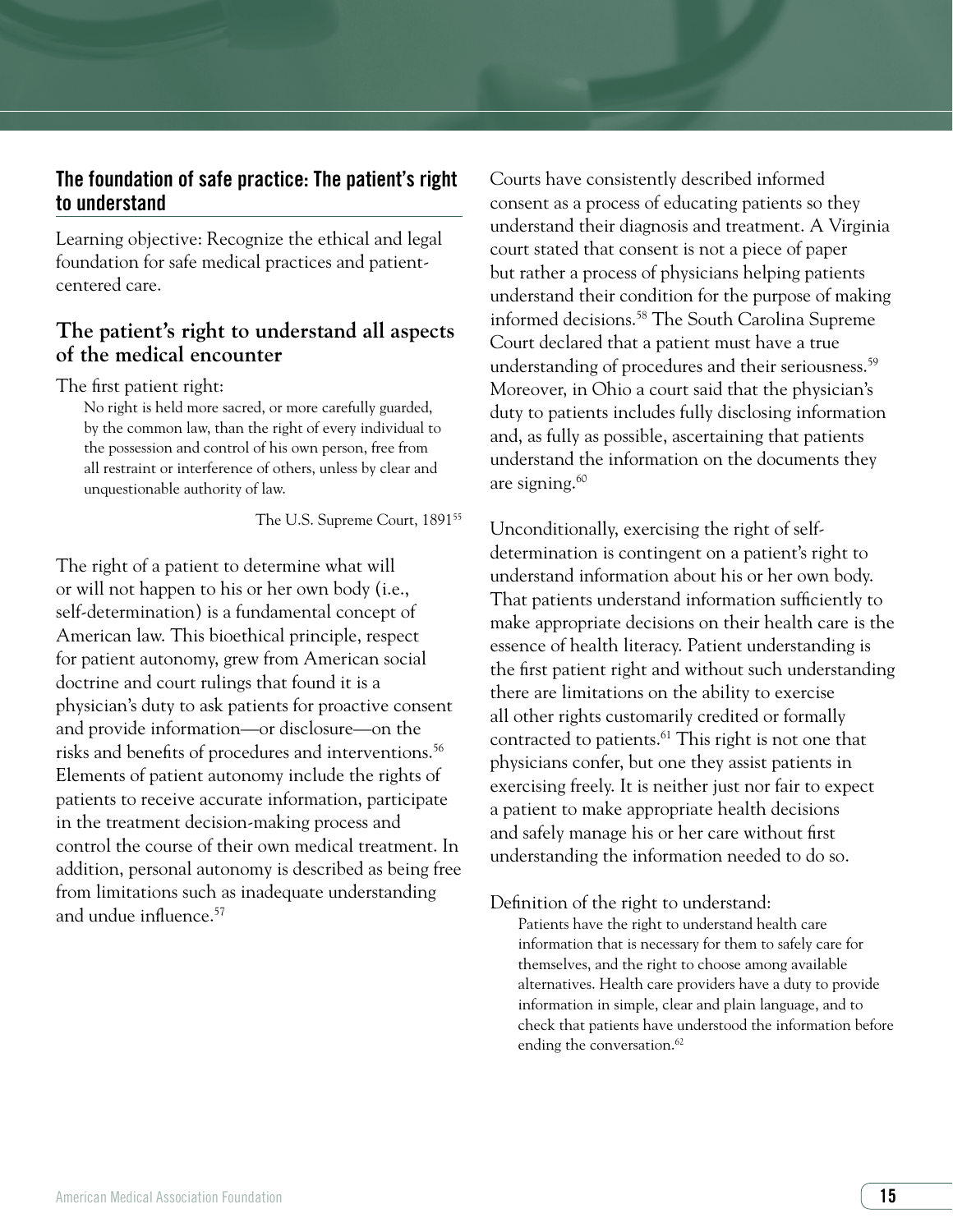# **A physician's duty to elicit and ensure patient understanding**

The scope of the physician's duty to ascertain patient understanding can be found in *Canterbury v. Spence* (1972), a landmark case associated with informed consent rather than health literacy per se.<sup>63</sup>

In this case, the court confers meaning to patient understanding and distinguishes between the duty to disclose and the duty to inform. The court states that disclosure focuses on the description and content of the information, whereas informing focuses on understanding the content.<sup>64</sup> The court further asserts that information conveyed by the physician is only effective if there is patient understanding.<sup>65</sup>

The court recognizes the unique relationship between the patient and physician, and assigns the physician's duties within the expectations of the societal contract, or partnership, between patient and physician, but firmly declares that the consumer standard of "caveat emptor" ("buyer beware") does not apply to patients utilizing medical services.<sup>66</sup> In *Canterbury v. Spence*, the court finds that the physician has a duty to impart information based on the patient's needs and recognizes that the patient's reliance on the physician is based in a trust "of a kind, which traditionally has exacted obligations beyond those associated with arms-length transactions."67

The court displays a deep appreciation for both the patient's right to understand and the physician's corresponding duty to impart health care information and determine understanding. Additionally, the court acknowledges that effective communication, which results in patient understanding, benefits and protects both physician and patient.<sup>68</sup>

The following excerpts from the Canterbury case link the court's observations and conclusions on the exchange of information between patient and physician to basic health literacy principles. The court's statements and directives are consistent with key components of effective communication that have been outlined by health literacy and communication experts.69

• You cannot determine your patient's literacy level, or if he or she understands, by appearances:

A few patients may have a medical education or education in related disciplines. Because there are unknown variations in the degree of knowledge patients schooled in the medical sciences or related fields may have, it is never safe to assume that the patient's insights are on parity with the treating physician's judgment.70

• Use plain, nonmedical language, both oral and written:

The physician is not required to give patients a short medical education but a reasonable explanation in non-technical terms, including alternative therapies, goals expectably to achieve, risks associated with a particular treatment and/or no treatment.<sup>71</sup>

• Slow down; break information down:

The average patient has little or no understanding of medicine and the medical arts, and ordinarily has only his/her physician as a source to provide the information needed to reach an intelligent decision. Therefore, the physician is required to assist the patient to make an intelligent decision possible and satisfy the patient's vital informational needs.72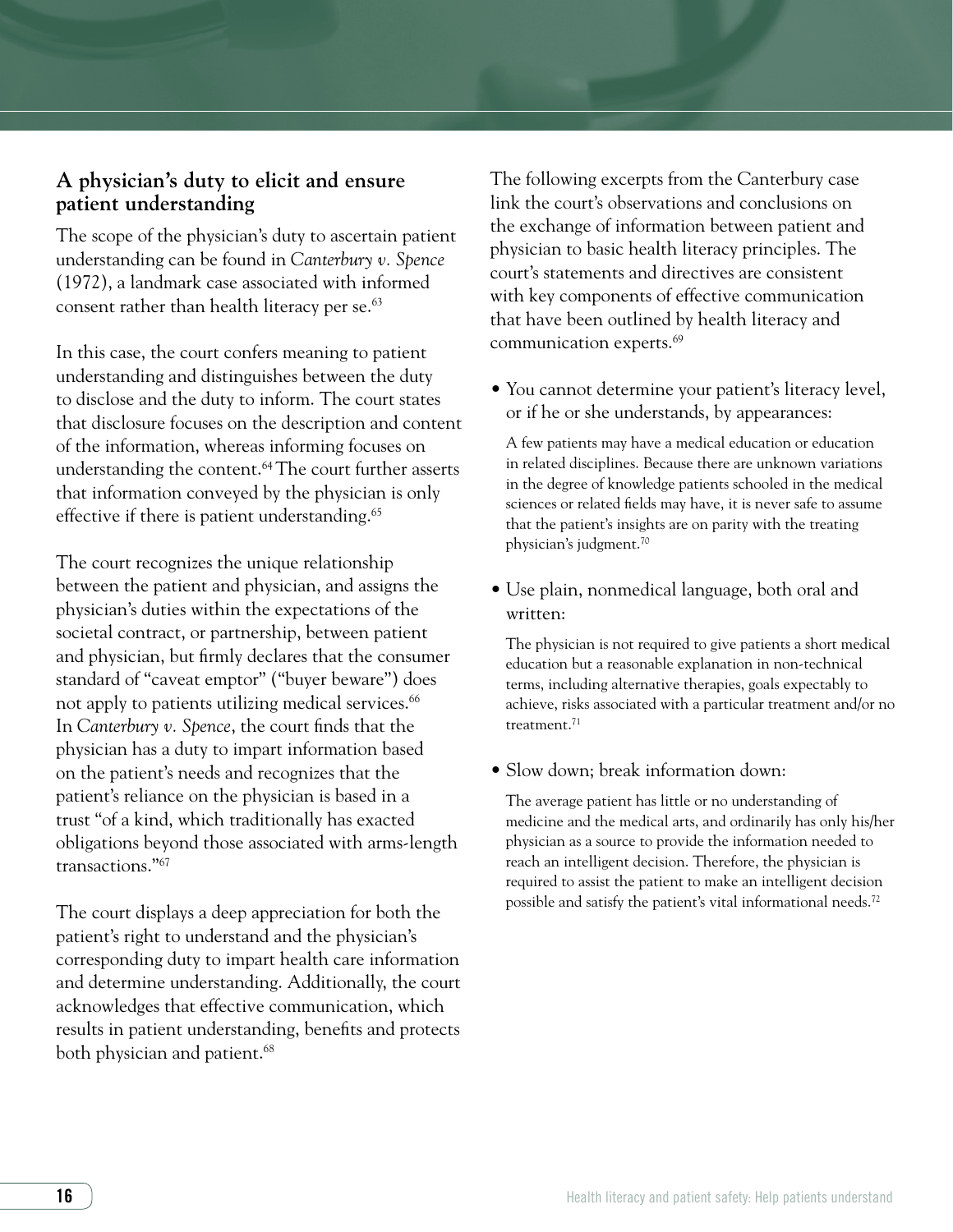• Organize information into two or three concepts and check for understanding:

Patients may be intimidated by the physician, confused, frightened, uninformed or ashamed to ask questions. Therefore, the physician should not wait for the patient to ask for information or merely answer the patient's questions. Absent knowledge or a prior explanation by the physician, the patient may lack the ability to identify relevant questions to ask. It is the physician's duty to volunteer the information the patient needs to make decisions or manage their care.<sup>73</sup>

• Teach-back confirms patient understanding:

It is the patient's prerogative to determine for him/her self the course of care. It is the physician's duty to enable the patient to chart his/her course understandably, i.e., reasonably.74

The physician is the individual with knowledge of, or the ability to learn, the patient's history and current condition and, therefore, is in the best position to determine the patient's information needs.75

The risks of patient misunderstanding and communication adverse events are foreseeable (e.g., medication over- and underdosage, failure associated with inability to self-manage care, worsening of health, discontinuity of care and deterioration of the patient-physician relationship). Consequently, the patient's right to understand and the physician's corresponding duty to ascertain understanding will continue to be subject to judicial scrutiny.

It is important the medical profession recognizes that ascertaining patient understanding is a duty and, therefore, an integral component of care rather than an add-on or an activity separate from the performance of medical care given to patients.76 Given that the component of care that most defines the patient-physician relationship—the exchange of information between parties who trust each other for the purpose of determining medical treatment and planning the course of care to reach the patient's health care goals—there is no need to rely on courts, legislators or regulators to control the duty to ensure patient understanding.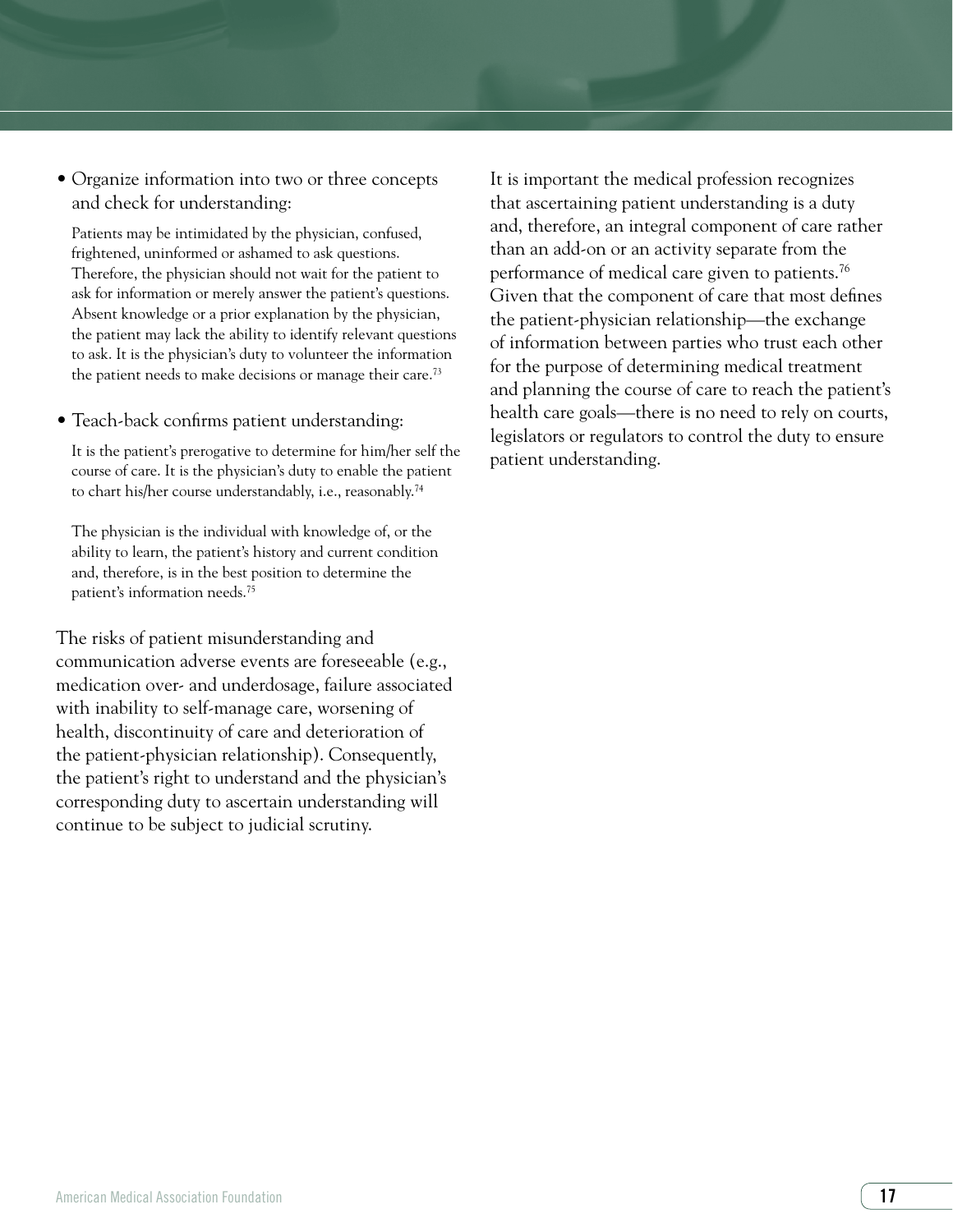# The patient safety approach to risks associated with health literacy

Learning objective: Explain patient safety concepts and approaches utilized in designing safer practice environments.

Patient safety science provides a strong foundation for a systems approach to prevention of error. Using the following patient safety concepts, much can be learned about how to address health literacy risks.

# **Systems approach**

Within the larger health care system, an individual's experiences in the health care environment consist of discrete episodes in diverse locations (e.g., clinic, hospital, home). These vary in content, frequency and urgency over time, and in the continuum of health conditions: preventive and anticipatory, acute illness or injury, chronic, and palliative or end-of-life. These various settings are microsystems, "small, interdependent groups of people who work together regularly to provide care for specific groups of patients."77 These groups are distinct units of care with a common purpose—such as a renal dialysis team or a cardiac surgery team—that are embedded in and influenced by larger organizations, or macrosystems. A clinical microsystem includes not only physicians and nurses, but also other clinicians, specialized teams, administrative support and a population of patients. Information and information technology are also critical components.

Within these settings, each patient encounter represents a potential exposure to discontinuity, information gaps and disrupted patient-provider communication, in addition to an opportunity for prevention through health literacy interventions to ensure understanding and enhance safety.

# **Communication adverse events**

An adverse event is defined as any injury caused by medical care. A *communication* adverse event occurs when there is an incomplete communication loop, apparent or not, during the exchange of necessary health care information that results in harm to the patient. Identifying a communication adverse event does not imply error, negligence or poor quality care. Rather, it indicates that an undesirable outcome resulted from some aspect of communication during diagnosis or therapy, not an underlying disease process.78

In both the larger health care system and individual office settings or microsystems, processes, procedures and strategies can be used to prevent communication adverse events by creating a culture of safety and increasing reliability.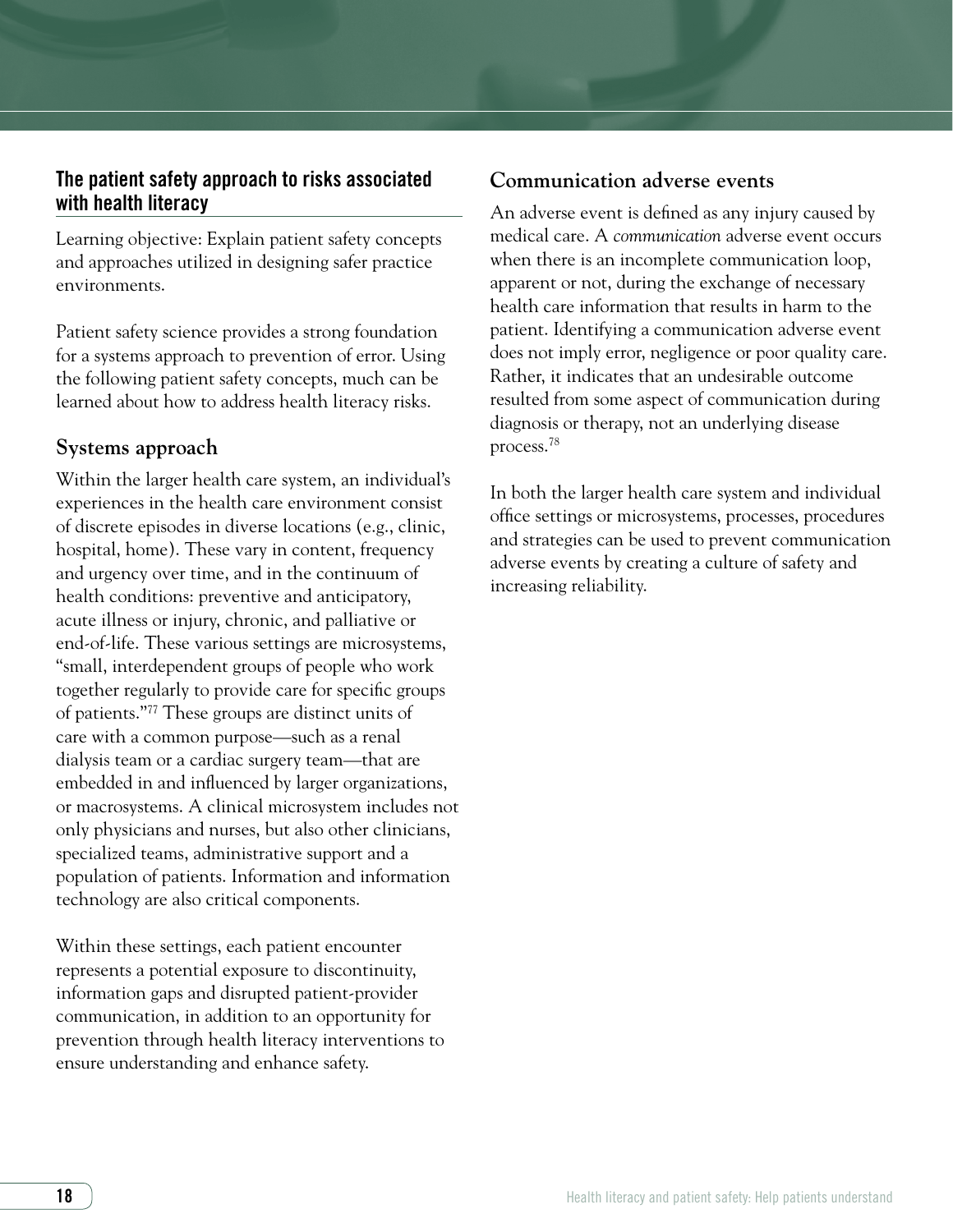# **High-reliability organization**

A culture of safety in any industry or setting refers to a commitment to safety that permeates all levels of an organization, from front-line personnel to executive management.79 It incorporates several features of high-reliability organizations outside of the health care field that demonstrate exemplary performance with respect to safety.80,81 Key features of a high-reliability organization or system are:

- Acknowledgement of the high-risk, error-prone nature of an organization's activities
- A blame-free and shame-free environment where individuals are able to report errors or "close calls" without fear of reprimand or punishment
- An expectation of collaboration across ranks to seek solutions to vulnerabilities
- A willingness on the part of the organization to direct resources to address safety concerns

# **Latent failures**

Latent failures, or "less apparent failures of organization or design that contribute to the occurrence of errors or allow them to cause harm to patients," reside within health care systems.<sup>82</sup> These are "loopholes in the system's defenses, barriers and safeguards whose potential existed for some time prior to the onset of the accident sequence, though usually without any obvious bad effect."<sup>83</sup>

The Swiss Cheese model (figure  $5$ ),  $84$  developed by James Reason, illustrates how multiple small failures can lead to an actual hazard. Each slice of cheese represents a safety barrier or precaution relevant to a particular hazard. No single stage is foolproof each has holes where communication errors are perpetuated, key information is not effectively handed off to subsequent providers and the potential exists for communication-related harm (i.e., communication adverse events).

Figure 5. The Swiss Cheese model and patientprovider communication: the relationship between patient safety and health literacy



Source: Adapted from Reason J. Human error: models and management. *BMJ*. 2000;320:768-770.

By applying these patient safety concepts to health literacy risks, office practices can be assessed and redesigned to create a safer health care environment.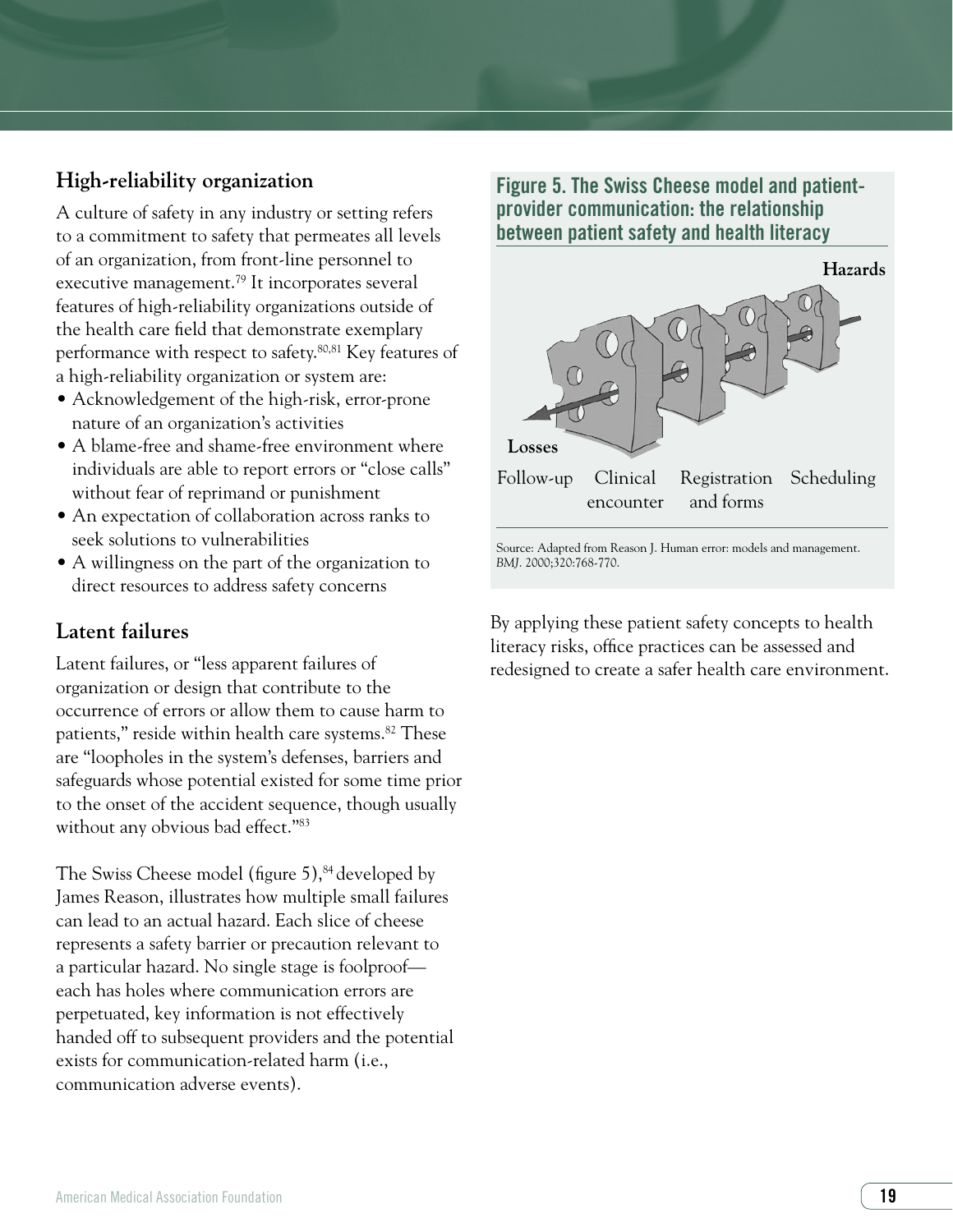# Designing your office practice for a safer health care environment

Learning objective: Identify patient safety practices that reduce the risk of miscommunication and optimize patients' ability to safely manage their own care.

Health systems can be designed and modified to improve quality and safety. In the context of health literacy and the physician's ethical and legal obligations, a safer health care environment with minimal adverse events caused by miscommunications—is one in which patients understand their health event(s), make informed health decisions, know what they need to do and do not experience a sense of shame or embarrassment at any time, and one in which health care providers have an obligation to recognize, anticipate and act on potential patient harm or risk, and mitigate or avoid risk through systems change.

Thus, health care professionals and systems have a shared responsibility to:

- Minimize risk and create a safer health care environment for all patients, especially those with limited literacy
- Develop patient-centric responses to exposure to risk
- Design reliability in the system to support consistent high quality care
- Research available data, emerging evidence and promising practices about interventions to improve understanding, reduce patient risk and guide action
- Emphasize teamwork and collaboration across the system

Patient-centered care principles that should underlie all patient encounters include engaging in a dialogue with the patient, listening more and speaking less, encouraging questions, and understanding and addressing the patient's concerns.

Ensuring that the patient's point of view is respected and addressed during the health care encounter is paramount, and should lead providers and the health care system to adopt and use Safe Communication Universal Precautions.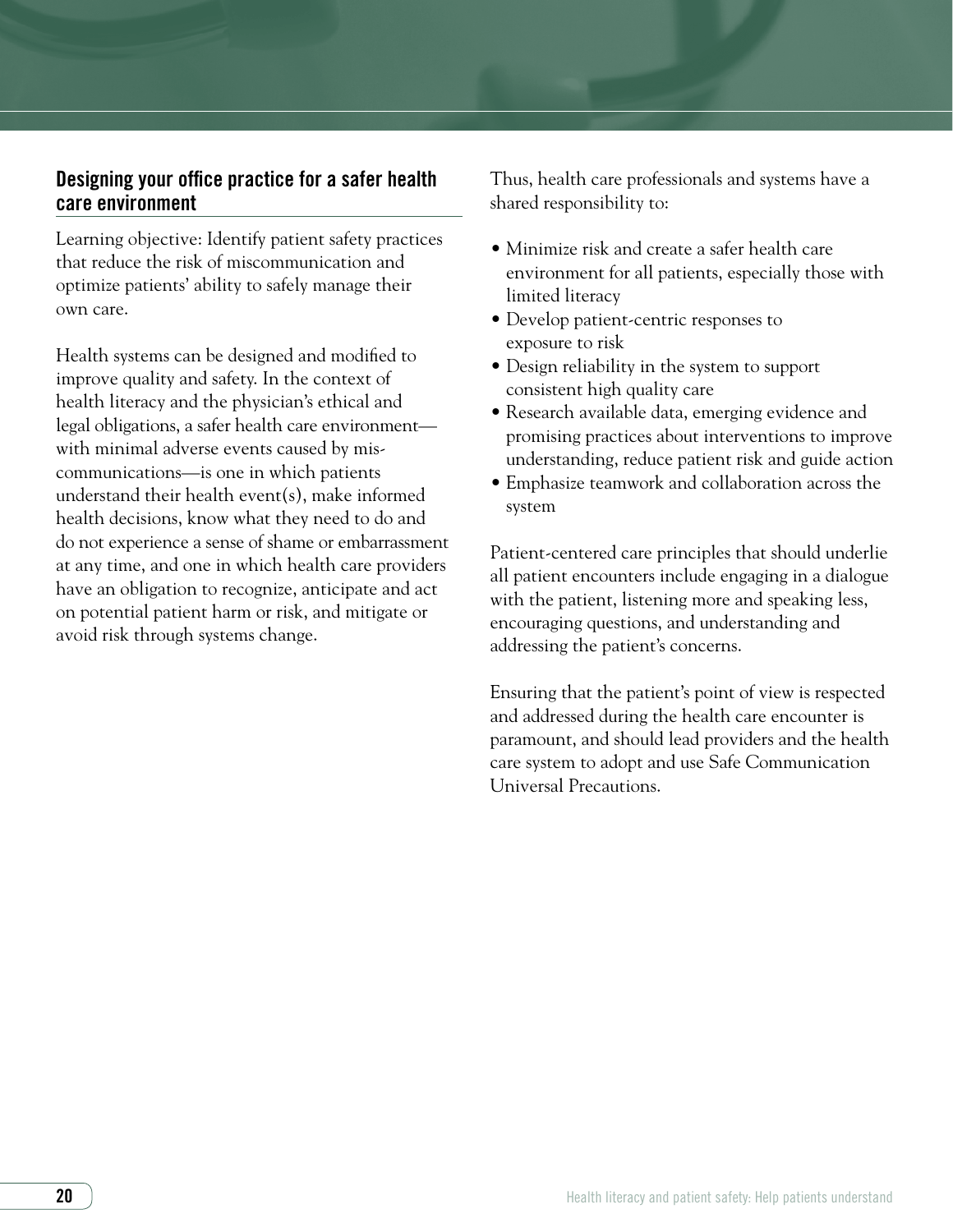# **Safe Communication Universal Precautions**

The goal of every physician is to provide the best possible care for every patient all the time. Clear communication, including assessing and ensuring understanding so that patients and caregivers know what they need to do for their health, is fundamental to achieving the best possible outcomes for patients. There are three components to implementing this objective:

- 1. Providers should use clear communication skills, techniques and practices for interpersonal communication with *all* patients, not just those with limited literacy.
- 2. Communication aids to assist and support interpersonal and other communication should always be available and used appropriately, when needed.
- 3. Systemwide communication strategies should be incorporated into routine operations, including planning, budgets, job descriptions and evaluation to support all members of the health care team and patients and families—in communicating clearly.

Together, these three elements—interpersonal communication, communication aids and systemwide communication strategies—comprise a set of Safe Communication Universal Precautions (table 1), that should be in place throughout the entire health care system and should become a standard component of health care delivery.

# Table 1. Safe Communication Universal **Precautions**

#### **For all communications:**

- Use plain, nonmedical language
- Slow down
- Break information down, use short statements
- "Chunk and check," or organize information into two or three key concepts, then check for understanding
- Ask patients to teach-back what they were told
- Document with a SOAP UP note for cueing and confirming patient understanding and planning for health literacy follow-up

#### **Communication aids:**

- Aim for fifth- to sixth-grade reading level on all written information
- Offer to read aloud and explain
- Underline, highlight or circle key points
- Use visual aids to help navigate the health care system and understand health information (e.g., posters, models, pictures, signs, maps, etc.)
- Provide a trained interpreter, when appropriate

#### **Systemwide communication strategies:**

- Improve office safety culture through training for all staff
- Simplify paperwork demands on the patient, avoid duplications
- Ensure medication review and/or reconciliation for all patients, at all encounters
- Schedule time for patient education and questions
- Provide reminder calls to patients
- Use SBAR (Situation-Background-Assessment-Recommendation) for staff-to-staff communication about patient understanding
- Identify community literacy resources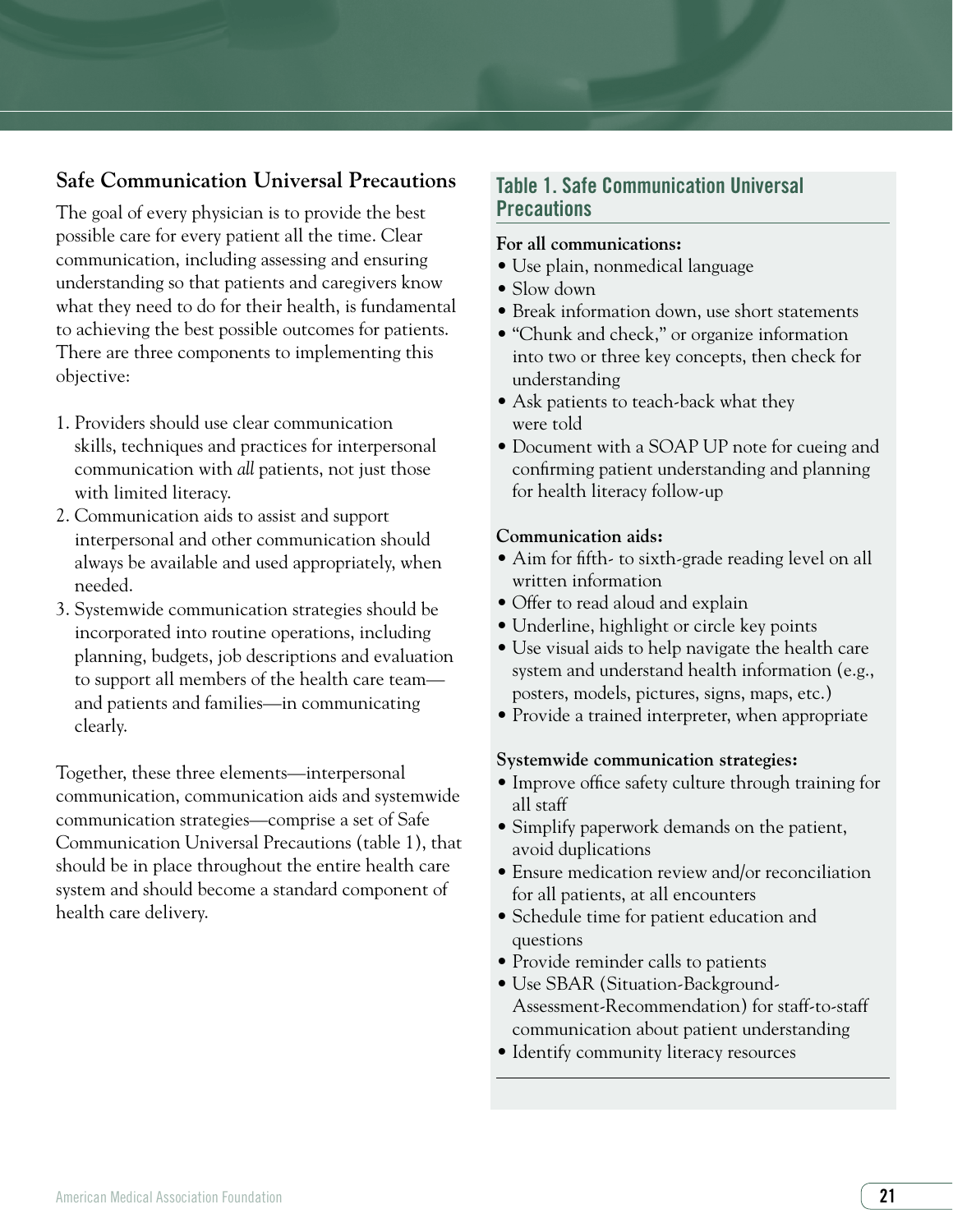Communication safety measures should be applied as universal precautions for all patients, not just those with low literacy, because:

- Everyone benefits from clear information
- It is difficult to identify which patients may be at risk of misunderstanding
- Assessing general reading levels does not ensure patient understanding in the clinical setting

The ultimate goal of Safe Communication Universal Precautions is to prevent communication adverse events. Physicians should identify what can be done to take action in their own practice setting before a communication problem arises. This can be achieved by being sensitive to the nature and format of information given to patients, and incorporating health literacy principles, tools and techniques into standard, everyday practice for all patient encounters. Safe Communication Universal Precautions have the potential to enhance the clinician-patient relationship, to facilitate communication between practice staff and patients and to assist clinicians and staff in changing office practices to enhance safe communications. Specific approaches and tools to put Safe Communication Universal Precautions in practice are outlined in the following section.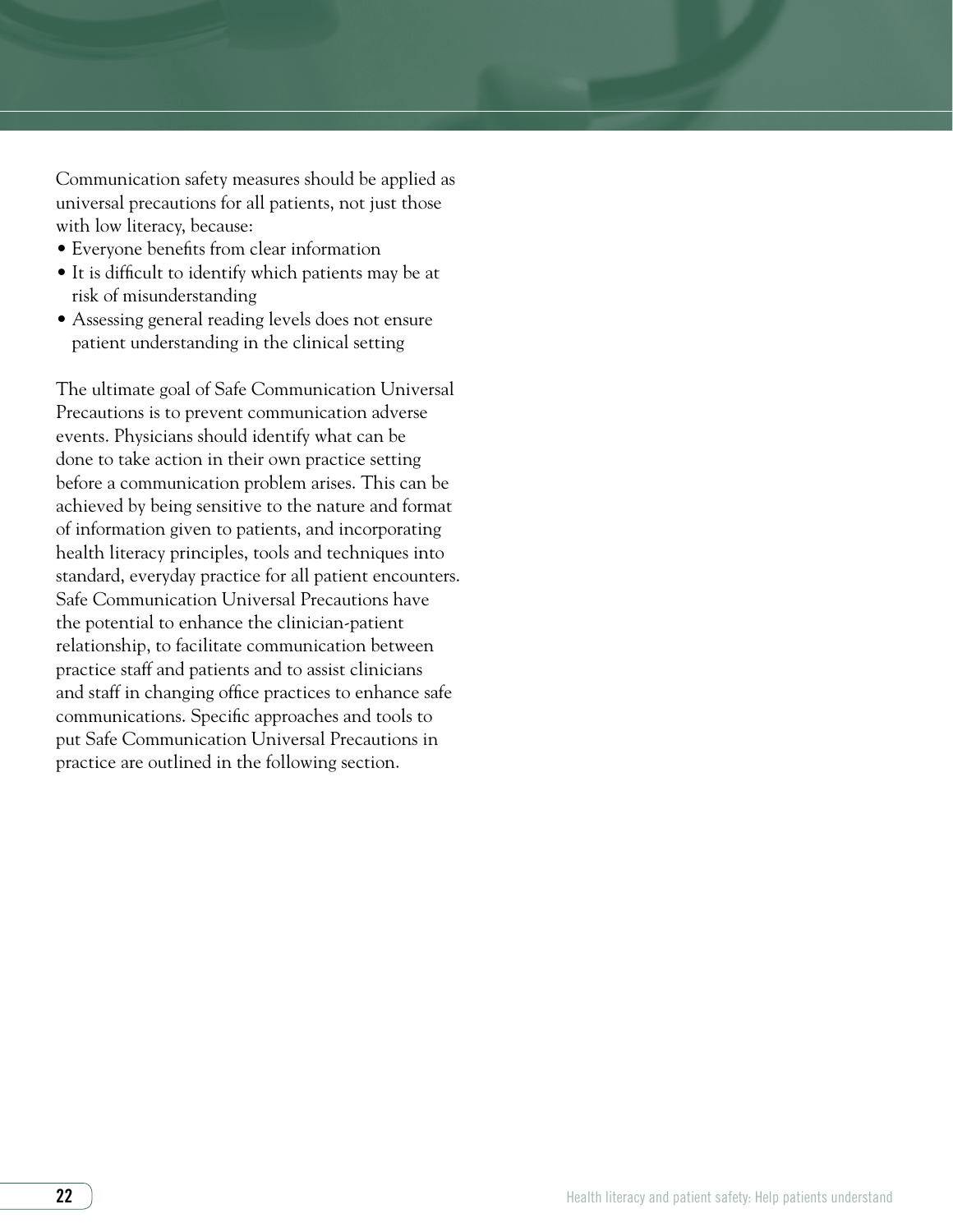Learning objectives: Determine steps toward establishing a climate for change; identify tools and approaches for creating safer practice environments; and demonstrate how to utilize and implement these tools in a practice environment.

# Building the team

Making improvements to mitigate the risk of low health literacy requires assessing multiple aspects of the practice environment, identifying goals and strategies to achieve them, and evaluating progress. Physicians should begin with the recognition that addressing health literacy will be ongoing, crosscutting for a range of issues and conditions, and requires the active involvement of all members of the health care team.

As team leader, the physician needs to develop a thoughtful implementation strategy to build enthusiasm and support for improvement and change. Every individual on the staff fulfills different roles in the care environment. It is the physician's responsibility to delegate these tasks in a way that matches the aptitudes and skills of the staff (e.g., staff members may have language skills, medication knowledge, experience in particular disease management, a friendly phone manner, etc.).

Although each individual performs separate tasks, all members of the team need to be familiar with each other's tasks to understand the team structure and be able to fill gaps in the system as they occur. If certain skills are lacking, the physician should support development of the necessary staff skills to create a safer environment. The entire health care team must be aware of the importance of effective communication to patient safety, as well as their roles and responsibilities in preventing mistakes.

An approach that can be used to effect change in the practice setting is presented below. The patient care environment can be transformed by increasing awareness of the problem, assessing the current state of the care environment, building a sense of accountability for change, building a skill set with which to effect change, taking action with the new skills and assessing progress of the actions.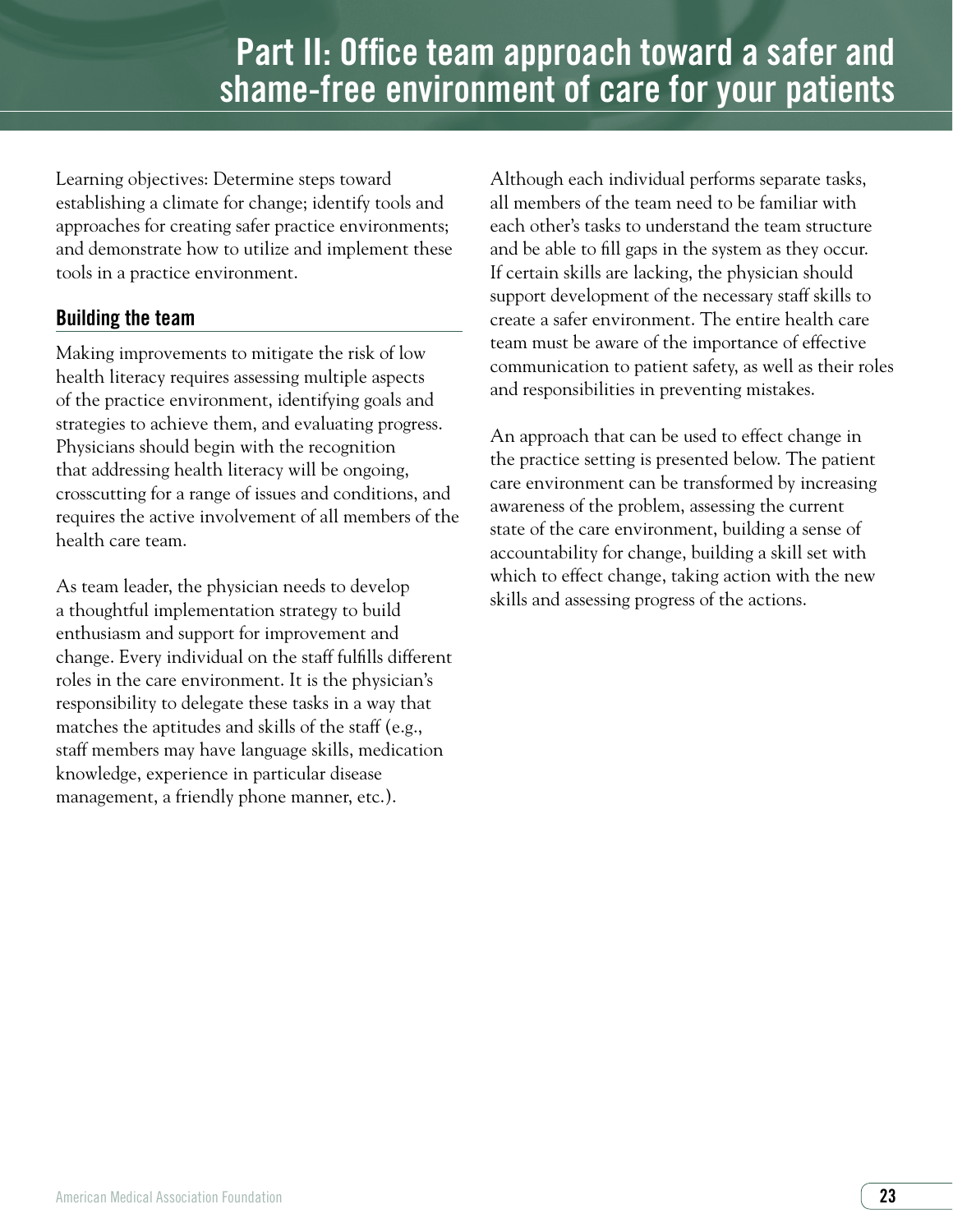# Establishing awareness of the issue

Improving the office safety culture begins with raising awareness about low health literacy among all staff.

# **Recognizing signs of low health literacy**

All clinicians and staff should be alert to signs of low literacy. The most important point to recognize is that those with limited literacy skills and difficulty understanding may try to hide this due to previous negative experiences with the educational or health care systems. Indicators, or red flags, of low literacy in the health care setting may suggest poor reading skills, efforts to hide low literacy or lack of understanding, and can include health-seeking behaviors or actions that may appear incongruous (table 2).

Red flags are warning signs that should trigger the use of health literacy strategies. When they are observed, physicians and staff should ensure that the need for enhanced communication techniques is passed along to other clinicians and staff members the patient will encounter.

# Table 2. Red flags for low health literacy

- Seeking help only when illness is advanced
- Walking out of the waiting room
- Becoming angry, demanding
- Clowning around, using humor
- Being quiet, passive
- Incomplete registration forms
- Difficulty explaining medical concerns
- Unable to name medications, or explain purpose or timing of administration
- Medication nonadherence
- Detour, i.e., letting clinician miss the concern
- Making excuses
	- "I forgot my glasses. I'll read this when I get home."
	- "I forgot my glasses. Can you read this to me?"
	- "Let me bring this home so I can discuss it with my children."
- No questions
- Frequently missed appointments
- Skipped tests and referrals

Source: Health Literacy: Help Your Patients Understand, Faculty Guide. American Medical Association Foundation and American Medical Association, 2006.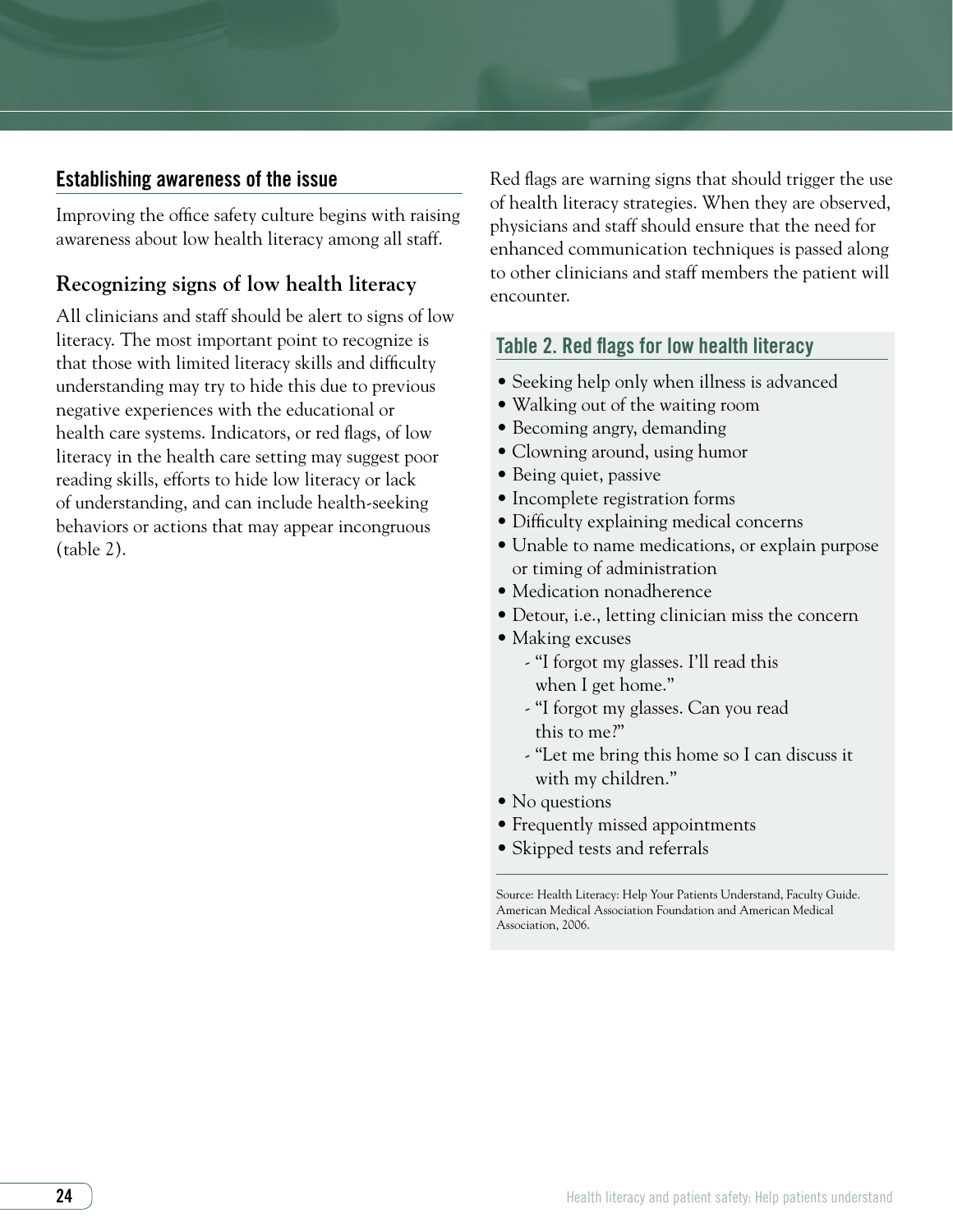A universal approach to assessing literacy can be achieved by routinely incorporating into standard practice carefully worded inquiries about patients' comfort with reading, such as "How happy are you with how well you read?" or "What is the best way for you to learn new things?".85 This should be done sensitively, with the understanding that patients may not disclose such difficulties despite even the most careful efforts. Such inquiries may be uncomfortable for providers initially, but like other sensitive issues in medicine, become easier with practice.

It should be made clear that every staff member has a role in creating and ensuring a safer, shame-free environment, that this is not a single individual's responsibility, and that it is not limited to the physician or nursing staff. At times, reception staff may be in the best position to identify possible red flags. They should be trained to watch for them and convey concerns to other members of the health care team.

# **General resources**

Low health literacy needs to be viewed not only as a formidable risk to patient safety but also as one that can be mitigated with some well-executed tactics. The 22-minute AMA Foundation video, "Health literacy and patient safety: Help patients understand,"86 can build staff, physician and administrative awareness about low health literacy, its accompanying shame and strategies to address it.

Additionally, the impact of limited health literacy must be recognized as a patient safety issue. Recent research demonstrates how low health literacy can affect medical diagnosis and treatment. This monograph provides a variety of useful references that can be shared with staff and providers to highlight the relevance of limited health literacy to patient safety.

#### **Local resources**

In addition to a general awareness of the issue, staff and providers should be familiar with the prevalence and impact of low health literacy in their own setting. Exposing health communication deficits through local data and personal experiences builds support for health literacy initiatives among members of the health care team.<sup>87</sup> The following resources can be used to gain an appreciation for the prevalence of low health literacy in an individual community or practice:

- Adult Literacy Estimates<sup>88</sup>—Synthetic estimates of local literacy data, based on the 1992 National Adult Literacy Survey.
- Prevalence Calculator<sup>89</sup>—Estimates the percentage of patients in a practice that might have limited health literacy, based on the health literacy component of the 2006 National Assessment of Adult Literacy.
- Modern Language Association Data Center<sup>90</sup>— Tallies the variety of languages spoken in geographic areas, based on data from the 2000 U.S. census.
- Personal stories describing the effects of low health literacy from the provider, patient or family member perspective.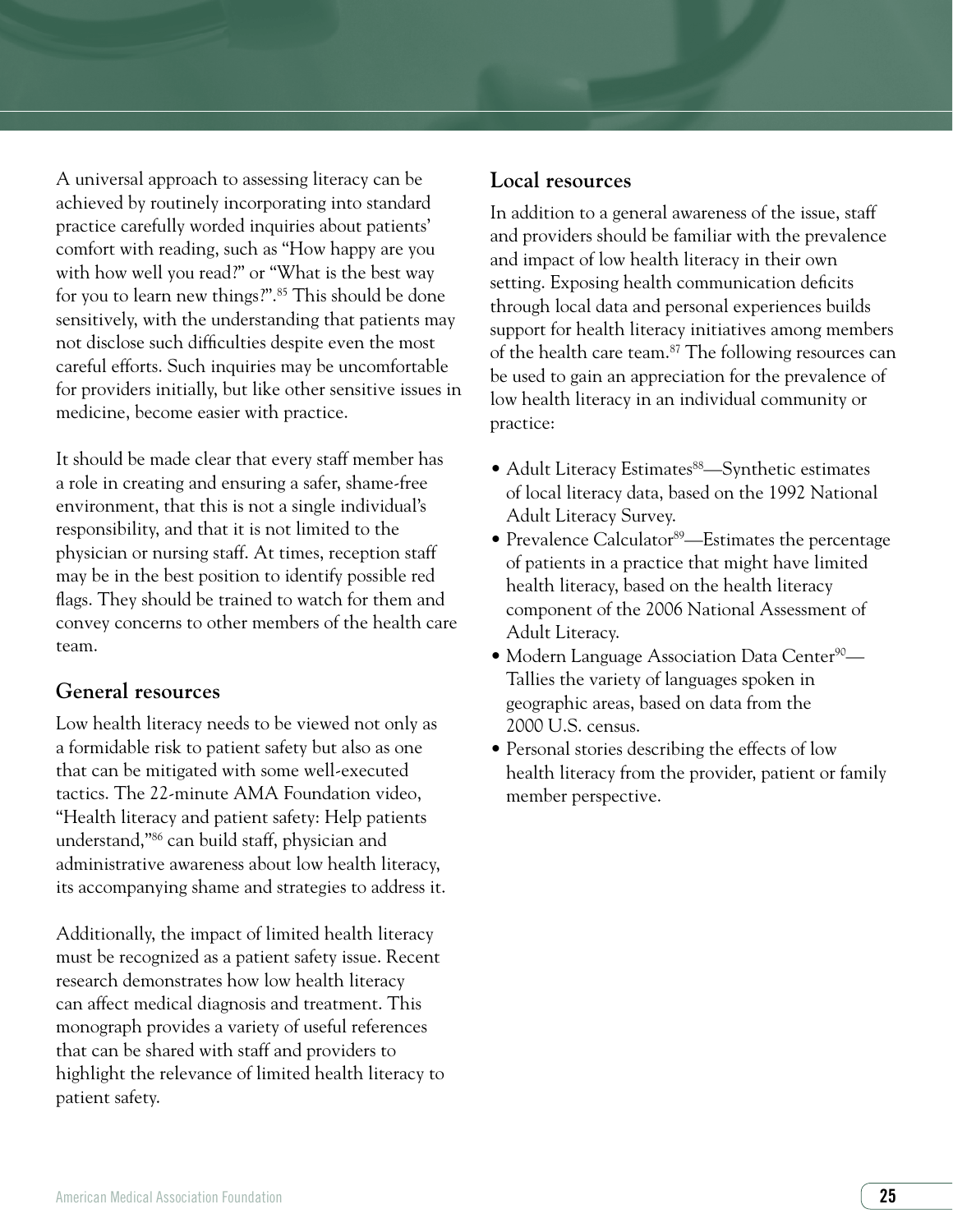# Evaluating your environment

While a general awareness of low health literacy is important to garner support for change, transforming an environment to be safer and shame-free requires an understanding of the current climate of the practice. This can be accomplished with various types of assessments. Observational assessments can be conducted through increasing cognizance of health literacy considerations in the environment. Survey assessments can be accomplished through formal surveys and data collection. Patient experience assessments require involving patients directly in evaluating the care environment. All three types of assessment provide different insights to help better understand current practice and may aid in designing a suitable implementation strategy.

# **Observational assessments**

Recognizing nodal opportunities for change (table 3) can help staff identify occasions for their own involvement as well as approaches to address health literacy-related difficulties. This tool may also be used as a practice self-assessment for communicationrelated issues. Answering these questions as a group may lead to team approaches to improvement, rather than depending on one person.

# Table 3. Recognizing nodal opportunities for change

Step back and take a serious look. Is your office/ practice/clinical environment patient-friendly? Imagine that you are a patient coming to visit your practice for the first time today. What will you find there? (Think about the last time you visited your doctor's office or had a medical procedure).

- How will you be greeted by the front desk staff?
- What paperwork will the staff ask you to produce or complete?
- What rules and procedures will they ask you to follow?
- Will assistance be offered? If so,in a private, confidential manner?
- What kind of paperwork will you receive if you are referred for ancillary tests or consultations with other clinicians, and how will you find your way to those tests and consultations?
- Will you receive handouts and consent forms? If so, will you be able to understand them?
- Were directions to the office provided?
- When you made the appointment, did the person suggest that:
	- You bring in any medicine you've been taking?
	- You bring in a list of your questions?
	- You are welcome to bring someone with you?
- Will you receive enough education to understand your own care?
- Will you get the same messages from everyone (physician, nurse, medical assistant)?
- Are all your interactions shame-free?

Adapted from: Health Literacy: Help Your Patients Understand, Faculty Guide. American Medical Association Foundation and American Medical Association, 2006.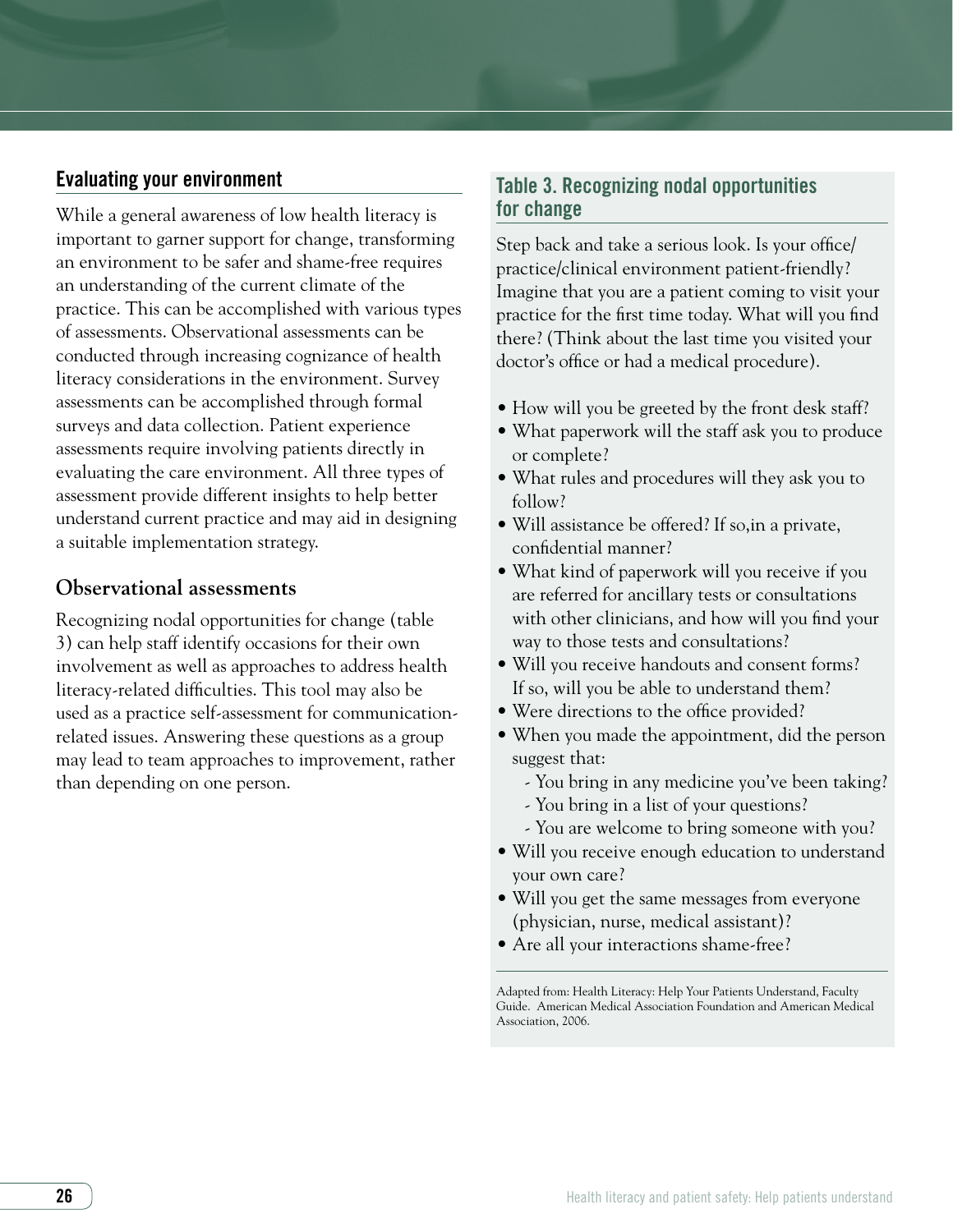Other observational assessments that may provide useful insight can be obtained by developing tracking systems for activities already in place. For example, monitoring the comments in a patient suggestion box and tracking communication-related complaints or practice data (e.g., telephone and other interruptions for clarifications, types of questions and amount of time nurses spend on such telephone calls, no-shows, etc.). Staff should identify which nodal opportunities to study further, collect data systematically, and develop an evaluation of lessons learned and means for improvement.

#### **Survey assessments**

A variety of survey methods, ranging from simple to complex, can be used to evaluate the state of a care environment as well as to monitor progress. To establish a baseline followed by ongoing evaluation, survey instruments can be used to measure the effectiveness of patient-centered, patient-friendly communication.

# Patient satisfaction survey

Patients are the real experts in the self-management of their health conditions. While they may spend 30 minutes with the health care team every two to three months, they are caring for themselves the rest of the time.

One method to monitor a practice's progress toward improving communication and safety is by employing brief, informal patient satisfaction surveys. Surveys, such as the Communication Assessment Tool<sup>91</sup> and the Iowa Health System patient satisfaction survey<sup>92</sup> (table 4), should be simply worded and not time-consuming to complete. Another option is to administer oral one- or two-question surveys to patients as they leave the office.

# Table 4. Sample survey items

# Sample items from the Communication Assessment Tool

The doctor:

- Talked in terms I could understand
- Checked to be sure I understood everything in this visit
- Encouraged me to ask questions

Sample items from the Iowa Health System patient satisfaction survey

- My health care team told me in a clear way how I can help take care of my health.
- My health care team told me about other people who can help me with health problems (like groups, classes, counselors and health educators).

*See Appendix for complete surveys.*

Simple and informal surveys are short enough to:

- Be completed before the patient leaves
- Provide patient feedback on the state of communication in the practice
- Identify communication areas where patients may feel uncomfortable
- Identify directions for improvement
- Help identify disparities between groups of patients with respect to communication issues
- Send a clear message to all staff that respectful, sensitive communication is valued and considered a vital part of office culture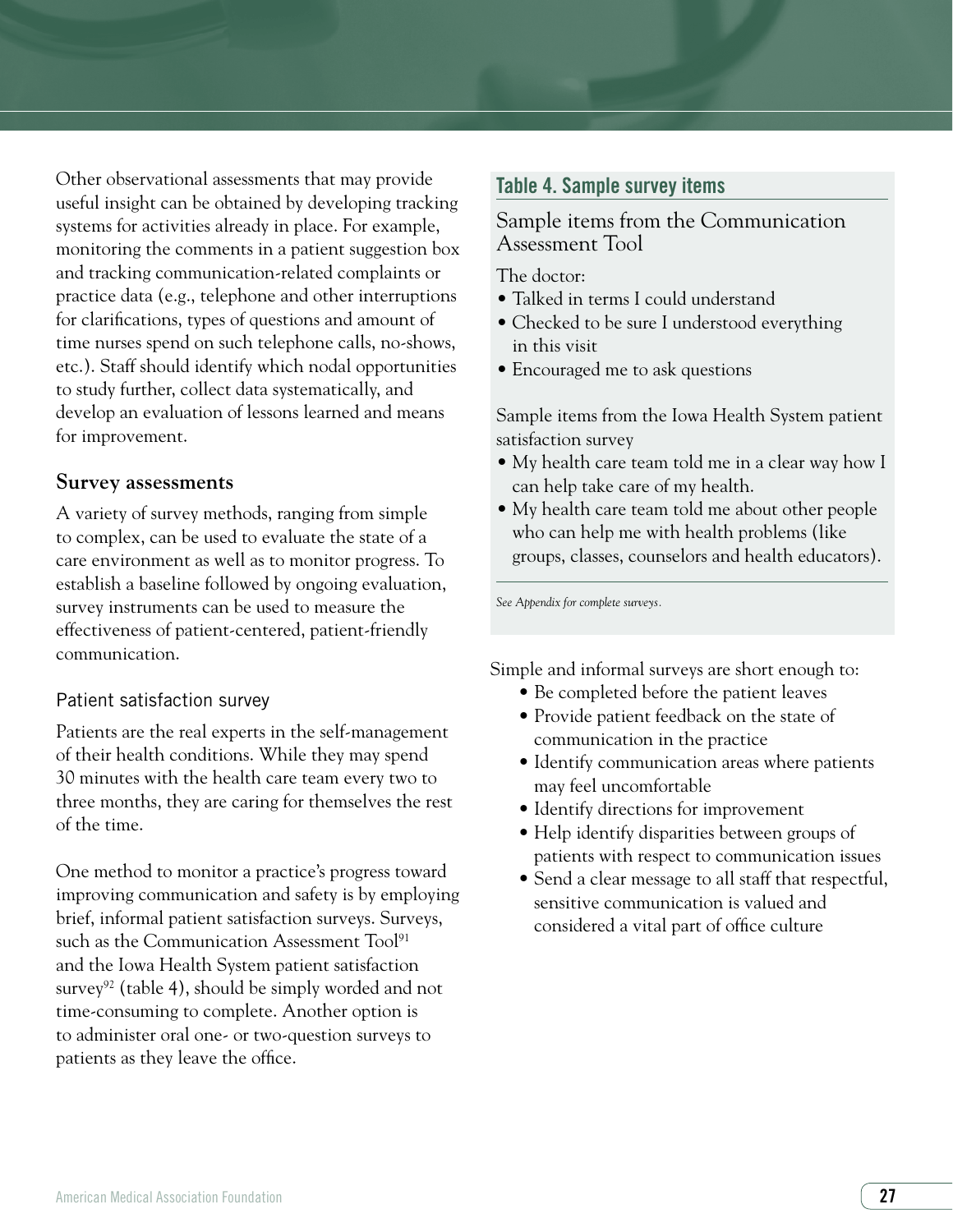# Staff satisfaction survey

Other important data to collect are the experiences and satisfaction of the staff. Staff surveys can provide valuable feedback not only on perceived improvements, but also about essential staff acceptance and enthusiasm for health literacy initiatives. Surveys such as the PeaceHealth Patient Safety Culture Survey<sup>93</sup> (table 5) can be administered and tracked. Staff perceptions about patient safety can also be assessed by asking them to consider the practice from a patient's point of view with two questions: (1) Would you feel safe in this practice setting? (2) Would you refer a family member to this practice for care?

# Table 5. Sample items from the PeaceHealth Patient Safety Culture Survey

- Medication safety in this clinic is approached as a process of care issue and not a personal blame issue.
- I often wonder about whether I have all of the information I need to make sure that a medication is prescribed safely for a patient.

S*ee Appendix for complete survey.*

#### Practice self-assessment survey

Self-assessment of a practice is another useful survey tool. The Physician Practice Patient Safety Assessment<sup>™</sup> (PPPSA)<sup>94</sup> (table 6) is designed to be completed by a team of staff and providers to offer a well-rounded view of the status of safety practices in a facility. As part of safety practices, the survey evaluates health literacy considerations as components of patient education and communication. Responses to the survey are reported to PPPSA and compiled nationally. This allows both baseline measurements for a practice and national comparisons of patient safety practices.

# Table 6. Sample items from the Physician Practice Patient Safety Assessment

- All practice staff are trained to recognize and manage health literacy issues.
- Patients are routinely asked to repeat back what they hear to help the clinician clarify any instructions.

Visit *www.physiciansafetytool.org* for complete survey.

#### Comprehensive assessment survey

An assessment toolkit developed as part of the AMA Ethical Force Program™ offers a comprehensive series of surveys designed to evaluate various parts of a practice concurrently. The Patient-Centered Communication Self-Assessment Toolkit<sup>95</sup> (table 7) comprises a patient survey, clinician survey and staff survey, as well as a policy checklist and organizational survey. Each of these has a section specifically geared toward evaluating health literacy as a component of patient-centered communication.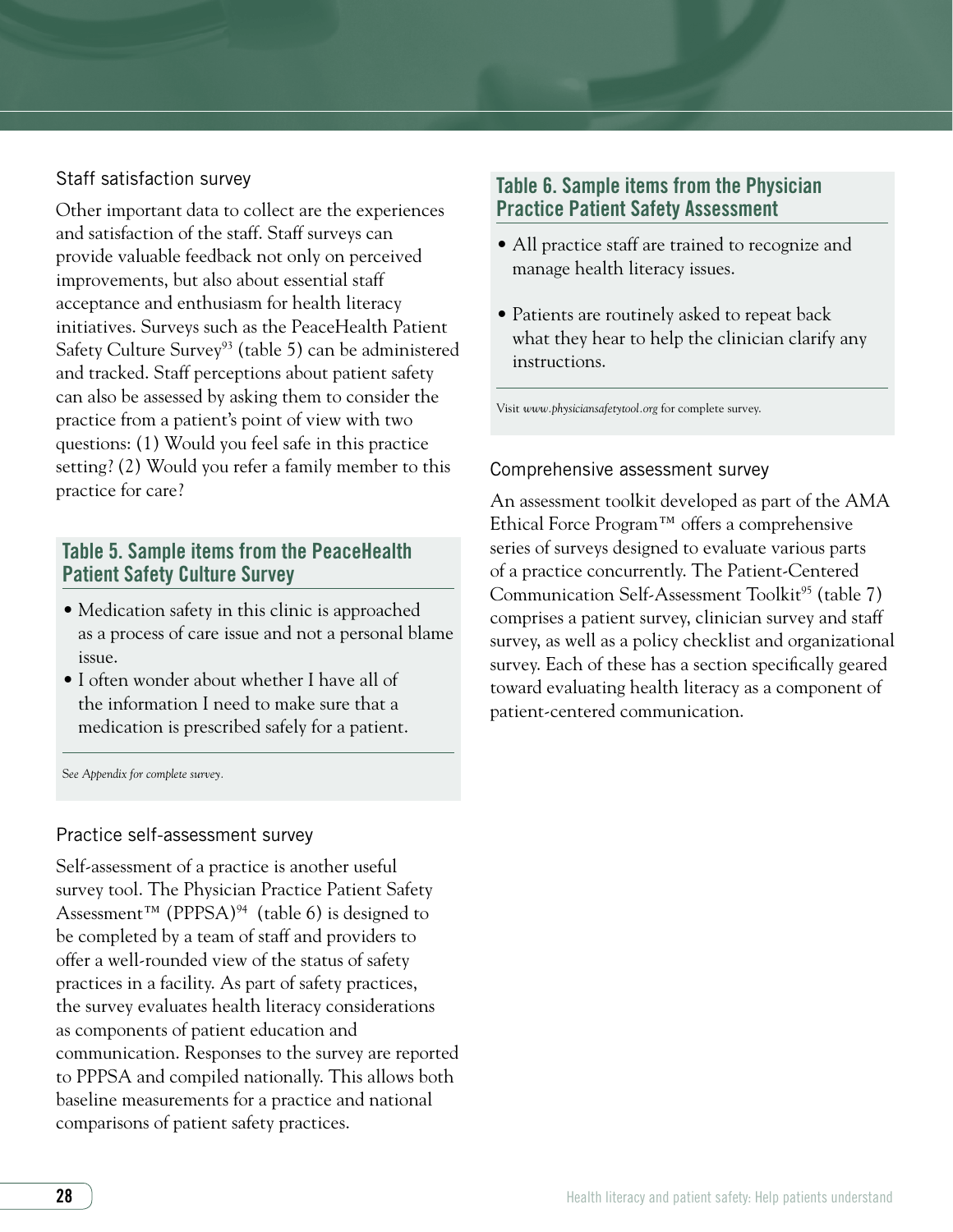# Table 7. Sample items from the Patient-Centered Communication Self-Assessment Toolkit

#### **Policy checklist and organizational survey**

• Does the clinic assess whether patients can understand important documents, educational materials and surveys?

#### **Staff survey**

- When patients register or schedule an appointment at the clinic, someone asks them what language they prefer to use.
- Has the clinic provided you training on communicating with patients in plain language instead of technical terms?

#### **Clinician survey**

- Has the clinic provided you training on how miscommunication can affect patient safety?
- Staff has easy access to information on patients' individual communication needs.

#### **Patient survey**

- Could you understand the clinic's signs and maps?
- Did people at the clinic ask if you needed help filling out forms?
- After you left the clinic, did you know how to take your medication?

Survey types vary from informal practice surveys to more complex research tools. In all forms, they serve as measures of communication. It has been demonstrated that effective communication with patients can improve outcomes.<sup>96</sup> Additionally, emphasis on pay-for-performance, chronic disease management and public reporting of quality data is growing. Tracking communication-related skills of physicians and all staff in the practice will be increasingly important.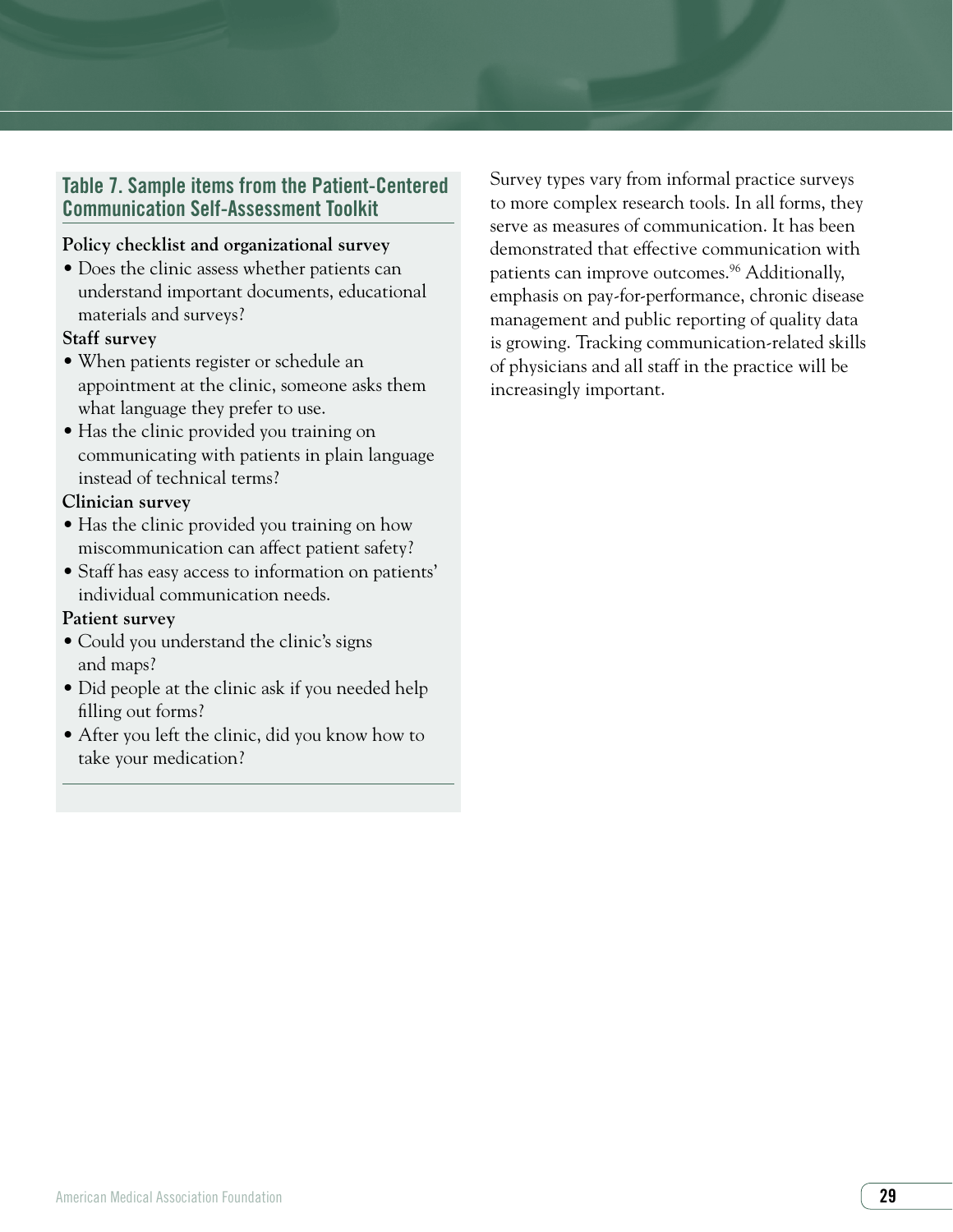# Committing to transform practice

Assessing the practice environment helps identify the health literacy gaps that may put patients' safety at risk. Having recognized these gaps, the health care team needs to commit to addressing health literacy. To optimally address health literacy, the office setting should be a welcoming, shame-free care environment that offers patients assistance, and invites them to raise questions as an important component to enhance communication. Staff should be engaged in creating this environment to mitigate the shame and stigma associated with low literacy, and to foster understanding (table 8).

To successfully create this practice environment, the entire health care team needs to be driven by a sense of accountability, with the understanding that every individual's actions contribute to the culture of safety. The leaders of the practice should initiate these efforts by resolving to establish a higher level of patient safety. Management, providers and staff must possess a willingness to change, be open to learning new skills and be committed to putting them in place. All must see their essential role within the team and feel they can contribute to a safer environment. Using the staff survey assessment mentioned earlier, staff buy in can be monitored, and suggestions for improvement can be gathered from all levels. This helps maintain a sense of accountability for the culture of safety across all job functions.

# Table 8. Characteristics of a shame-free environment

- Exhibit a general attitude of helpfulness
- When scheduling appointments:
	- Have a person, not a machine, answer the phone
	- Collect only necessary information
	- Give directions to the office
	- Help patients prepare for the visit; ask them to bring in all their medications and a list of any questions they may have
- Use clear and easy-to-follow signage
- Ask staff to welcome patients with a general attitude of helpfulness
- During office check-in procedures:
	- Provide assistance with completing forms
	- Collect only essential information
	- Provide forms in patients' languages
	- Provide forms in an easy-to-read format
- When referring patients for tests, procedures or consultations:
	- Review the instructions
	- Provide directions to the site of referral
	- Provide assistance with insurance issues
- When providing patients with information:
	- Routinely review important instructions
	- Provide handouts in an easy-to-read format
	- Use nonwritten modalities

Source: Weiss BD. *Help patients understand: A Manual for clinicians.* 2nd ed. Chicago: American Medical Association and American Medical Association Foundation; 2007.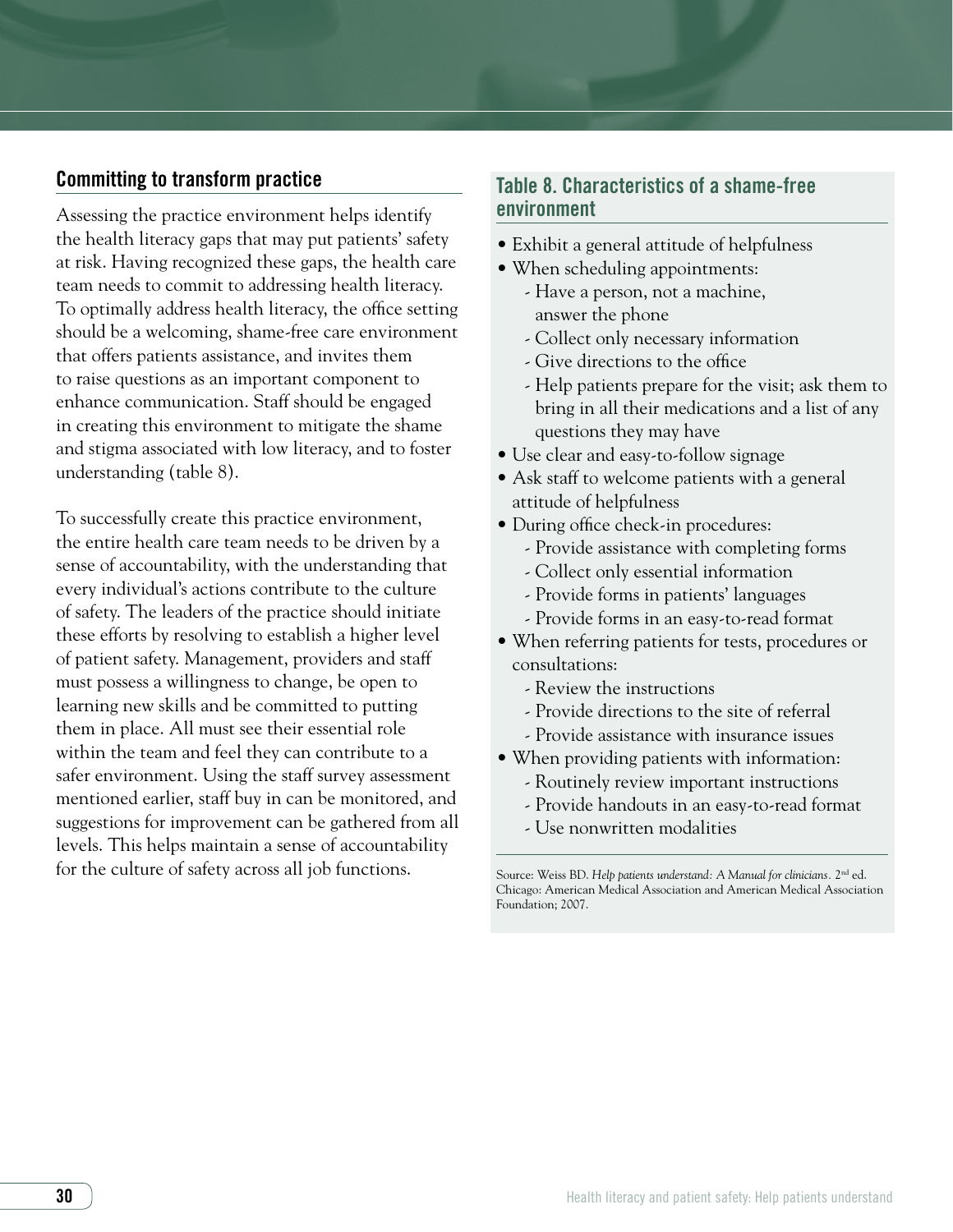# Taking action using Safe Communication Universal Precautions: Approaches and tools

This section introduces a variety of system-based approaches and tools that all members of the health care team can utilize to transform the patient care environment.

To create a safe and shame-free environment, it is vital that all staff know, understand and adopt Safe Communication Universal Precautions. To minimize communication-related adverse events, these tools should underlie all patient encounters. Everyone benefits from clear communication and everyone can, at various times, be at risk for misunderstanding. Using Safe Communication Universal Precautions as guiding principles, a variety of approaches and tools to improve interpersonal communication, communication aids and systemwide communication are described below.

# **Interpersonal communication**

- Use plain, non-medical language
- $\bullet$  Slow down
- Break it down: use short statements
- Chunk and check—organize information into two or three key concepts, then check for understanding
- Ask patients to "teach back" what they were told
- Document with a SOAP UP note (see page 31) for cueing and confirming patient understanding, and planning for health literacy follow-up

# Simple language

Because "medicalese" can be confusing even to those who work in the health system, physicians should use "living room" language and analogies when speaking to or writing for patients. Everyday language helps by associating the new information with what the patient already knows. Using analogies from everyday concepts (e.g., "the heart is a pump") may give patients a concrete image to help associate with and remember the new ideas. Speaking slowly and using brief sentences improves communication by giving patients time to digest the information being conveyed and to process unfamiliar terms or even common words used in a different context (e.g., asthma "triggers" and "rescue" medications).

# Organize information

When multiple health conditions need to be addressed, the main challenge may be determining how to organize a great deal of disparate information into a simple framework the patient will be able to remember. One study showed that well-educated individuals had great difficulty remembering more than seven independent items learned at the same time.<sup>97</sup> However, if the material was organized into two to three key points, or "chunked" into more descriptive categories, it was much easier to remember. Physicians should periodically check for understanding, rather than waiting until the end of the discussion. This is sometimes called "chunk and check."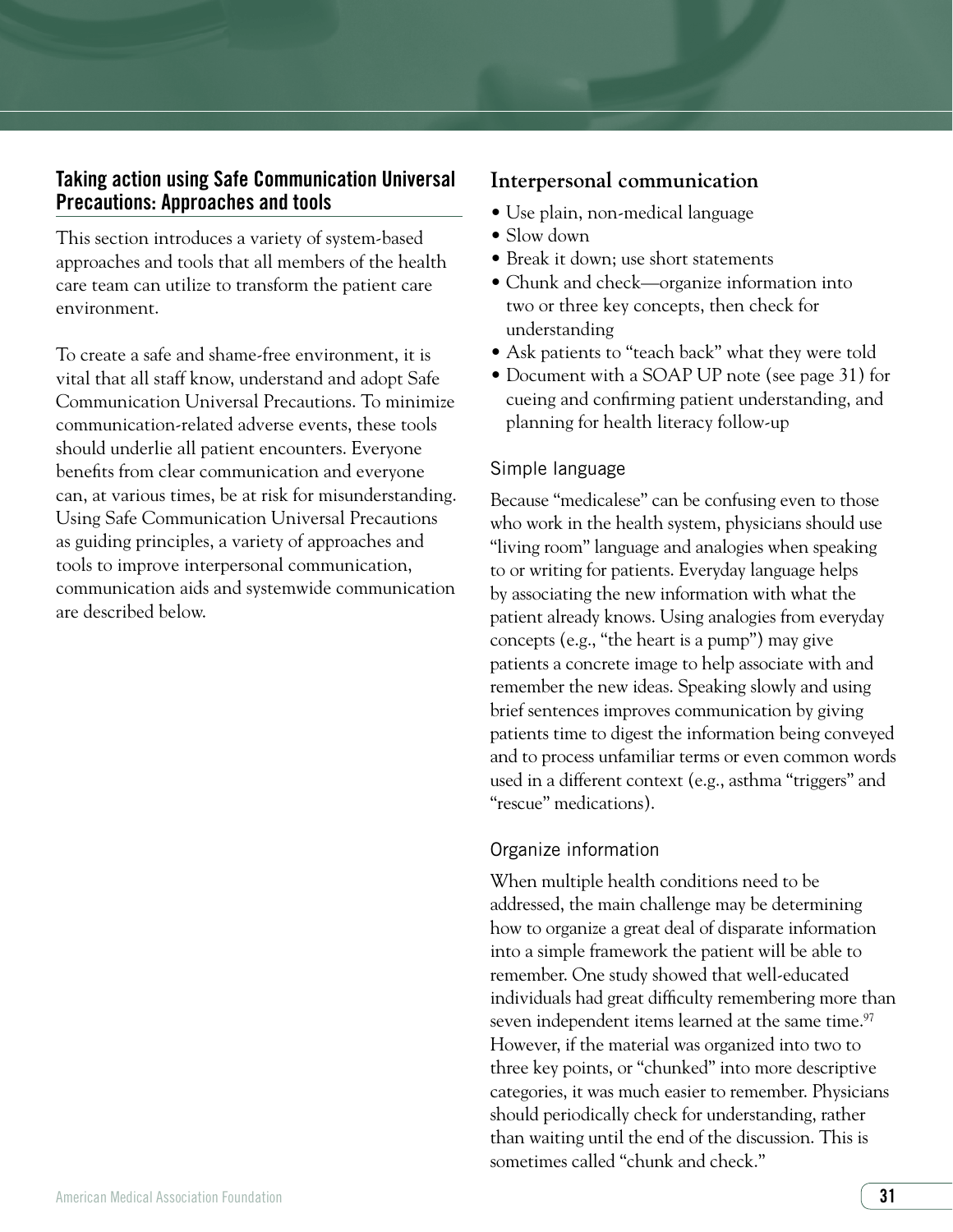Adult educators recommend thinking in terms of "advance organizers" (table 9), or creating an agenda for the conversation—a logical sequence of a few key messages. The conversation with the patient then begins within that framework. Using advance organizers has increased recall by nearly 50 percent.<sup>98</sup>

#### Table 9. Advance organizers

These are the things I am going to discuss with you:

- 1. What we think is wrong with you
- 2. What tests are needed to be sure
- 3. What will probably happen
- 4. What treatment is needed
- 5. What you can do to help yourself

Each point is then discussed with appropriate information.

Source: Doak CC, Doak LG, Root JH. *Teaching Patients With Low Literacy Skills*, 2nd ed. J.B. Lippincott Company, Philadelphia; 1996:163.

Ask Me 3™ 99 is a health communication tool for both patients and physicians, focusing on three essential questions. Patients can ask their physicians these questions and physicians can make sure their patients understand the answers to them during every health care encounter:

- 1. What is my main problem?
- 2. What do I need to do?
- 3. Why is it important for me to do this?

Tools such as Ask Me 3 can foster a shamefree environment by "giving permission" to ask questions, and creating the expectation that providers want patients to understand their health care. By increasing the perceived self-efficacy in communication of both patient and provider, it can open the door to better information exchange. Simply hanging posters or displaying brochures of Ask Me 3 does not create a shame-free environment. The health care team needs to understand what these questions mean and to use them during interactions with patients, telling patients to make sure their questions are answered, asking if all their questions were answered before they leave and shaping the way providers explain information so that patients have the answers to the three questions at the end of the encounter.

Evidence is emerging about the effectiveness of Ask Me 3 (table 10) in family practice and geriatric internal medicine settings.100 It was found that use of Ask Me 3:

- Is practical and user-friendly for patients and staff
- May increase provider engagement and perceived self-efficacy in improving their own health communication skills
- Did not increase visit length
- May decrease missed appointments and calls
- Appears to "give permission" to ask questions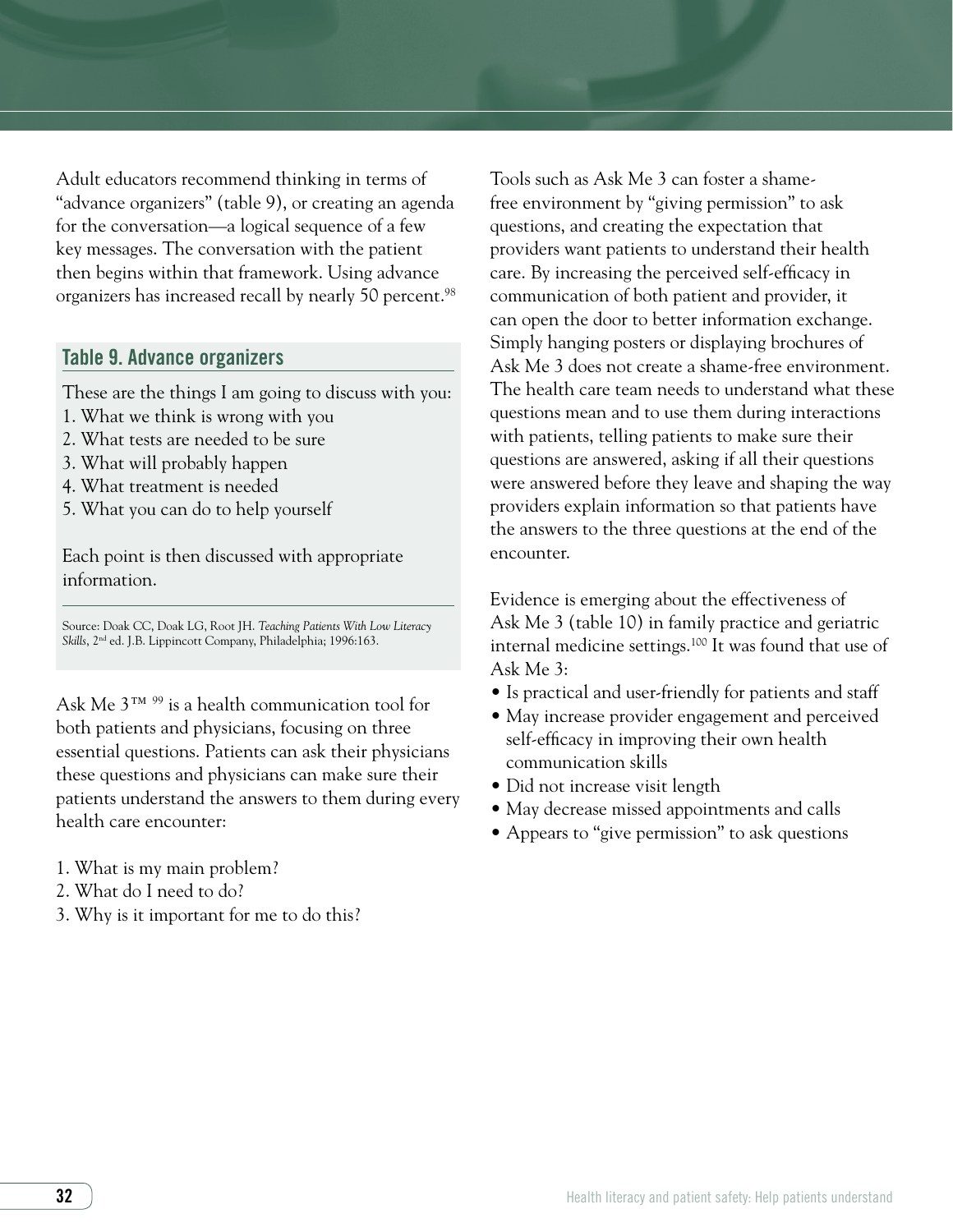# Table 10. Comments from nurses following an inpatient pilot evaluation of a poster and patient handout based on Ask Me 3™

- Helped "set the stage" and "open the door" for communication with patients
- Patients held staff more accountable
- Noticed more patients writing questions for doctors
- Noticed some patients, mostly elderly, ask more questions

Source: Purtle M, Dickerson B, Harden M, Abrams MA, Walters J. Enhancing Patient-Provider Communication Through Implementation of *Ask Me 3*TM. Abstract. Iowa Medical Society Annual Meeting, 2006.

Downloadable and hard copies of Ask Me 3TM posters, brochures, and promotional and supporting materials are available for patients, clinicians and organizations, in English and Spanish.99

#### Use teach-back

While clinicians can use the Ask Me 3 questions to guide their explanations and instructions, they can ensure that patients have understood the answers to the questions by using the teach-back method. Teach-back is based on traditional education theory that students learn best when they interact with the new material. Asking patients to put information into their own words incorporates elements of adult learning by personalization, reinforcement and multiple modalities (hearing, saying, possibly doing).101 Patients report feeling comfortable with this approach and prefer it to an authoritarian approach.102

When using teach-back, the clinician assumes the responsibility for communicating clearly and effectively, rather than giving the impression that the patient is being tested. Teach-back does not assess understanding by asking yes-or-no questions like "Do you have any questions?" or "Do you understand?," because patients generally do not want to admit they don't understand and may fear offending the physician by answering "no." Helpful questions to elicit patient understanding include:

- We have gone over a lot of information. In your own words, review for me what we have discussed. How will you make it work at home?
- Sometimes I give a lot of information. Can you let me know what you heard me say? This helps me make sure I gave you the information you want and need.
- What will you tell your spouse about your condition?
- We discussed a lot today. What information will you share with your family and/or friends?
- We've gone over a lot of things you can do to help cut down on the amount of juice and milk your toddler is drinking. What do you think will work best for you at home?

Using teach-back to ask patients to put key information into their own words, and making sure they understand, can close the communication loop and prevent communication adverse events. Teachback is recommended as a top patient safety practice by the National Quality Forum<sup>103</sup> and has been associated with improved outcomes. In a study on diabetic patients with low health literacy, physicians' application of interactive communication to assess recall or comprehension lead to better glycemic control.96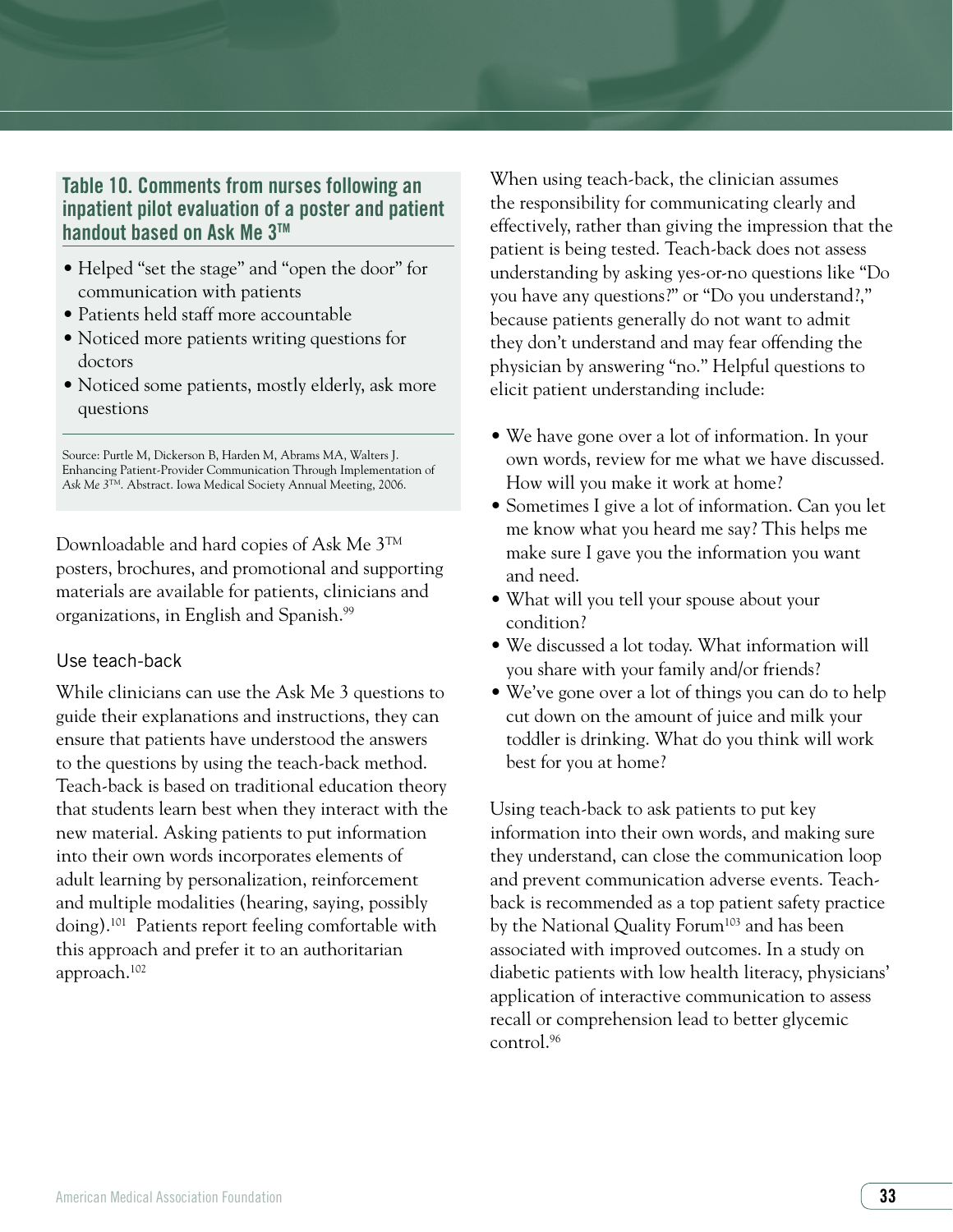Using teach-back is always important, but especially so when there are changes in care or important handoffs, such as new or changed medications or diagnosis, instructions for self-care, when to call the physician, discharge and follow-up education, or informed consent for surgery or procedures. In a prospective randomized controlled study involving patient comprehension of informed consent for spine injection, the teach-the-teacher method (patient repeating the 12 key points to the physician before informed consent was complete) achieved the best measurable comprehension in young and middle-aged adults, while a diagram method (patients viewed a set of simple illustrations of the 12 key points) was best among the elderly.104

#### Table 11. No time for teach-back?

- One study among physicians using teach-back did not demonstrate a significant increase in the length of the encounter.†
- Teach-back may actually save time by allowing physicians to tailor information to the patient's needs, limiting discussions to the most important points. Additionally, better communication and patient understanding may reduce the time or frequency of future office visits.‡
- Physicians using teach-back report it becomes easier with practice.
- Tip: Begin using teach-back with the last patient, to remove the psychological burden of other patients waiting to be seen.

† Schillinger D, Piette J, Grumbach K, et al. Closing the loop. physician communication with diabetic patients who have low health literacy. *Arch Intern Med.* 2003;163:83-90.

‡ Kripalani S, Weiss BD. Teaching about health literacy and clear communication. *J Gen Intern Med.* 2006;21:888-890.

#### Document what is done (SOAP UP)

It is always important to document the efforts that have been taken to improve understanding and patient safety. Physicians can build on the traditional physician documentation tool, the SOAP note, by adding "UP" as a mnemonic:

- **S** Subjective
- **O** Objective
- **A** Assessment
- **P** Plan

**U** – Use teach-back to check for understanding

**P** – Plan for health literacy help

Using this tool will cue and confirm patient understanding and planning for health literacy follow-up.

Sometimes patients will not understand despite several attempts to clarify and confirm understanding105. That is when to institute the "p" for plan. Additional measures that may be used include:

- Write out information clearly, and be sure it is taken home to share with others or to refer to later.
- Consider including a family member in the discussion.
- Establish a process where another member of the health care team can review and verify patient understanding (e.g., medical assistant, nurse educator or lay volunteer)<sup>106</sup>.
- Arrange a telephone call to review instructions or serve as a reminder.
- Arrange a return appointment in a short time days or a week.
- Consider referral to community resources (e.g., home health or adult education programs).
- Consider group visits for patients with chronic illnesses, and the need for continuing education and support.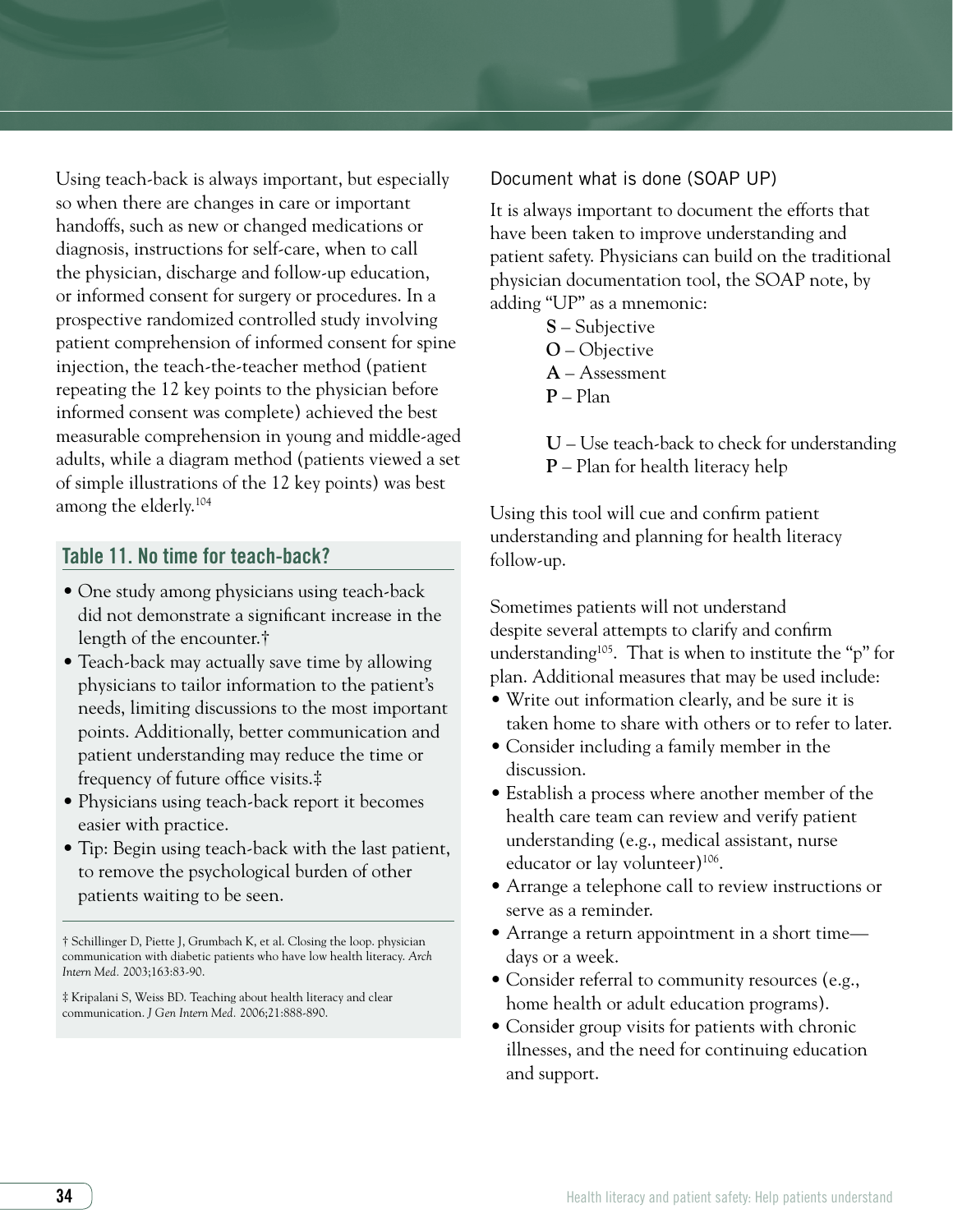This important information about patient understanding should also be passed along to other providers so they will know to apply these enhanced communication techniques<sup>107</sup>.

SOAP UP can serve the health care team as a:

- Trigger or prompt to consider health literacy and use techniques for effective communication, and check for understanding
- Documentation tool to show the provider checked for understanding using teach-back and made recommendations or referrals, as appropriate, to enhance understanding
- Way to identify the need—and justify resources for communication aids and other systemwide communication strategies, like reminder calls and additional time for educating patients

# **Communication aids**

- Aim for a fifth- to sixth-grade reading level on all written information.
- Offer to read aloud and explain.
- Underline, highlight or circle key points.
- Use visual aids to help navigate the health care system and understand health information (posters, models, pictures, signs, maps, etc.).
- Provide a trained interpreter, when appropriate.

Communication aids support providers and the larger health care system in communicating effectively with patients and families. Although communication aids enhance understanding, they are not substitutes for provider-patient verbal communication. The following are examples of how to support interpersonal communication with successful communication aids.

# Print materials

Reader-friendly principles should be used for all print materials. Aiming for a fifth- to sixth-grade reading level, although challenging, can greatly improve the readability of written materials. In addition to reading level, there are multiple dimensions of "readerfriendliness," including word choice, phrasing, layout and design (table 12). By considering these during creation, revision, selection or purchase, and actual use of print materials, health care teams can improve understanding and usability of the numerous written materials utilized in practice. Consider the following tips:

- Begin by reviewing the forms patients are asked to complete at your practice, checking them for redundancy, readability and usability.
- Routinely offer confidential assistance, with a proactive offer to read forms aloud, explain them or help complete them.
- Review all submitted forms for signs of not understanding, such as completeness and accuracy (e.g., leaving lots of blank responses, answering all questions with a "no" response).
- Ask patients or nonmedical volunteers to review your practice's materials for ease of reading and understanding. If possible, create a partnership with adult education groups and ask whether they would consider providing feedback on written materials. Pilot new or revised patient education information to be sure it fulfills its intended purpose.
- When using an educational handout, point out the most important concepts and underline, circle or highlight them. Patients can remember and return to those sections later, or share them with family members.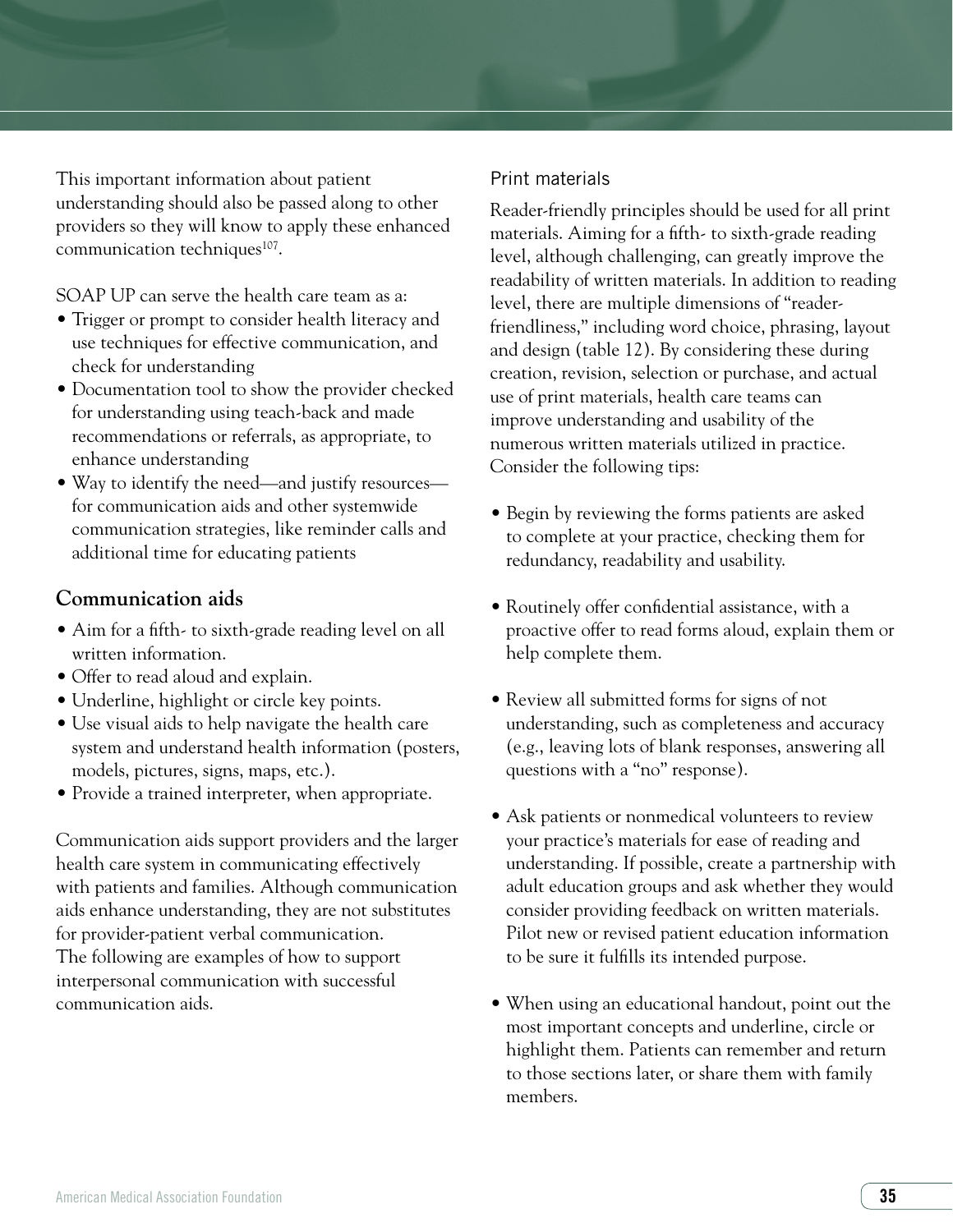- Use universally recognized graphic symbols as effective tools for communicating important information to persons with limited English proficiency. The Hablamos Juntos (we speak together) project designed and tested a variety of symbols, and produced a series of easily understood graphic symbols that can be recognized universally in health care environments<sup>108</sup>.
- Ensure translations are accurate and appropriate. Translating a document into another language does not ensure it is understandable for a number of reasons: patients may not be literate in their own language or may speak a different dialect, the translation may be inaccurate or other nuances of language (e.g., formality) may affect understanding.
- Include maps on the back of appointment letters and laboratory requisition sheets. This has decreased no-shows and increased completion of laboratory tests.
- Make clear signs and maps available whenever patients need to navigate the health system, especially when referrals are made for evaluation or procedures in a different care setting. Proactively point out signs, maps and landmarks so patients can use them effectively.

# Table 12. Formatting checklist for easy-to-read written materials

#### **General content**

- Limit content to one or two key objectives. Don't provide too much information or try to cover everything at once.
- Limit content to what patients really need to know—avoid information overload.
- Use only words that are well-known to individuals without medical training.
- Make certain content is appropriate for age and culture of the target audience.

#### **Text construction**

- Write at or below a sixth-grade level.
- Use one- or two-syllable words.
- Use short paragraphs.
- Use active voice.
- Avoid all but the most simple tables and graphs. Clear explanations should be placed adjacent to each table or graph, and also in the text.

#### **Font and typestyle**

- Use large font (minimum 12 point) with serifs.
- Don't use more than two or three font styles on a page.
- Use uppercase and lowercase text.

#### **Layout**

- Ensure a good amount of empty space on the page.
- Use headings and subheadings to separate blocks of text.
- Bulleted lists are preferable to blocks of text in paragraphs.
- Illustrations are useful if they depict common, easy-to-recognize objects. Images should be ageand culturally-appropriate to the target audience. Avoid complex anatomical diagrams.

Source: Weiss BD. *Help patients understand: A Manual for clinicians.* 2nd ed. Chicago: American Medical Association and American Medical Association Foundation; 2007.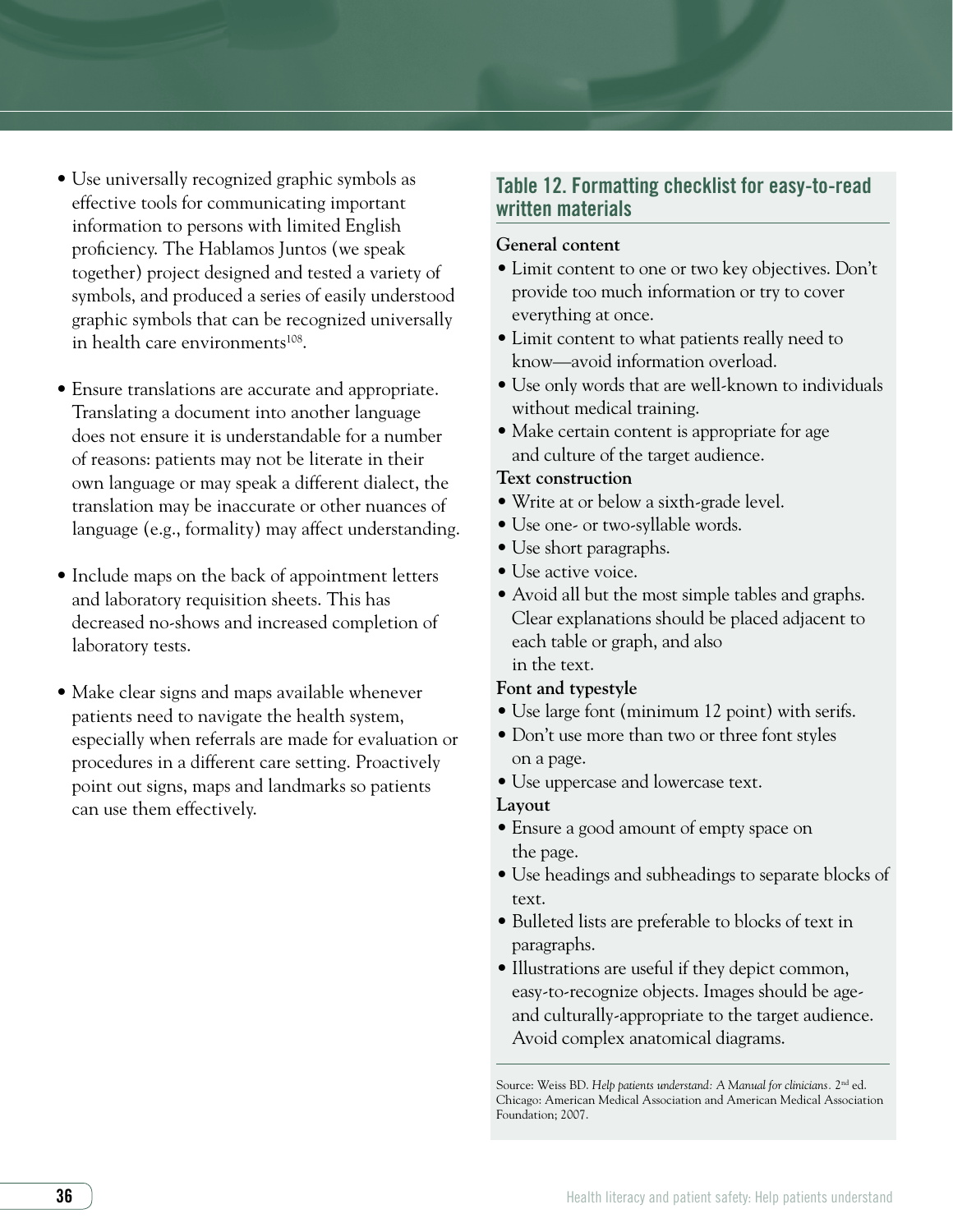#### Interpretation services

Language barriers can have deleterious effects, but many patients who need medical interpreters have no access to them109. Family members and untrained bilingual employees or volunteers should not be used as interpreters. They are more likely than trained interpreters to make errors that may have adverse clinical consequences, and are unlikely to be familiar with medical terminology<sup>110</sup>. They may also have priorities that conflict with those of the patient, or have difficulty discussing sensitive subjects (e.g., sexual or psychiatric issues)<sup>111</sup>.

The National Standards on Culturally and Linguistically Appropriate Services (CLAS), developed by the U.S. Department of Health & Human Services, provide guidance to help ensure effective communication for all patients, especially those with limited English proficiency. The standards, according to the Office of Minority Health:

…are proposed as one means to correct inequities that currently exist in the provision of health services and to make these services more responsive to the individual needs of all patients/consumers. The standards are intended to be inclusive of all cultures and not limited to any particular population group or sets of groups. However, they are especially designed to address the needs of racial, ethnic, and linguistic population groups that experience unequal access to health services. Ultimately, the aim of the standards is to contribute to the elimination of racial and ethnic health disparities and to improve the health of all Americans<sup>112</sup>.

The 14 standards are divided into those that are mandates, or required for all recipients of federal funds (standards 4, 5, 6 and 7 [table 13]), guidelines for federal, state and national accrediting agencies (standards 1, 2, 3, 8, 9, 10, 11, 12 and 13), and recommendations, which are suggested for voluntary adoption by health care organizations (standard 14)<sup>113</sup>.

#### Table 13. CLAS Standards

#### **Standard 4**

Healthcare organizations must offer and provide language assistance services, including bilingual staff and interpreter services, at no cost to each patient/consumer with limited English proficiency at all points of contact, in a timely manner during all hours of operation.

#### **Standard 5**

Healthcare organizations must provide to patients/ consumers in their preferred language both verbal offers and written notices informing them of their right to receive language assistance services.

#### **Standard 6**

Healthcare organizations must assure the competence of language assistance provided to limited English proficient patients/consumers by interpreters and bilingual staff. Family and friends should not be used to provide interpretation services (except on request by the patient/ consumer).

#### **Standard 7**

Healthcare organizations must make available easily understood patient-related materials and post signage in the languages of the commonly encountered groups and/or groups represented in the service area.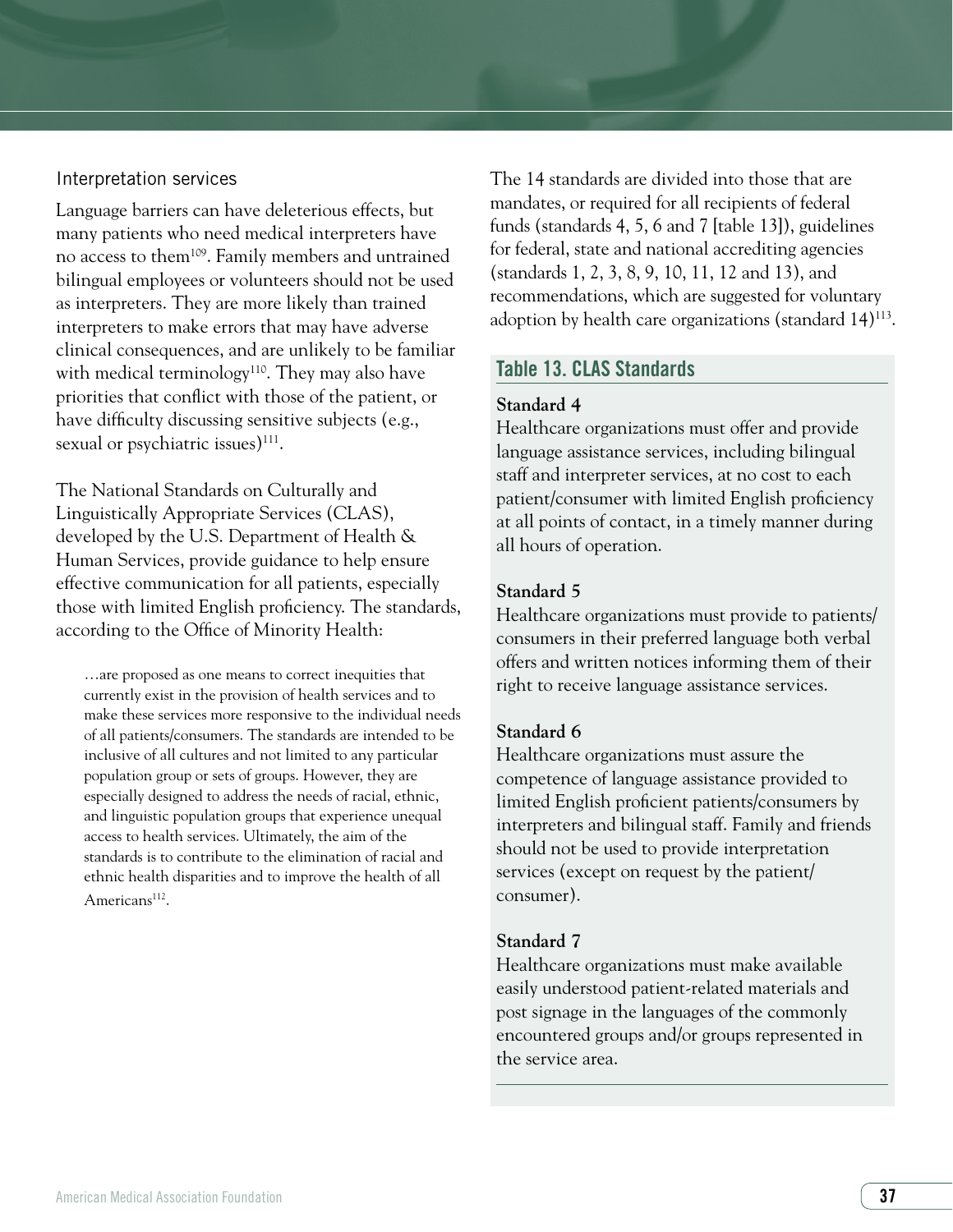# **Systemwide communication**

- Improve office safety culture through training for all staff.
- Simplify the patient's paperwork demands and avoid duplications.
- Ensure medication review and/or reconciliation for all patients, at all encounters.
- Schedule time for patient education and questions.
- Provide reminder calls to patients.
- Use SBAR (Situation-Background-Assessment-Recommendation) for staff-to-staff communication about patient understanding.
- Identify community literacy resources.

Adapting individual tools to improve interpersonal communication and communication aids will help patients better understand how to manage their care, but to create a safer and shame-free environment, systemwide communications must also be addressed. Communication adverse events can be caused by failures of organization or design and thus systemwide strategies need to be put in place to increase reliability of outcomes. The universal strategies presented below demonstrate and provide system support for individual providers and staff in using effective communication techniques and tools.

#### Staff development

Ensuring that all members of the staff understand the importance of health literacy and their role in using Safe Communication Universal Precautions requires ongoing commitment to education, training and awareness-building. Office policies should be in place for annual review to ensure that all new personnel are educated and current staff receives updates. Staff should be made aware of local literacy data and encouraged to identify or share stories where lack of understanding had an emotional or physical impact on patients' care experience.

Position descriptions should be modified to incorporate health literacy-related responsibilities and skills, including working together as a team, managers should be asked to identify health literacyrelated planning objectives and employee evaluations should include elements relating to clear, empathic communication skills. Consideration should be given to establishing staff competencies in key health literacy skills like teach-back. Health literacyrelated responsibilities should be considered during prospective employee interviews (table 14).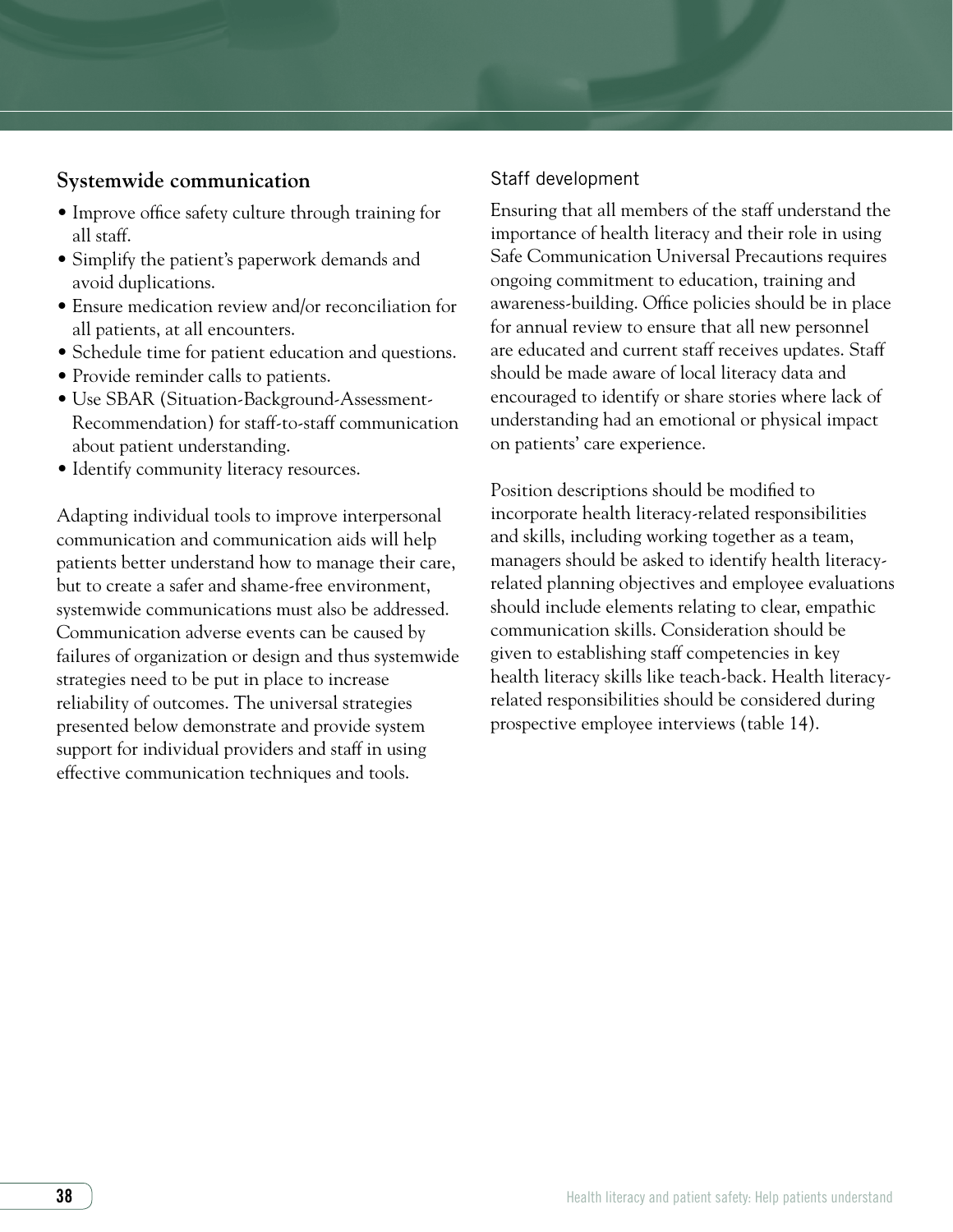# Table 14. Behavioral questions—receptionists as "directors of first impressions"

Front office staff are critical to setting the stage for the patient's visit, and conveying the office culture to patients. In addition to culture setting, the receptionist often observes behavior that other staff may not see, such as a patient struggling with forms. This may be the only clue to deeper problems, such as low literacy.

The receptionist should be considered the "director of first impressions" for physician offices. Based on this job definition, the following key attributes and behavioral questions may be helpful in conducting prospective employee interviews to identify applicants with the needed skills and behaviors.

#### **Winning patients**

Continually exceeds patient expectations; uses the patient's name; finds a way to "say yes" for the patient; takes personal responsibility for satisfying the patient; makes extraordinary situations out of normal events; builds great patient relations.

- 1. Can you give me an example of how you greeted patients in <u>(in your last job)</u> office? What did you do first, second and so on?
- 2. Give me an example of a time when a patient/customer asked for something that was not allowed by policy or procedure. How did you explain that the answer was "no?"
- 3. Have you ever received an outstanding citation for customer service by a patient/customer? Explain the circumstances that led to the citation and specifically what you did and/or said to the customer to earn the citation.
- 4. Give me an example of a time when a patient/customer became very upset in the office or on the phone and acted angry toward you. How did you handle this situation?

#### **Sensitivity**

Observes and appropriately responds to the needs of others; shows empathy and concern to the patient; genuinely concerned about the well-being of others.

- 1. Have you ever observed a patient/customer having a hard time filling out paperwork? What did you do?
- 2. Can you think of a time when a patient/customer came into your office who seemed to be having emotional difficulty? How did you handle this person? What did you say and/or do to respond to their situation?
- **3.** Have you ever observed a co-worker act insensitively toward a patient/customer? Describe the situation and how you responded.

**Developed by Ann Rhoades for AMA Health Literacy Program 2006.**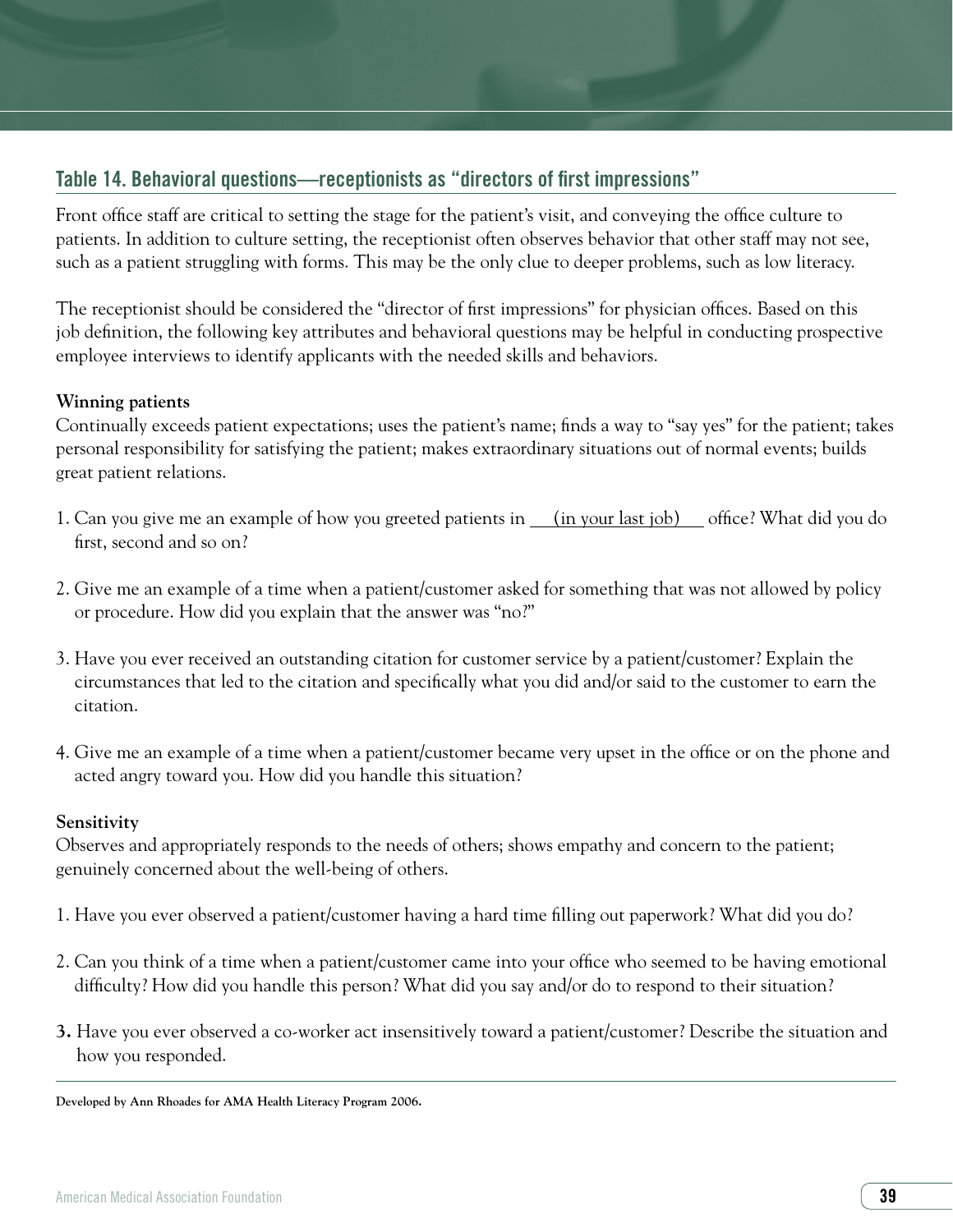#### Simplify paperwork

Patients are often frustrated and confused by the paperwork they must sort through before they can get the care they require. Medical history questionnaires ask unclear questions that may lead patients to skip over them and leave records incomplete. When referred to a new doctor, they must again fill out similar forms. Included among health care documents are informed consent forms. These are generally at a readability level far exceeding that of the majority of U.S. adults, which can result in patients signing them without true understanding.

Providers should critically examine the number and type of documents that patients and their families are asked to read, understand and complete. Efforts should be made to reduce the number and complexity of forms. This is an office flow issue that must be undertaken by the whole health care team. Documents should be assessed to determine

what information is truly needed and how forms are designed. The focus should be on patientcenteredness and creating documents that are readerfriendly, and the principles of reader-friendly print materials should be utilized $114$ .

Iowa Health System is undertaking such a critical examination of its surgical consent form and process. Several factors precipitated this change, including the complexity of the consent form, the national focus on health literacy and patient safety concerns about lack of full comprehension of the informed consent process. With collaborative input from health literacy teams, new readers/adult learners, risk managers, providers, surgical services personnel and the Iowa Health System Law Department, a new health-literate surgical consent form was developed (table 15). The original consent form was revised from a 16+ grade level to a 7+ grade level.

#### Table 15: Iowa Health System surgical consent form sample

#### **Original**

I, \_\_\_\_\_\_\_\_\_\_, hereby authorize Dr. \_\_\_\_\_\_\_\_\_ and/or such assistants as may be selected by him/her and \_\_\_\_\_\_\_ Hospital, its staff, employees or designees, to treat the condition or conditions which appear indicated by the diagnostic studies already performed.

#### **Health literate**

I, \_\_\_\_\_\_\_\_\_ (patient's name), agree for Dr. \_\_\_\_\_\_\_, along with any assistants the doctor may choose, to do this surgery or procedure on me at \_\_\_\_\_\_\_\_\_\_\_(facility):

Name of surgery or name of procedure in medical words-including left, right or level (Doctor or healthcare worker fills this out)

Name of surgery or name of procedure in my own words (What the patient or family says back to the doctor or healthcare worker—quote patient or family)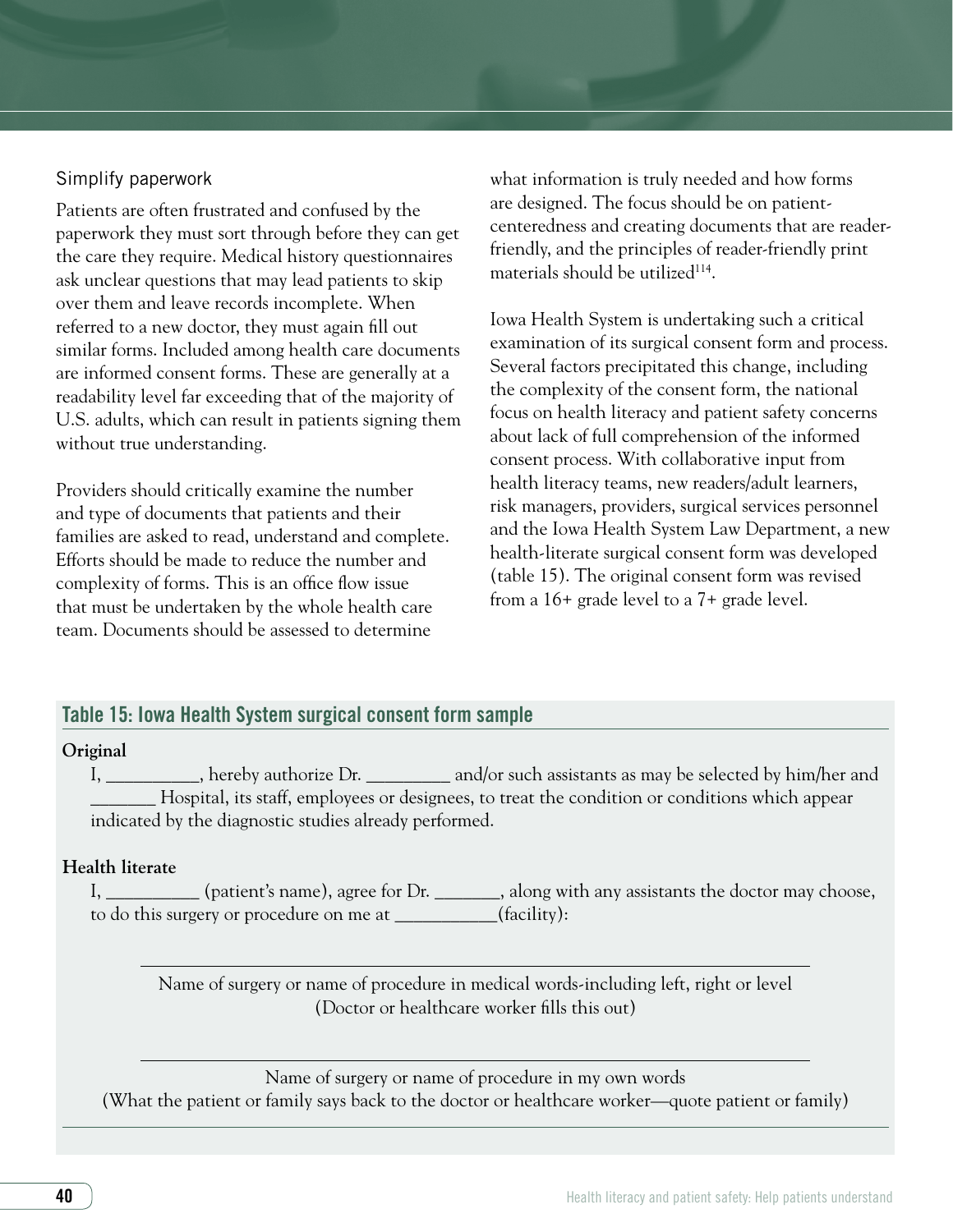Several Iowa Health System affiliates have implemented the reader-friendly consent form, and have received positive feedback from providers, hospital staff, patients and their families. Nurses report they are able to clearly evaluate the patient's understanding of their surgery and value the use of teach-back in the process. Some patients and families report liking the easier-to-read consent form and being asked to state back in their own words their understanding of the procedure.

#### Medication management

Medication management is among the top patient safety issues for physicians. More than 40 percent of Americans take at least one prescription drug; 16 percent take at least three<sup>115</sup>. Prescription medication spending comprises about one-tenth of total U.S. health care expenditures and is the fastest growing health care cost<sup>116</sup>. Medicationrelated errors and severe adverse drug events have been documented at high rates<sup>117</sup>. These medication errors stem, in large part, from poor communication. The National Quality Forum considers inadequate provider-patient communication and patient confusion over basic directions to be issues of high priority for improvement.<sup>118</sup>

The increasing prevalence of chronic diseases, like diabetes and cardiovascular conditions, makes it incumbent on health systems to ensure patients have the knowledge and skills to manage their health and medications.<sup>119</sup> Problems arise when there are discrepancies between what the physician and the patient understand to be the prescribed medication treatment. In a study of patients prescribed hypertensive medications, when asked what they were taking for this condition, only 23 percent could name two or more of their antihypertensive medications.<sup>120</sup> Patients with low health literacy are at even greater risk. In the same study, of individuals with inadequate health literacy, 60 percent could not name any of their hypertension medications.120 This type of medication

miscommunication leads to poor health outcomes.<sup>121</sup> It has been shown that during office visits physicians explicitly instructed only 55 percent of patients about the number of tablets to take, only 58 percent of the time did they explain the frequency and timing of dosing and only 34 percent of the time the duration of the regimen.122 The 2003 National Assessment of Adult Literacy demonstrates that close to 50 percent of the population is at risk for misunderstanding simple prescription labels.6 Recent studies have confirmed this risk, showing that many patients have difficulties understanding common prescription labels and dosing instructions, and subsequently cannot demonstrate correctly how to take medications.123,124,125

To make the system of medication management more reliable, processes can be standardized. For medication management, the physician needs to elicit understanding, identify information gaps and assist patient management of care. The following advance organizers<sup>126</sup> are useful prompts for the physician to organize the medication discussion and for the patient to teach it back.

- What is the name of the medication?
- How do I need to take it (e.g., time[s] of day taken, with food, at work or away from home)
- Why is it important for me to take it?
- What other medicines, herbals, supplements, drops or sprays am I taking?
- Did I take it the way you told me to? (When was the last time I took it? When was the time before that? What do I do when I make a mistake? Do I ever skip medications or double up?)
- Is it making me feel better or worse?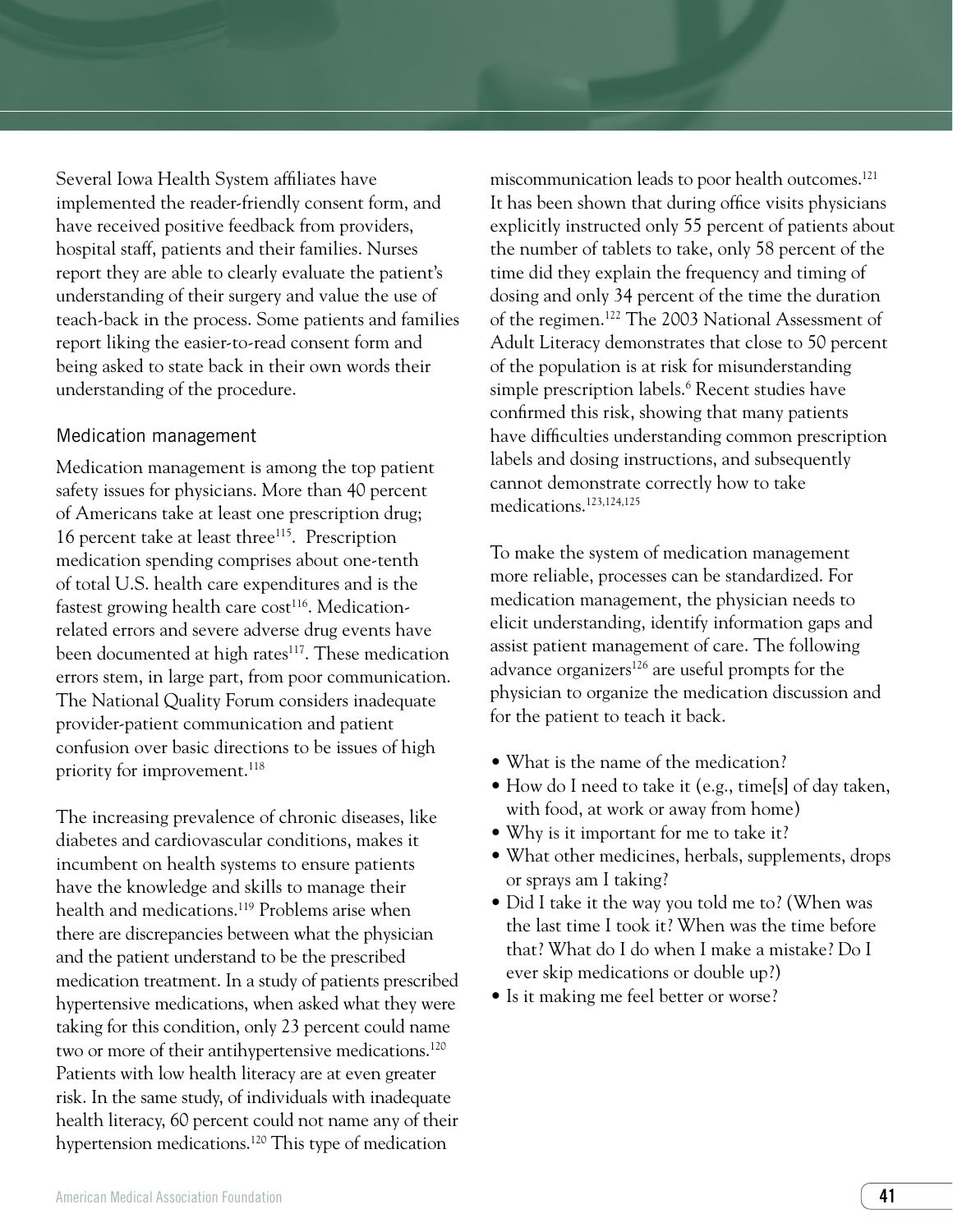Patients' ability to name their medications and describe their purposes and dosing can be an indicator of understanding.128 Patients with low health literacy may rely on the appearance of the tablet or capsule, or a few key letters in the medication's name, to determine what they are taking. Tools are available that can assist in determining a patient's understanding of medication management.

A process called medication reconciliation can help clarify a patient's medication regimen. Medication reconciliation is "a process of identifying the most accurate list of all medications a patient is taking including name, dosage, frequency and route."127 Conducting medication reconciliation provides a list of all the patient's prescribed medications, but this may differ from what the patient is actually taking. "Brown bag medication review," i.e., asking patients to bring all their medications to the medical encounter and reviewing them with their provider, is a useful tool to assess a patient's understanding of medication use and dosing and to clarify what medications the patient is actually taking.

Other approaches include a DRUGS protocol in which patients demonstrate what they know about their medicines and how accurately they can explain what these medications do.<sup>128, 129</sup> Visual medication schedules and the use of teach-back appear to improve concordance and promote safety.130 Formal lists, patient records on smart cards, talking pill bottles, automated telephone management and electronic medical record systems with after-visit summaries are all being tested to determine if they can improve patient understanding and medication safety.

The Joint Commission has added a clarification to its 2007 National Patient Safety Goals stating that "the complete list of medications is also provided to the patient on discharge."47 In other words, the patient has the need and the right to know and understand his or her own medications. Nevertheless, written materials alone are not as effective as interactive ways of communicating medication management. Tools that have proved most effective are those that encourage dialogue with the patient, use visuals to explain regimens and ask the patient to demonstrate how to follow prescription directions as a means of ensuring understanding so that patients can comply.101, 125, 131

#### SBAR

To ensure that the entire health care team adopts the processes of improving health literacy and safety, a tool like SBAR—Situation, Background, Assessment, Recommendation—can be used to convey important information about communication needs and understanding.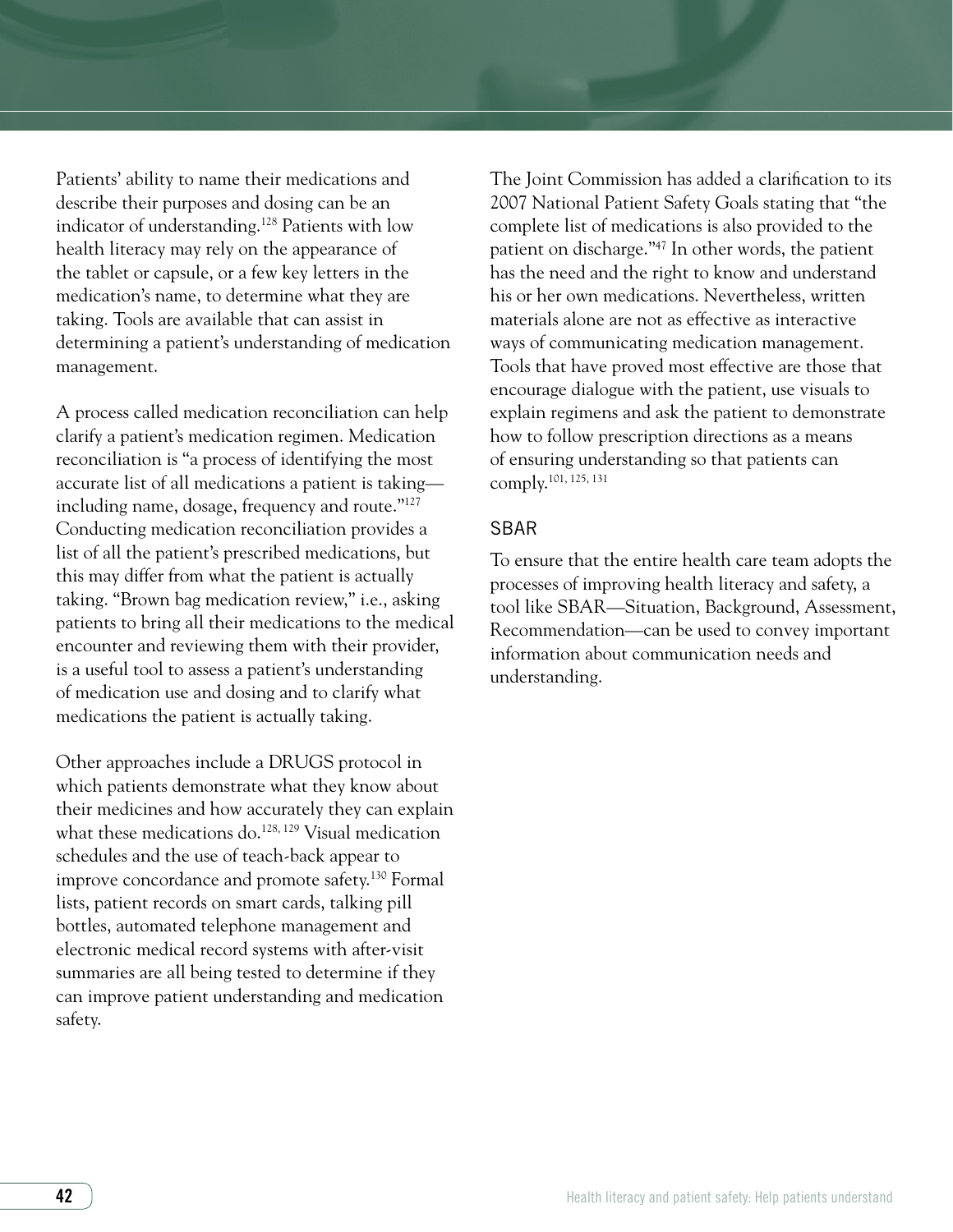SBAR is a standardized communication tool adapted from the U.S. Navy that is increasingly used in patient safety. SBAR provides structured communication based on key words and critical language. It enhances the predictability of how communication occurs, dictates succinct information exchange and empowers everyone on the health care team to monitor patient safety (figure 6).

#### Figure 6. SBAR in action

#### **S—Situation**

**The problem I see is:** Mrs. Jones may have difficulty reading.

#### **B—Background**

**Here is where I saw a problem:** She had the clipboard twice as long as other patients, and it was only half completed.

#### **A—Assessment**

**Here is what's been happening:** She missed two appointments and never asks questions. Today, she took a "Need help reading?" pamphlet.

#### **R—Recommendation**

**Be sure all her questions are answered and she understands directions.** When the time seems right, address her comfort with reading.

Adapted from: Nielsen G. Health Literacy: Helping Your Patients Understand. Presented at: IHI 18th Annual National Forum on Quality Improvement in Health Care; Dec. 10, 2006; Orlando, FL.

SBAR is useful for all interstaff communication, including physician-to-physician, nurse-tophysician, nurse-to-nurse or receptionist-to-medical assistant. SBAR empowers staff to speak assertively and "stop the line," if needed, to address a safety concern. Using this tool creates an environment of respect, promotes critical thinking and streamlines communication, ensuring no crucial information is omitted.

Adapting this safety tool to health literacy creates a vehicle for all members of the health care team to convey information about potential health literacy difficulties as patients move through health care encounters. Observations of communication red flags (e.g., frequent failure to keep appointments) should be passed along to other staff and providers so they can check for and ensure understanding of important health information. SBAR is a useful tool for front office staff to transmit health literacy and communication concerns to clinical staff for further assessment, increased assurance of understanding and possibly additional interventions. It should also be used to pass such information along to subsequent care providers at all patient handoffs, including referrals, and hospital admissions and discharges. In situations where it is critical that patients understand and participate in decision making, such as the consent process, SBAR can be a tool to enable staff to request additional clarification and information for patients (figure 7).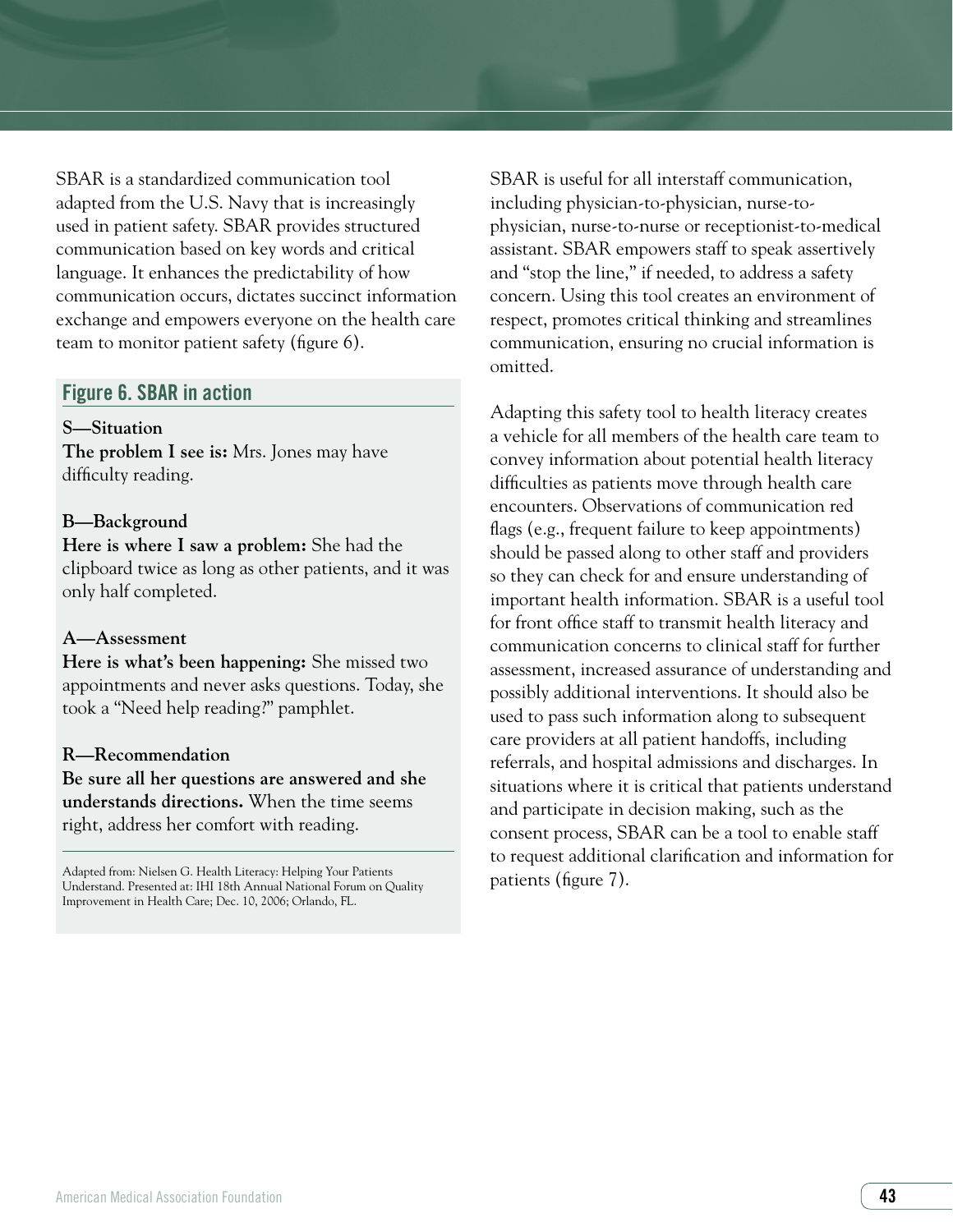#### Figure 7. SBAR in action: Informed consent

#### **S—Situation**

**The problem I see is:** Mr. Smith may not understand the procedure.

#### **B—Background**

**Here is where I saw a problem:** He says he is having surgery on his right knee and the consent form says the left knee. Or, he (his family) is showing signs of not understanding the procedure (language barrier). Or, he wants to speak to the physician right now.

#### **A—Assessment**

**Here is what's been happening:** He is frustrated, dissatisfied or confused. I believe the patient may not be informed.

#### **R—Recommendation**

**I suggest you affirm that Mr. Smith has given consent.** Or, I suggest you elicit patient understanding. Or, I suggest we call an interpreter to assist the patient in understanding and giving consent.

#### Patient education

Reducing a patient's risk of communication adverse events extends beyond the office visit. A patient's safety can be at even greater risk if proper self-management is not understood once the patient leaves the office. Patient education that ensures understanding is crucial for effective selfmanagement. Every practice should consider how to put processes in place that will enhance the patient capacity for self-management.

For example, a patient may have multiple chronic conditions and the staff has noticed red flags for communication issues in the past. The provider, having done a teach-back, recognizes the need for a plan for health literacy help. These are the important first steps, but processes must be in place to then implement the next steps. The front office staff, knowing a patient needs more time for education, could schedule a longer visit. A nurse practitioner could complete several teach-backs with the patient or a medical assistant could inform the patient about community resources and place calls on his or her behalf to establish contact. Whatever the process to elicit understanding is, the health care team needs to have a plan in place for removing barriers and implementing the educational process.

A diabetes disease-management program that improved care for a vulnerable population with type 2 diabetes mellitus was implemented with modest labor and cost. The intervention included 12 months of intensive management from clinical pharmacists as well as a diabetes care coordinator who provided education, applied algorithms for medication management and addressed barriers to care. The incremental program cost was \$36.97 (sensitivity analysis, \$6.22-\$88.56) per patient per month.132 This cost is modest in comparison with the usual care response to patients whose diabetes is out of control (i.e., prescribing additional medications, potential hospitalization).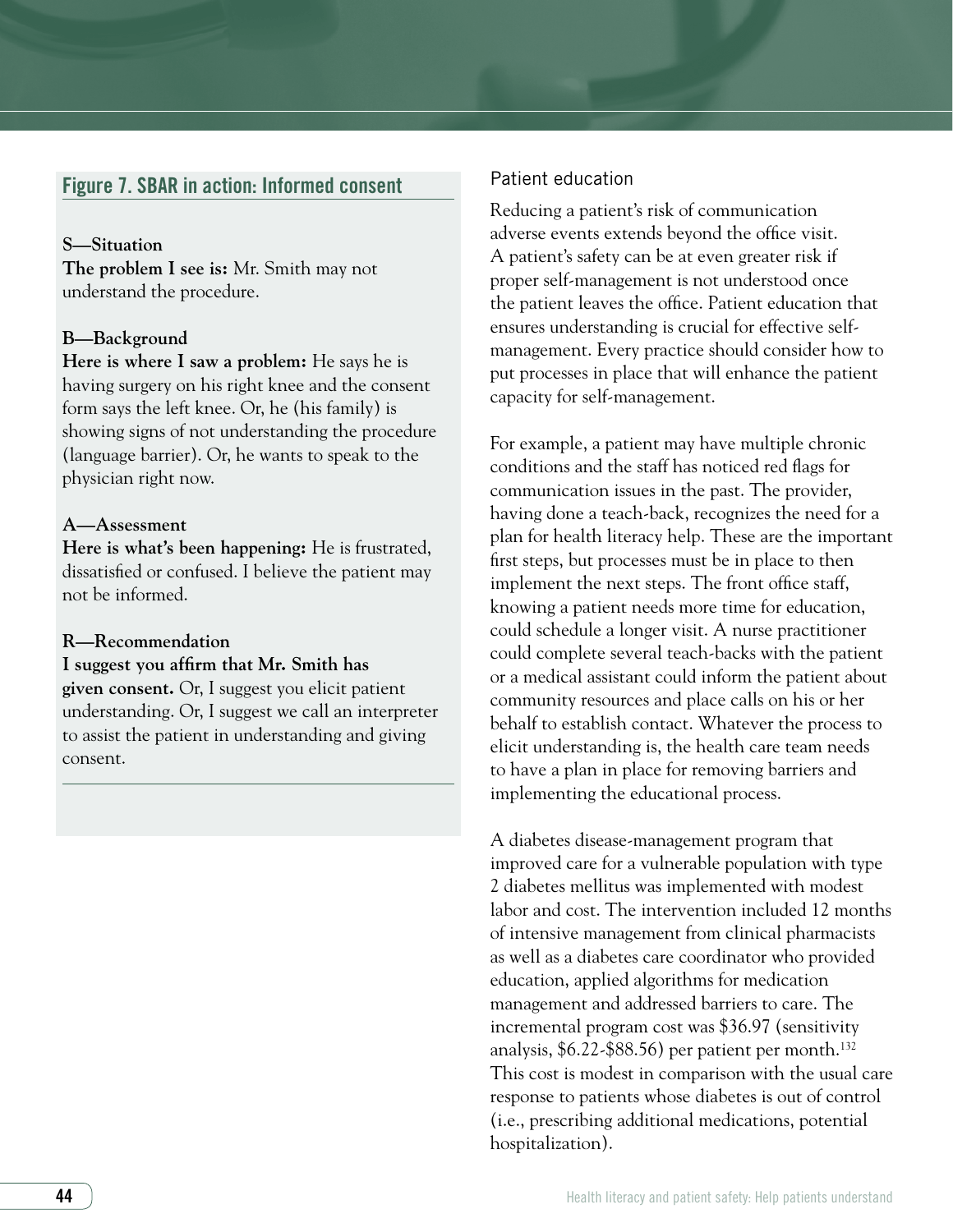Time and resource inefficiencies are inherent in traditional methods of educating patients about self-management of chronic health conditions, and current patient education models may not be effective. Attention to low health literacy in patient education has led to new approaches that show improved patient outcomes through patientcentered education models. Different approaches may work better for different patients. An automated telephone disease-management program has been demonstrated to be a useful self-management support system for identifying adverse events and promoting safety among patients with diabetes and language and literacy barriers.<sup>133</sup>

A combination of education tactics can be employed for better results. In a small pilot study assessing patients' understanding of discharge education about daily weighing and congestive heart failure, a telephone call following discharge determined that only about half the patients were weighing themselves correctly. Teach-back was then used to re-educate the patients about appropriate weighing. At an additional call a week later, three-fourths of the patients were weighing themselves correctly (figure 8).

#### Figure 8. Percentage of patients self-weighing correctly: Use of teach-back during first call post-discharge

**At the first callback**







#### **Iowa Health System:**

Health literacy post-discharge intervention with CHF patients. Failure to weigh daily determined to be a primary contributor to readmission. Patients are called at 48 hours and one week post-discharge. Teach-back is used to clarify patient understanding.

Adapted from: Small pilot study. Iowa Health System, 2004.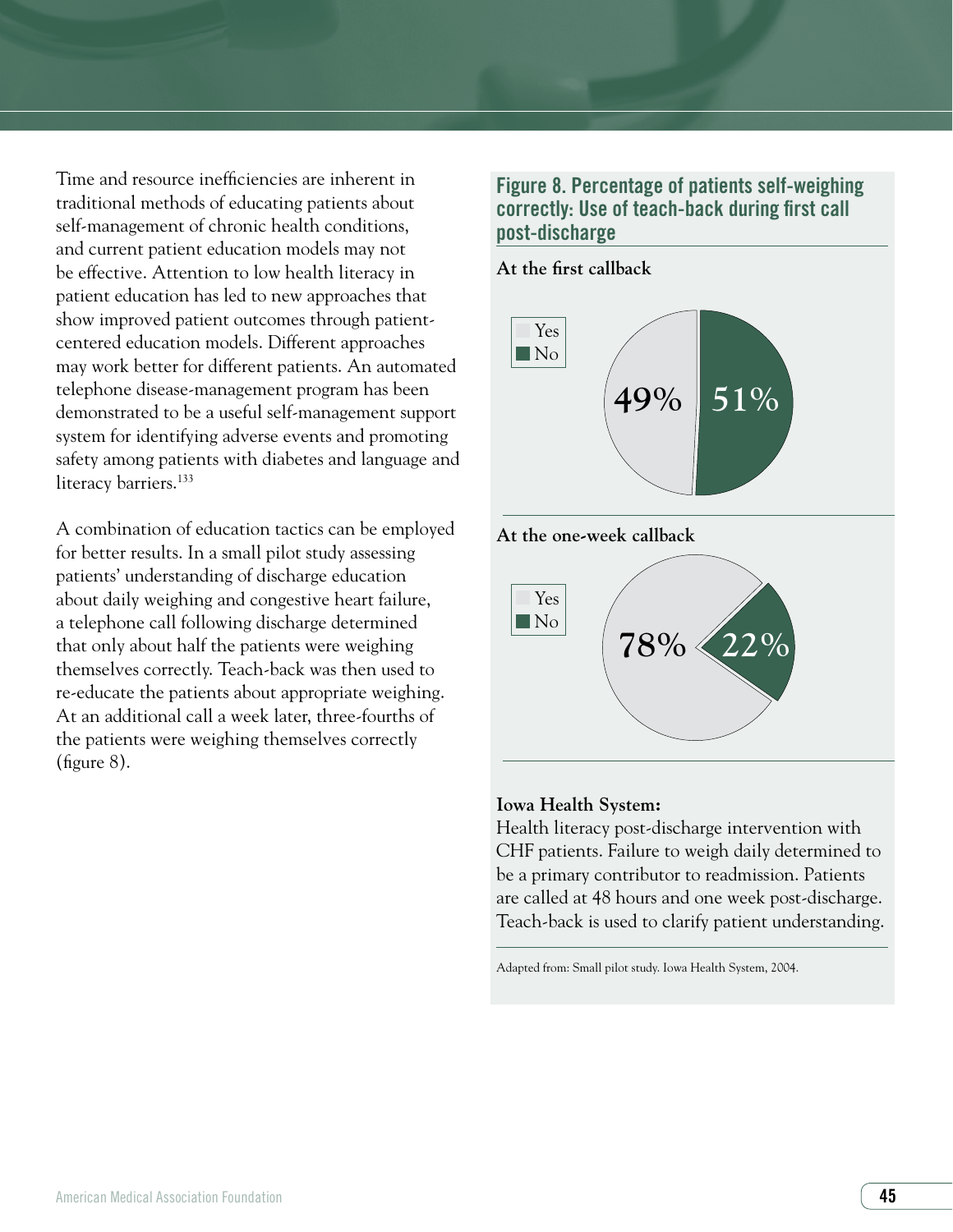Some communication initiatives have been shown to save money. In one setting, providing organized, simplified, concrete pre-operative instructions incorporated into reminder calls reduced same-day surgical procedure cancellations from 8 percent to 0.8 percent, resulting in substantial savings since unused operating time was estimated to cost \$70 per minute.134

#### Community literacy resources

Partnering with patients and adult literacy programs brings new perspectives, sensitivity and resources to the practitioner and can help providers learn about adult literacy resources in their communities. When a referral is made to an adult literacy program, it should be done in the context of the patient-provider relationship, with sensitivity to the shame and stigma associated with low literacy.

One office process that encourages open, nonjudgmental communication is the DIRECT tool (table 16). The DIRECT tool can be a useful way to approach patients with low health literacy in the outpatient setting. Use of this tool at an inner city clinic resulted in increased identification of low literacy, such that referrals to adult education increased from eight over a two-year period to two to three referrals per week.135 For this approach to succeed, the health care team must be armed with useful information and knowledge of local resources once low literacy has been determined.

#### Table 16. DIRECT

- **D—**Ask about **difficulty reading:** "Have you ever had a problem with reading?"
- **I—** Ask if they have an **interest in improving:**  "Would you be interested in a program to help you improve your reading?"
- **R—**Have **referral information** for adults and family literacy programs ready to give to patients identified with reading difficulty.
- **E—**Ask **everyone** about their literacy skills. Let patients know it is your policy to ask everyone.
- **C—**Emphasize that low literacy is a **common problem** and they are not alone: "Half of Americans have some difficulty with reading!"
- **T—Take down barriers** to joining literacy classes (e.g., help with the initial phone call, have informational sessions at the clinic, make follow-up contact with patients to see if they were able to find the right class, etc.).

Most importantly, **take down barriers** to providing effective care (e.g., ensure patient understanding of treatment plan, provide appropriate handouts, do "medication reviews," etc.).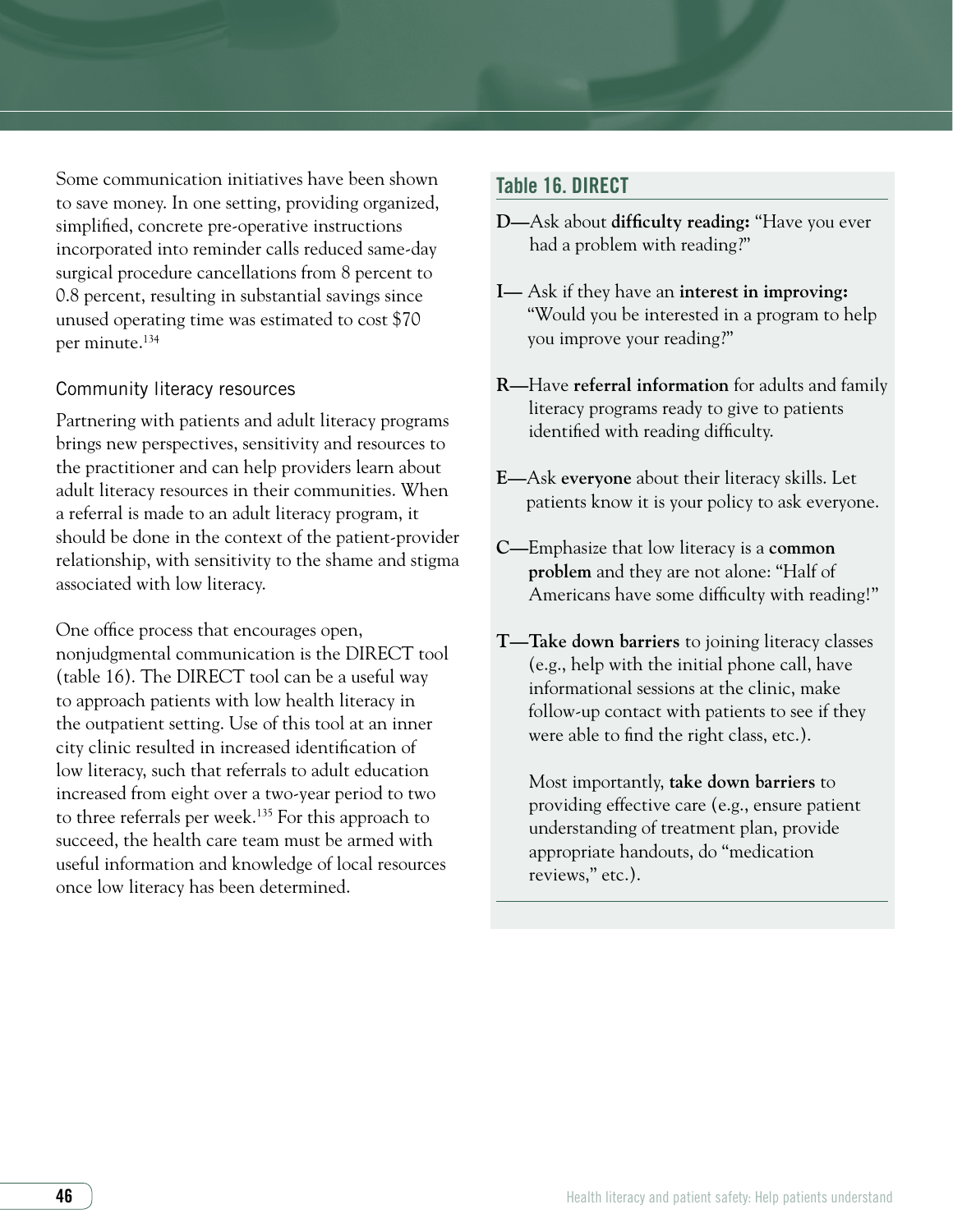Patient barriers to attending adult and family literacy programs include lack of knowledge about programs, transportation, inconvenient times, busy schedules, lack of child care, space limitations, long waiting lists and intensive time commitments.136 Practices can lessen these barriers by having a list of appropriate referrals in various locations, helping patients make the initial call, hosting information sessions at the clinic and following up with patients to see if they were able to find the right class. Efforts will vary between literacy sites, depending on the patient population and program availability.

To find appropriate local programs, providers can contact:

- The National Institute for Literacy: (888) 228-8813; *www.literacydirectory.org*
- ProLiteracy Worldwide: (888) 528-2224; *www.proliteracy.org/locator*
- Local public libraries, community colleges and mutual aid societies

# Table 17. Resources for partnering with adult literacy programs

- Archie Willard home page: *www.readiowa.org/archiew.html*
- VALUE: *www.literacynet.org/value*
- World Education: *www.worlded.org*
- Health Literacy Consulting: *www.healthliteracy. com*
- Health Literacy Month: *www.healthliteracymonth.org*
- Plain Language Association International: *www.plainlanguagenetwork.org*
- U.S. Department of Health and Human Services, Office of Minority Health: *www.omhrc.gov*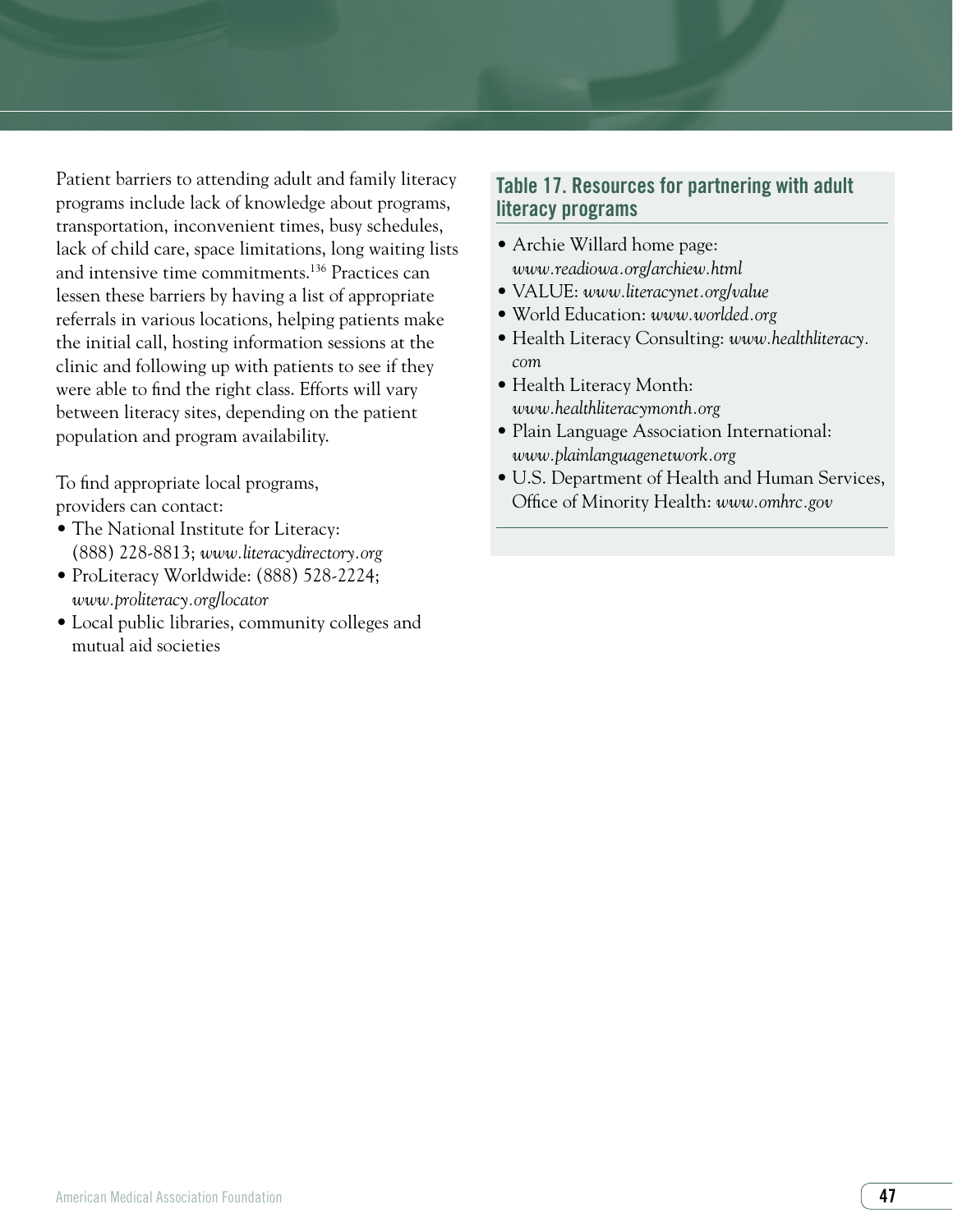# Implementing the approaches and tools

The previous section presented many tools to address health literacy issues and to transform a practice environment. Putting these new tools and skills into action can seem like a daunting task. In this implementation phase, the health care team needs to maintain a personal sense of accountability to try out new skills and strive for improvement. It will be easier to break with the status quo if there is a sense of manageable change and steady progress.

Small tests of change called PDSA (Plan-Do-Study-Act) cycles, enable physicians and their office teams to quickly and easily adapt health literacy strategies for their settings, rather than try to implement sweeping policies that require major changes to longstanding practice patterns. Testing small changes and then continuing to test them with more patients under a variety of conditions can lead to sustained changes that result in improvement. When teams are comfortable with use of the PDSA process, tests can be conducted with additional health literacyrelated interventions (table 18). Many of the tools and approaches in this monograph were developed through small tests of change that proved effective.<sup>137</sup>

#### Table 18. Plan-Do-Study-Act cycle

#### **Step 1: Plan**

Plan the test or observation, including a plan for collecting data.

- State the objective of the test.
- Make predictions about what will happen and why.
- Develop a plan to test the change. (Who? What? When? Where? What data needs to be collected?)

#### **Step 2: Do**

Try out the test on a small scale.

- Carry out the test.
- Document problems and unexpected observations.
- Begin analysis of the data.

#### **Step 3: Study**

Set aside time to analyze the data and study the results.

- Complete the analysis of the data.
- Compare the data to your predictions.
- Summarize and reflect on what was learned.

#### **Step 4: Act**

Refine the change, based on what was learned from the test.

- Determine what modifications should be made.
- Prepare a plan for the next test.

Source: Institute for Health Care Improvement. Available at: *http://www.ihi. org/IHI/Topics/Improvement/ImprovementMethods/HowToImprove/testingchanges. htm.* Accessed February 26, 2007.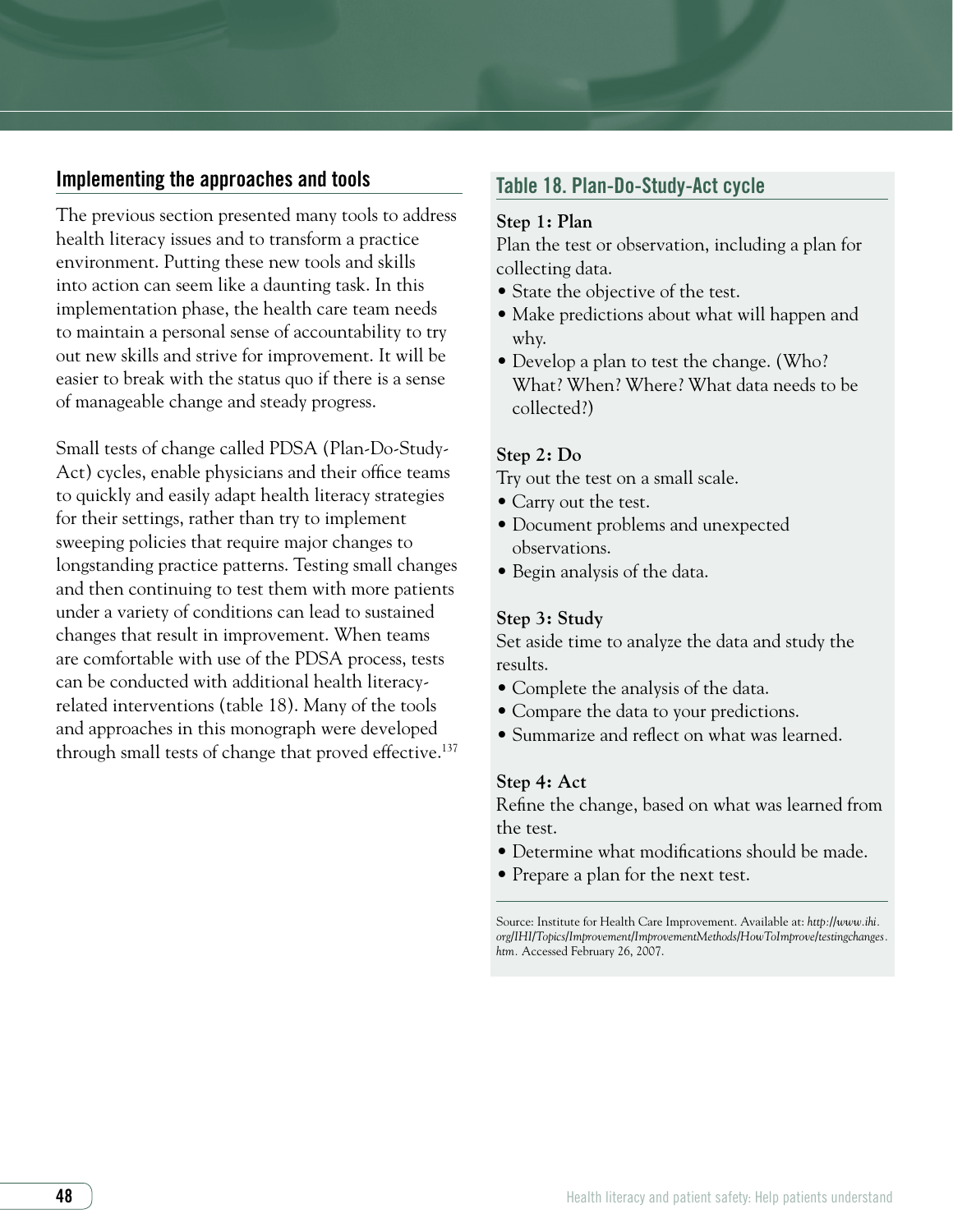# **Assessing progress**

As part of a health literacy and patient safety strategy, physicians should set goals to drive and assess progress. A long-term goal provides guidance and motivation, but beginning with one or two key areas provides focus and allows everyone to observe and experience progress. Start with discrete goals like using teach-back with patients who have diabetes, changing a patient handout or implementing a standard to offer every patient help with forms. Assessments used initially for baseline data can become useful tools to track improvements. They can demonstrate changes that are the result of small initiatives, as well as major improvements over time.

New processes tested through PDSA cycles that appear promising can be expanded to test for efficacy and feasibility over time and under a variety of conditions (e.g., slow and busy times, with numerous providers, for patients with a variety of conditions). Eventually, for the processes to have lasting effect, they must be hard-wired into normal operating procedures, such as job descriptions, office policies and system flow. Ultimately, addressing health literacy requires a cultural shift and a commitment to continuous improvement.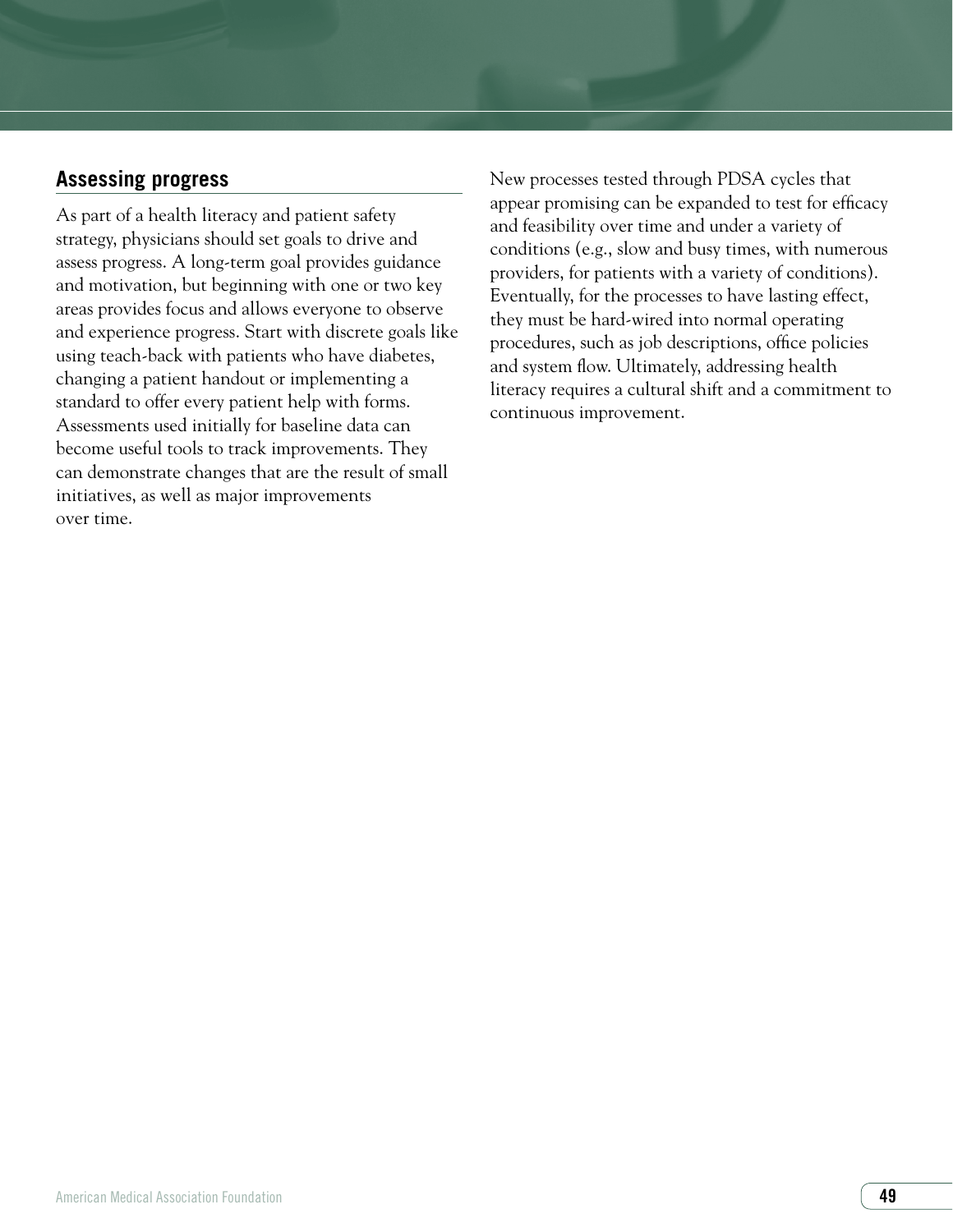Recognition is increasing nationally about the importance of health literacy, and will likely result in additional recommendations and standards for patient care. In addition to the AMA, health organizations addressing health literacy include, among others: the American Academy of Family Physicians, American Academy of Neurology, American Academy of Pediatrics, American College of Physicians, Centers for Medicare and Medicaid Services, Joint Commission, National Quality Forum, Institute for Healthcare Improvement, National Patient Safety Foundation, and America's Health Insurance Plans.

Reducing communication adverse events and creating a safer health care environment for everyone will have important benefits to patients, physicians and the health care system. Patients will better understand what they need to do to care for themselves or their loved ones, and will feel comfortable asking for clearer or additional information. This will enhance satisfaction, self-efficacy and, potentially, health outcomes. Physicians who use strategies to ensure patient understanding will have a more smoothly run and personally satisfying practice environment, experience increased patient, staff and professional satisfaction, reduce liability, and have the ability to demonstrate delivery of care that is safe, patientcentered, equitable and of high quality. By integrating health literacy principles into routine operations, the health care system will experience a positive impact on efficiency, costs and quality.

15th Annual New Readers Conference, 2004 Adult Learners' Statement

About communicating with new readers:

*"We have always been here. We've always been the backbone of this country. We need help from doctors now. We need the best explanations about tests, procedures, and prescriptions and their side effects. We want to tell doctors that we need help to help ourselves and our families. Slow down and take your time. Treat us as you would like to be treated. Simplify your work so that it can be cost-efficient for both patients and doctors. Once you find out we have reading problems, you should do follow-ups. We are human beings that need to be understood. Make sure that we understand. It's about human respect. Yes, we lack a skill. But we're not 'less than'."*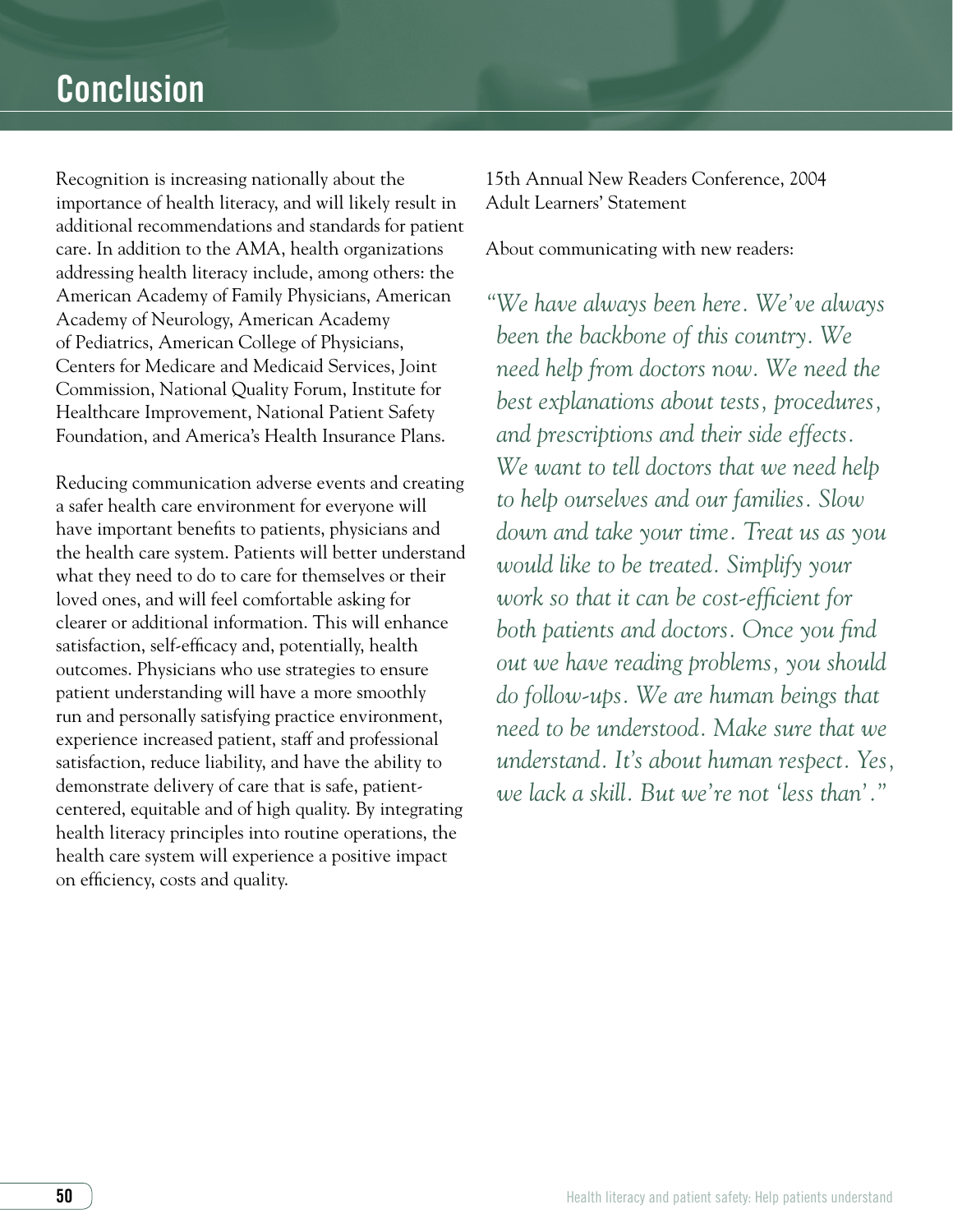# **Continuing Medical Education questions**

This is a continuing medical education (CME) activity sponsored by the AMA. A certificate documenting your participation in the CME activity will be forwarded to you upon successful achievement of a score of 70 percent.

The educational program *Help patients understand: Reducing the risk by designing a safer, shame-free health care environment* contains the correct answers for the following 13 questions. Record your answer to each question by circling the corresponding letter on the CME answer sheet provided.

The AMA designates this education activity for a maximum of 2.5 AMA *PRA Category 1 Credits*™. Physicians should only claim credit commensurate with the extent of their participation in the activity.

- 1. As long as a physician discloses information to a patient the physician has fulfilled the duty of informed consent.
	- a) True
	- b) False
- 2. Patients who miss appointments may have a viable lawsuit if they can prove their failed appointment resulted from a physician's unclear, inadequate or omitted instructions and/or advice.
	- a) True
	- b) False
- 3. In a medical office environment, who should be trained to identify red flags?
	- a) Physicians
	- b) Patients
	- c) Front office staff
	- d) A and c
	- e) A, b and c
- 4. Which is not a characteristic of a shame-free environment?
	- a) Providing assistance to patients in completing check-in forms
	- b) Utilizing clear and easy to follow signage
	- c) Administering literacy tests to patients
	- d) Providing directions to the sites of patients' referrals
- 5. The teach-back method assesses understanding by asking the questions, "Do you understand?" or "Do you have any questions?"
	- a) True
	- b) False
- 6. Low health literacy can lead to:
	- a) Shame and failure to seek care
	- b) Costs of repeat visits
	- c) Complications from improper medication dosing
	- d) All of the above
- 7. Red flags for low health literacy include:
	- a) Skipped tests and referrals
	- b) Lack of questions
	- c) Incomplete registration forms
	- d) A and c
	- e) A, b and c
- 8. To minimize communication adverse events, health literacy tools should only underlie encounters with individuals identified as low literacy patients.
	- a) True
	- b) False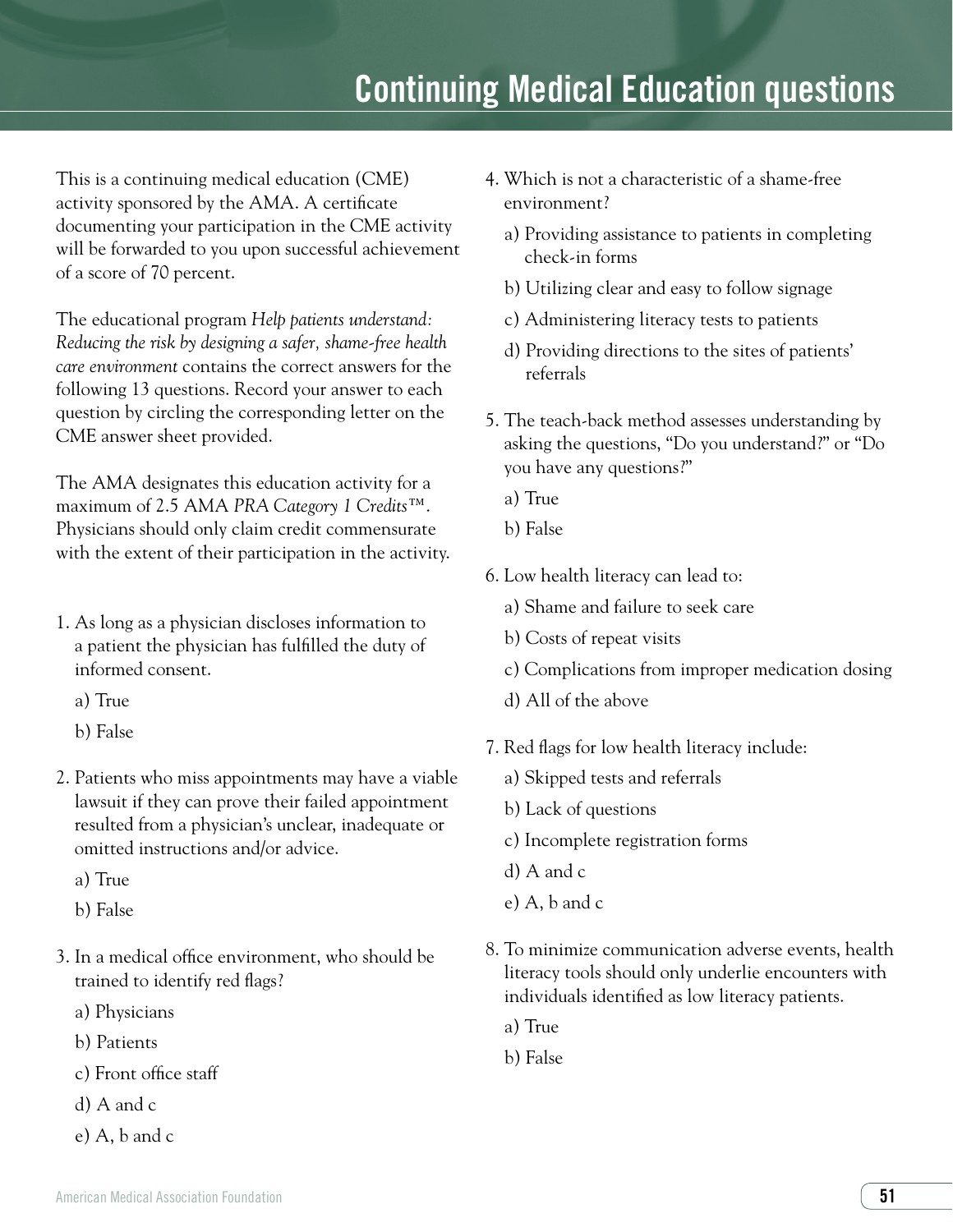- 9. In order to successfully transform a practice environment, who needs to be involved?
	- a) Physicians
	- b) Executive management
	- d) Front office staff
	- c) Nursing staff
	- d) All of the above
- 10. Patient information materials can be improved by:
	- a) Including graphs and charts from research articles
	- b) Eliciting patient feedback on written materials
	- c) Utilizing universally recognized images
	- d) A and c
	- e) B and c
- 11. Health literacy interventions are increasingly necessary in today's health care settings because of:
	- a) More pharmaceuticals in the market
	- b) Complex self-management regimens
	- c) An increasingly older population with more chronic conditions
	- d) Shorter hospital stays
	- e) All of the above
- 12. A high reliability organization is one in which there is collaboration across ranks to seek solutions to vulnerabilities.
	- a) True
	- b) False
- 13. The continuum of confusion demonstrates:
	- a) How a patient should manage care
	- b) Financial harm to the health care system
	- c) The patient's right to understand
	- d) Points of contact where misunderstanding can occur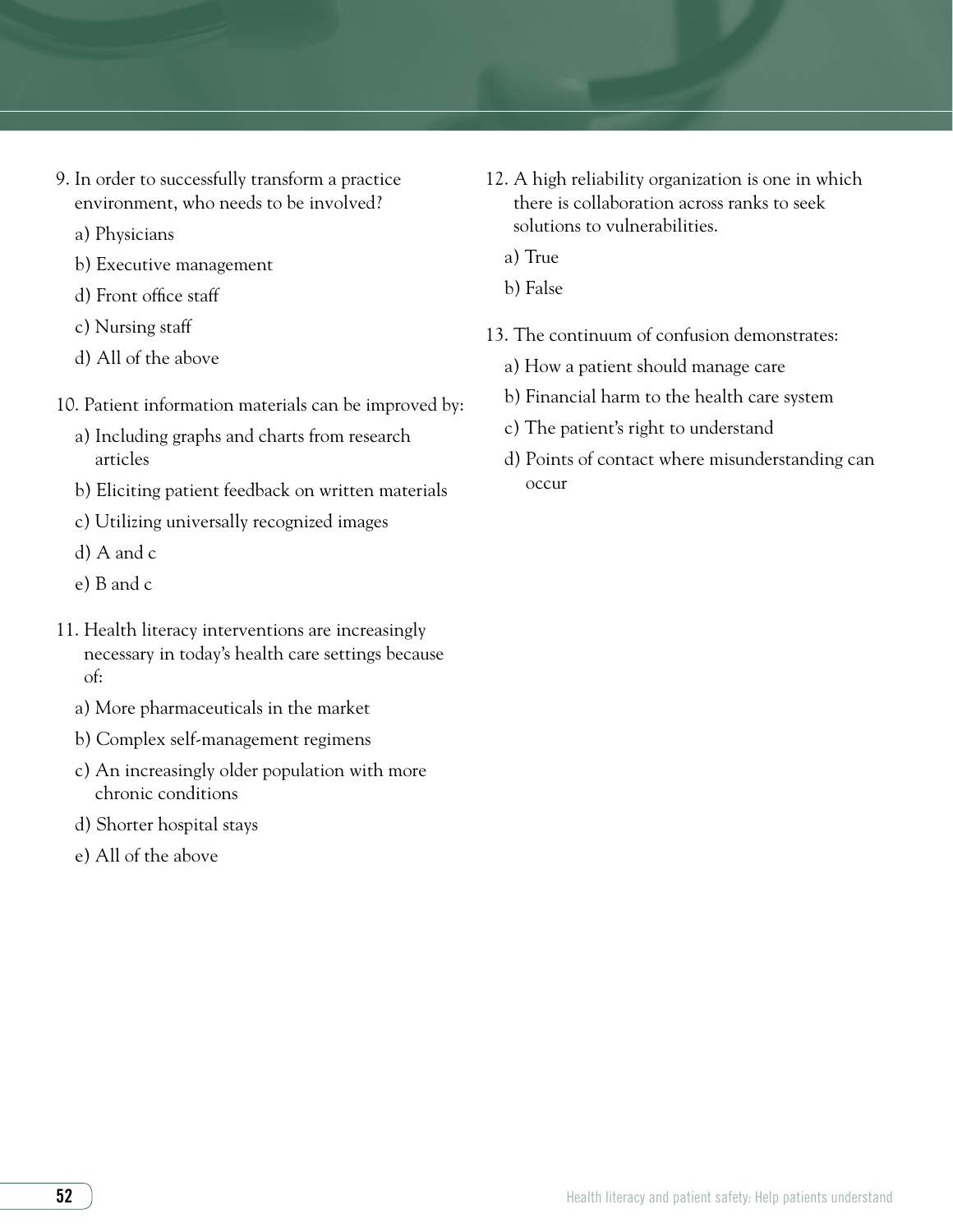# **Continuing Medical Education answer sheet**

Please return this form and program evaluation **mail or fax to:**

**Division of Continuing Physician Professional Development American Medical Association 515 N. State St. Chicago, IL 60610 Fax: (312) 464-4567**

| Fax                                                                                                                                                                                                                                                                                                                                |
|------------------------------------------------------------------------------------------------------------------------------------------------------------------------------------------------------------------------------------------------------------------------------------------------------------------------------------|
| Medical school                                                                                                                                                                                                                                                                                                                     |
| Year of graduation                                                                                                                                                                                                                                                                                                                 |
| $ME#$ *                                                                                                                                                                                                                                                                                                                            |
| Hours of participation claimed (not to exceed 2.5)                                                                                                                                                                                                                                                                                 |
| Signature                                                                                                                                                                                                                                                                                                                          |
| *The Medical Education Number (ME#) is an 11-digit number assigned to<br>every physician in the United States by the AMA. It is found on your AMA<br>membership card and the mailing labels of JAMA, American Medical News and<br>Archives specialty journals, or you can obtain your ME# by calling the AMA at<br>(800) 262-3211. |
| What change(s) do you plan to make in your practice<br>as a result of studying the materials in this Help<br>patients understand: Reducing the risk by designing a<br>safer, shame-free health care environment monograph?                                                                                                         |
| Comments:                                                                                                                                                                                                                                                                                                                          |
|                                                                                                                                                                                                                                                                                                                                    |
|                                                                                                                                                                                                                                                                                                                                    |
|                                                                                                                                                                                                                                                                                                                                    |
|                                                                                                                                                                                                                                                                                                                                    |
| Did you perceive commercial bias during this activity?<br>$\Box$ Yes $\Box$ No                                                                                                                                                                                                                                                     |

Circle your responses

|                                                                                                                                                                         | a | b |             |             |   |  |
|-------------------------------------------------------------------------------------------------------------------------------------------------------------------------|---|---|-------------|-------------|---|--|
|                                                                                                                                                                         | a | b |             |             |   |  |
| $\frac{Q}{Q}$ $\frac{Q}{Q}$ $\frac{Q}{Q}$ $\frac{Q}{Q}$ $\frac{Q}{Q}$ $\frac{Q}{Q}$ $\frac{Q}{Q}$ $\frac{Q}{Q}$ $\frac{Q}{Q}$ $\frac{Q}{Q}$ $\frac{Q}{Q}$ $\frac{Q}{Q}$ | a | b | $\mathbf c$ | d           | e |  |
|                                                                                                                                                                         | a | b | $\mathbf c$ | $\mathbf d$ |   |  |
|                                                                                                                                                                         | a | b |             |             |   |  |
|                                                                                                                                                                         | a | b | $\mathbf c$ | d           |   |  |
|                                                                                                                                                                         | a | b | $\mathbf c$ | d           | e |  |
|                                                                                                                                                                         | a | b |             |             |   |  |
|                                                                                                                                                                         | a | b | $\mathbf c$ | d           | e |  |
|                                                                                                                                                                         | a | b | $\mathbf c$ | d           | e |  |
| $\overline{Q11}$ .                                                                                                                                                      | a | b | $\mathbf c$ | $\mathbf d$ | e |  |
| $\overline{Q12}$ .                                                                                                                                                      | a | b |             |             |   |  |
| $\overline{Q13}$ .                                                                                                                                                      | a | b | $\mathbf c$ | d           |   |  |

# **Please print and include all information requested:**

Phone

State/Zip

Name

Address

**City**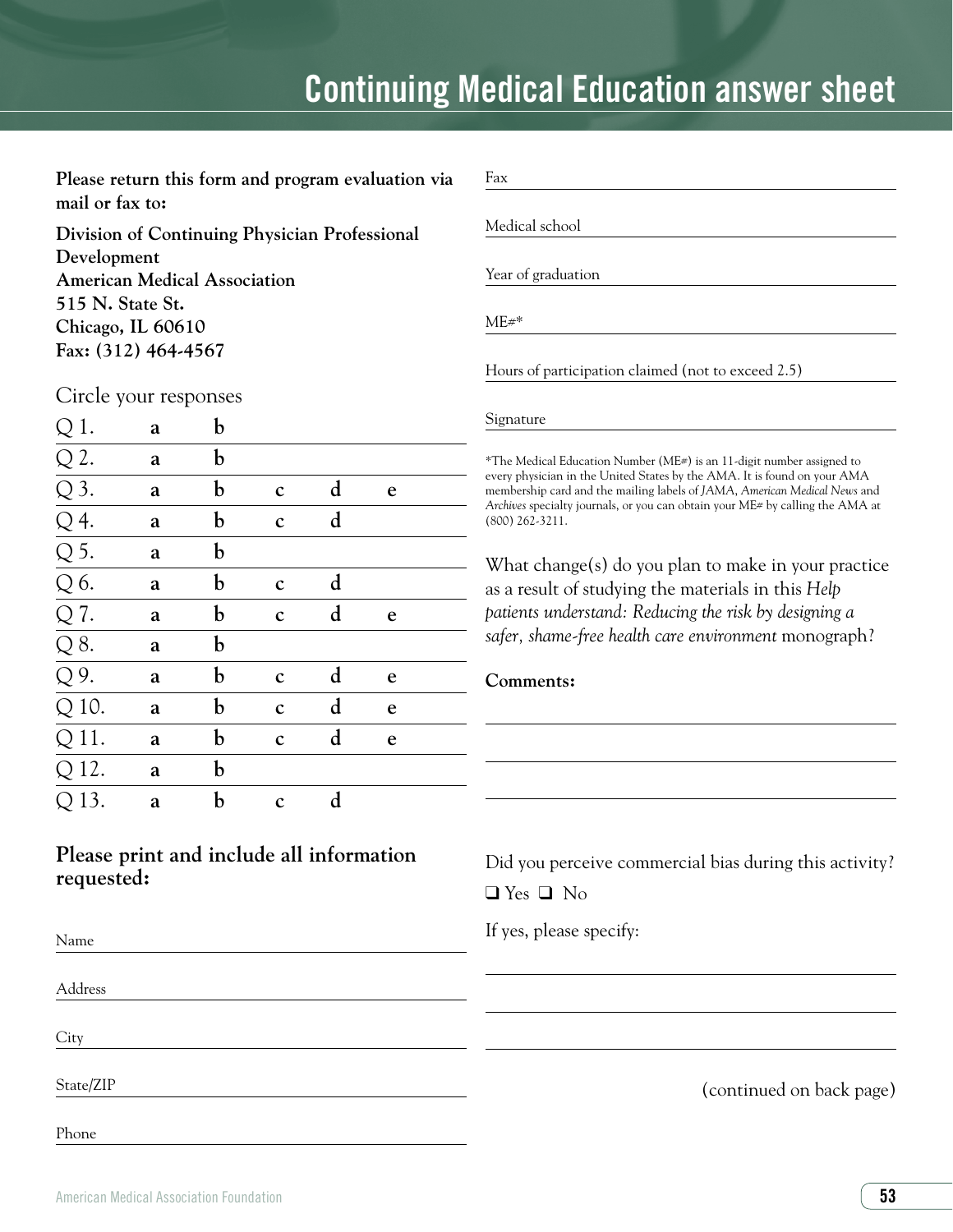# Program evaluation

Please rate how this activity helped you to do the following:

|                                                                                                        | <b>Strongly</b><br>agree | Agree          | <b>Neutral</b> | <b>Disagree</b> | <b>Strongly</b><br>disagree |
|--------------------------------------------------------------------------------------------------------|--------------------------|----------------|----------------|-----------------|-----------------------------|
| Defined the scope of patient safety problems<br>caused by low health literacy                          |                          |                | $\blacksquare$ |                 |                             |
| Provided me with ethical and legal foundations for<br>safe medical practices and patient-centered care | $\Box$                   | ∩              | □              | ⊓               | □                           |
| Explained patient safety practices that reduce risks<br>for patients with low health literacy          | П                        | ⊓              | $\Box$         | ⊓               | $\Box$                      |
| Identified steps toward establishing a climate<br>for change to mitigate health literacy risks         | ⊓                        | ∩              | □              | □               | $\Box$                      |
| Provided me with tools and resources for creating<br>safer practice environments                       | $\Box$                   | $\Box$         | ❏              | $\Box$          | $\Box$                      |
| Demonstrated how to utilize and<br>implement these tools                                               | $\Box$                   | ❏              | $\Box$         | $\Box$          | □                           |
|                                                                                                        | <b>Excellent</b>         | Above          | Good           | <b>Below</b>    | Poor                        |
| Overall quality and organization of the content                                                        | 5                        | $\overline{4}$ | 3              | $\overline{2}$  | 1                           |
| Usefulness in my practice                                                                              | 5                        | $\overline{4}$ | 3              | 2               | $\mathbf{1}$                |
| Would recommend it to my peers                                                                         | 5                        | 4              | 3              | $\overline{2}$  | $\mathbf{1}$                |

Would recommend it to my office staff **5** 4 3 2 1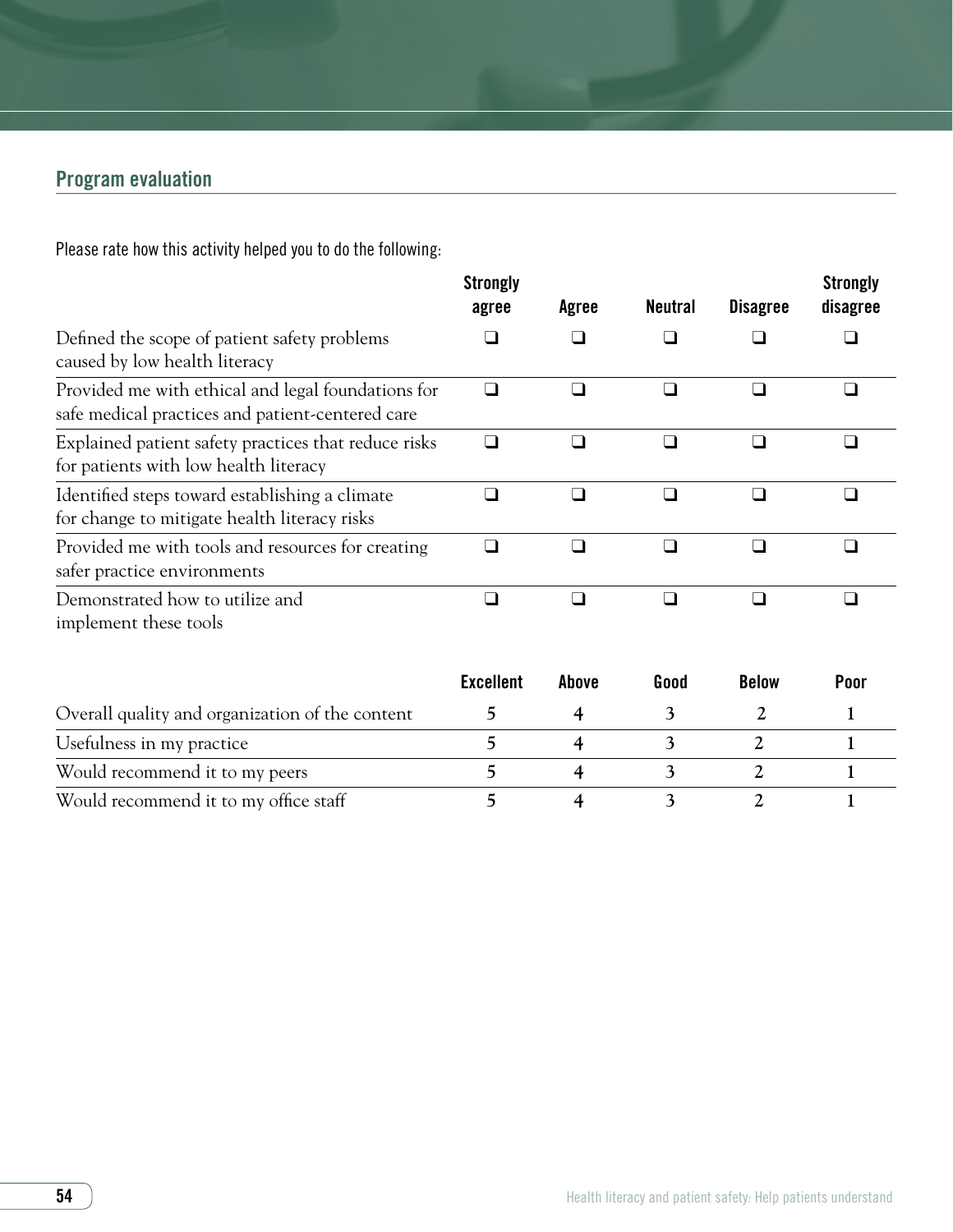# Communication Assessment Tool

Communication with patients is a very important part of quality medical care. We would like to know how you feel about the way your doctor communicated with you. Your answers are completely confidential, so please be open and honest. Thank you very much.

| poor | fair | good | very good excellent |  |
|------|------|------|---------------------|--|

**Please use this scale to rate the way the doctor communicated with you. Circle your answer for each item below.** 

| The doctor                                              | poor |                |   | excellent      |               |  |
|---------------------------------------------------------|------|----------------|---|----------------|---------------|--|
| Greeted me in a way that made me feel comfortable       |      | 2              | 3 | 4              | $\mathcal{L}$ |  |
| Treated me with respect                                 |      | 2              | 3 | $\overline{4}$ | 5             |  |
| Showed interest in my ideas about my health             |      | 2              | 3 | 4              | 5             |  |
| Understood my main health concerns                      |      | 2              | 3 | 4              | 5             |  |
| Paid attention to me (looked at me, listened carefully) |      | $\overline{2}$ | 3 | 4              | 5             |  |
| Let me talk without interruptions                       |      | 2              | 3 | 4              | 5             |  |
| Gave me as much information as I wanted                 |      | 2              | 3 | 4              | 5             |  |
| Talked in terms I could understand                      |      | $\overline{2}$ | 3 | 4              | 5             |  |
| Checked to be sure I understood everything              |      | 2              | 3 | $\overline{4}$ | 5             |  |
| Encouraged me to ask questions                          |      | $\overline{2}$ | 3 | 4              | 5             |  |
| Involved me in decisions as much as I wanted            |      | 2              | 3 | 4              | 5             |  |
| Discussed next steps, including any follow-up plans     |      | $\overline{2}$ | 3 | 4              | 5             |  |
| Showed care and concern                                 |      | 2              | 3 | 4              | 5             |  |
| Spent the right amount of time with me                  |      | $\overline{2}$ | 3 | 4              | 5             |  |
| The doctor's staff                                      | poor |                |   |                | excellent     |  |
| Treated me with respect                                 |      | 2              | 3 | 4              | $\mathcal{L}$ |  |

Copyright © 2004 – Gregory Makoul, PhD – All rights reserved<sup>91</sup>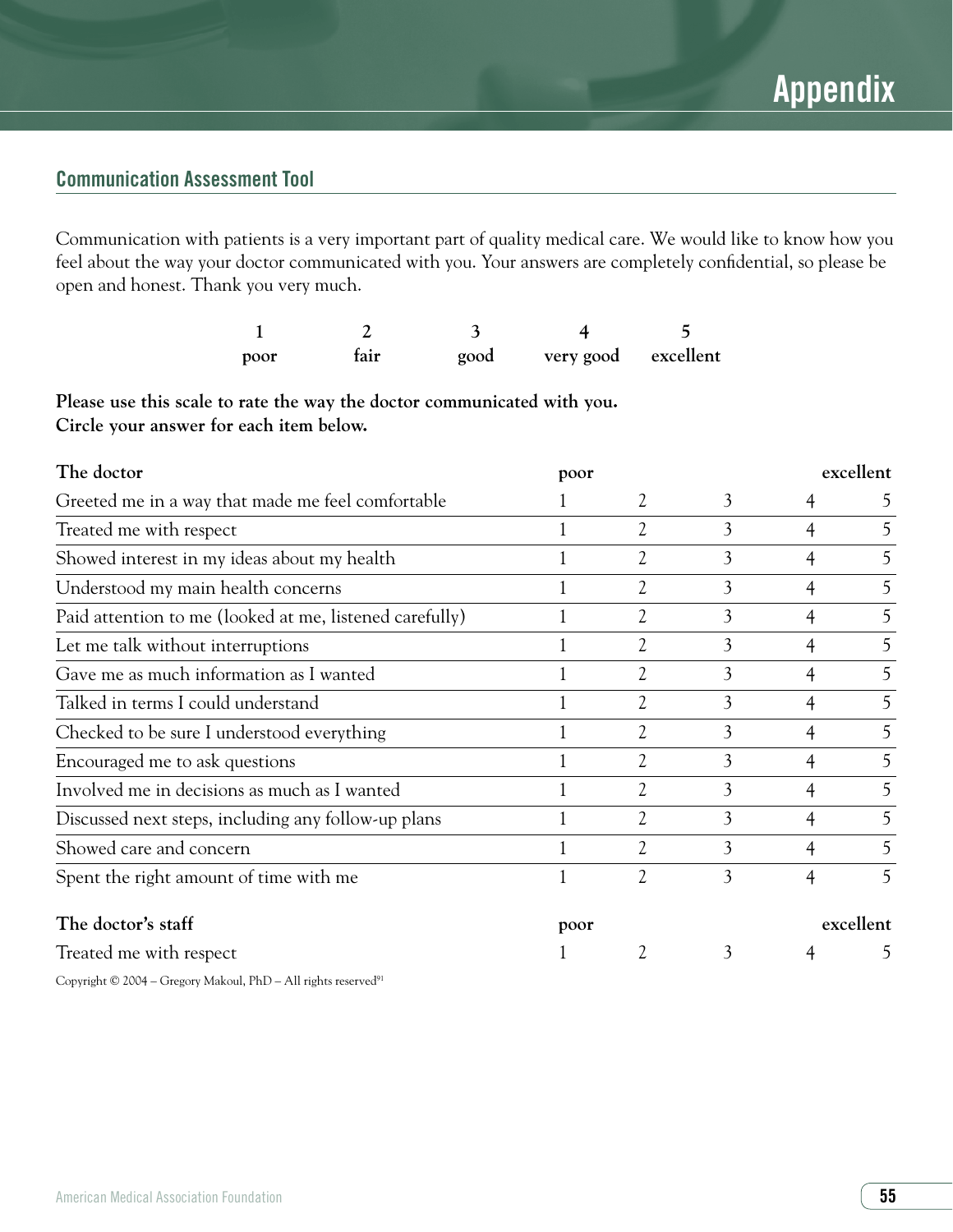# Patient satisfaction survey



**Please answer these questions about your visit today.**

# **It will help us make our care for you better.**

#### **Thank you.**

1. I am happy with the time it took to get today's appointment.

| $\Box$ Strongly Disagree                                                                                                                            | $\Box$ Disagree | $\Box$ Not Sure | $\Box$ Agree | $\Box$ Strongly Agree |  |
|-----------------------------------------------------------------------------------------------------------------------------------------------------|-----------------|-----------------|--------------|-----------------------|--|
| 2. My health care team told me in a clear way how I can help take care of my health.                                                                |                 |                 |              |                       |  |
| $\Box$ Strongly Disagree                                                                                                                            | $\Box$ Disagree | $\Box$ Not Sure | $\Box$ Agree | $\Box$ Strongly Agree |  |
| 3. The help I got today will make it easier for me to take care of my health.                                                                       |                 |                 |              |                       |  |
| $\Box$ Strongly Disagree                                                                                                                            | $\Box$ Disagree | $\Box$ Not Sure | $\Box$ Agree | $\Box$ Strongly Agree |  |
| 4. My health care team told me about other people who can help me with health problems<br>(like groups, classes, counselors, and health educators). |                 |                 |              |                       |  |
| $\Box$ Strongly Disagree                                                                                                                            | $\Box$ Disagree | $\Box$ Not Sure | $\Box$ Agree | $\Box$ Strongly Agree |  |
| 5. I took part in today's visit as much as I wanted.                                                                                                |                 |                 |              |                       |  |
| □ Strongly Disagree                                                                                                                                 | $\Box$ Disagree | $\Box$ Not Sure | $\Box$ Agree | $\Box$ Strongly Agree |  |
| Comments:                                                                                                                                           |                 |                 |              |                       |  |
|                                                                                                                                                     |                 |                 |              |                       |  |

#### **Adapted from: Iowa Health System92**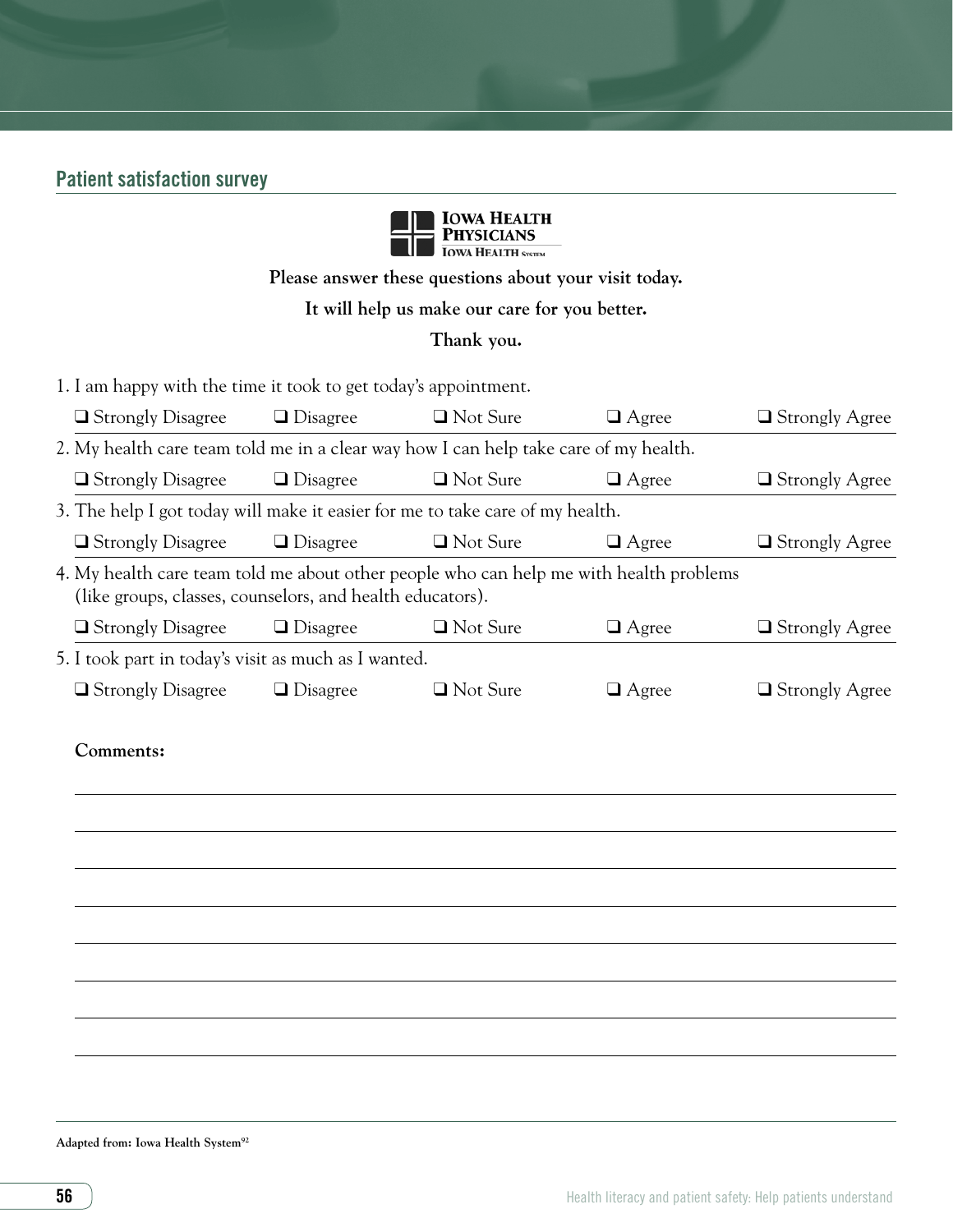# Patient safety culture survey: Ambulatory care

The purpose of this questionnaire is to understand how you feel about medication safety in your clinic. This survey is completely anonymous. Results of the survey will be reported out by clinic or work group in aggregate. Information from this survey will be used for research purposes associated with the PeaceHealth Shared Medication List study. **For each statement please indicate how much you agree—disagree with each statement.** 

1. The culture of this clinic makes it easy to learn from the medication mistakes of others.

| $\Box$ Strongly Disagree                                                                                                                                        | $\Box$ Disagree | □ Not Sure      | $\Box$ Agree | $\Box$ Strongly Agree |  |  |  |
|-----------------------------------------------------------------------------------------------------------------------------------------------------------------|-----------------|-----------------|--------------|-----------------------|--|--|--|
| 2. Medication errors are handled appropriately in this clinic.                                                                                                  |                 |                 |              |                       |  |  |  |
| $\Box$ Strongly Disagree                                                                                                                                        | $\Box$ Disagree | $\Box$ Not Sure | $\Box$ Agree | $\Box$ Strongly Agree |  |  |  |
| 3. The management/leadership in our clinic listens to me and cares about my medication safety concerns.                                                         |                 |                 |              |                       |  |  |  |
| $\Box$ Strongly Disagree                                                                                                                                        | $\Box$ Disagree | □ Not Sure      | $\Box$ Agree | $\Box$ Strongly Agree |  |  |  |
| 4. The physicians in our clinic listen to me and care about my medication safety concerns.                                                                      |                 |                 |              |                       |  |  |  |
| □ Strongly Disagree                                                                                                                                             | $\Box$ Disagree | □ Not Sure      | $\Box$ Agree | $\Box$ Strongly Agree |  |  |  |
| 5. Leadership in [region] is facilitating us to be a medication safety-centered clinic.                                                                         |                 |                 |              |                       |  |  |  |
| $\Box$ Strongly Disagree                                                                                                                                        | $\Box$ Disagree | □ Not Sure      | $\Box$ Agree | $\Box$ Strongly Agree |  |  |  |
| 6. My suggestions about medication safety would be acted upon if I expressed them to clinic management.                                                         |                 |                 |              |                       |  |  |  |
| $\Box$ Strongly Disagree                                                                                                                                        | $\Box$ Disagree | □ Not Sure      | $\Box$ Agree | $\Box$ Strongly Agree |  |  |  |
| 7. The management/leadership of this clinic does not knowingly compromise safety concerns for the sake of<br>productivity.                                      |                 |                 |              |                       |  |  |  |
| $\Box$ Strongly Disagree                                                                                                                                        | $\Box$ Disagree | $\Box$ Not Sure | $\Box$ Agree | $\Box$ Strongly Agree |  |  |  |
| 8. I am encouraged by my colleagues in this clinic to report any medication safety concerns I may have.                                                         |                 |                 |              |                       |  |  |  |
| $\Box$ Strongly Disagree                                                                                                                                        | $\Box$ Disagree | □ Not Sure      | $\Box$ Agree | $\Box$ Strongly Agree |  |  |  |
| 9. I know the proper channels to direct questions regarding medication safety in this clinic.                                                                   |                 |                 |              |                       |  |  |  |
| $\Box$ Strongly Disagree                                                                                                                                        | $\Box$ Disagree | □ Not Sure      | $\Box$ Agree | $\Box$ Strongly Agree |  |  |  |
| 10. If a member of my immediate family were to be a patient in this clinic (not my patient) I would have no<br>concern at all about possible medication errors. |                 |                 |              |                       |  |  |  |
| $\Box$ Strongly Disagree                                                                                                                                        | $\Box$ Disagree | $\Box$ Not Sure | $\Box$ Agree | $\Box$ Strongly Agree |  |  |  |
| 11. This clinic is doing more for medication safety now than it was one year ago.                                                                               |                 |                 |              |                       |  |  |  |
| $\Box$ Strongly Disagree                                                                                                                                        | $\Box$ Disagree | □ Not Sure      | $\Box$ Agree | $\Box$ Strongly Agree |  |  |  |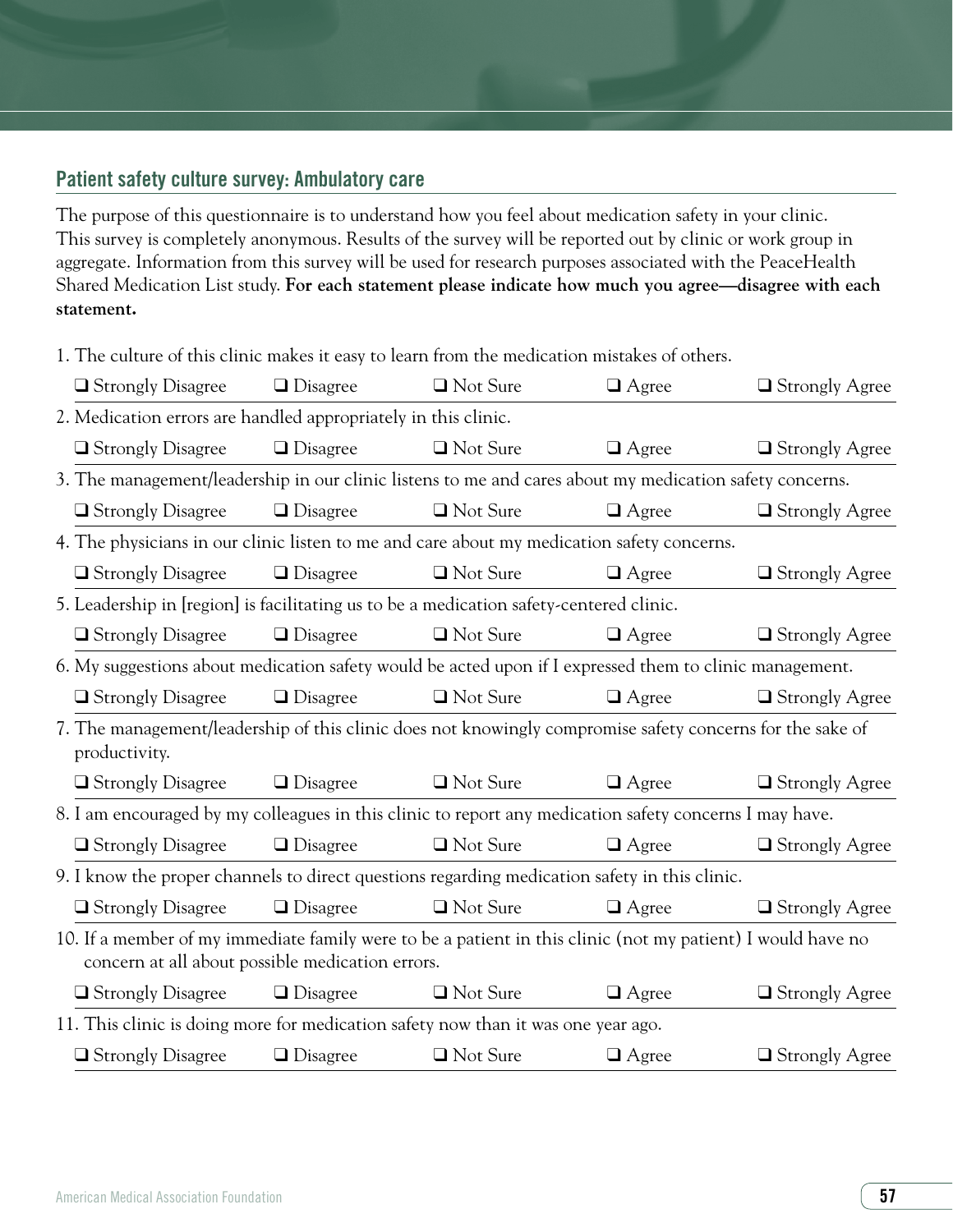| 12. Medication safety in this clinic is approached as a process of care issue and not a personal blame issue.                              |                 |                 |              |                       |  |  |  |
|--------------------------------------------------------------------------------------------------------------------------------------------|-----------------|-----------------|--------------|-----------------------|--|--|--|
| $\Box$ Strongly Disagree                                                                                                                   | $\Box$ Disagree | $\Box$ Not Sure | $\Box$ Agree | $\Box$ Strongly Agree |  |  |  |
| 13. The health care providers in this clinic take responsibility for patient medication safety.                                            |                 |                 |              |                       |  |  |  |
| $\Box$ Strongly Disagree                                                                                                                   | $\Box$ Disagree | $\Box$ Not Sure | $\Box$ Agree | $\Box$ Strongly Agree |  |  |  |
| 14. In this clinic we have clearly defined rules and guidelines for medication safety.                                                     |                 |                 |              |                       |  |  |  |
| $\Box$ Strongly Disagree                                                                                                                   | $\Box$ Disagree | $\Box$ Not Sure | $\Box$ Agree | $\Box$ Strongly Agree |  |  |  |
| 15. The health care providers in this clinic frequently disregard rules or guidelines for medication safety.                               |                 |                 |              |                       |  |  |  |
| $\Box$ Strongly Disagree                                                                                                                   | $\Box$ Disagree | $\Box$ Not Sure | $\Box$ Agree | $\Box$ Strongly Agree |  |  |  |
| 16. Medication safety is constantly reinforced as a priority in this clinic.                                                               |                 |                 |              |                       |  |  |  |
| $\Box$ Strongly Disagree                                                                                                                   | $\Box$ Disagree | $\Box$ Not Sure | $\Box$ Agree | $\Box$ Strongly Agree |  |  |  |
| 17. I often worry about whether I have all of the information I need to make sure that a medication is<br>prescribed safely for a patient. |                 |                 |              |                       |  |  |  |
| $\Box$ Strongly Disagree                                                                                                                   | $\Box$ Disagree | $\Box$ Not Sure | $\Box$ Agree | $\Box$ Strongly Agree |  |  |  |
|                                                                                                                                            |                 |                 |              |                       |  |  |  |

**Adapted from: PeaceHealth93**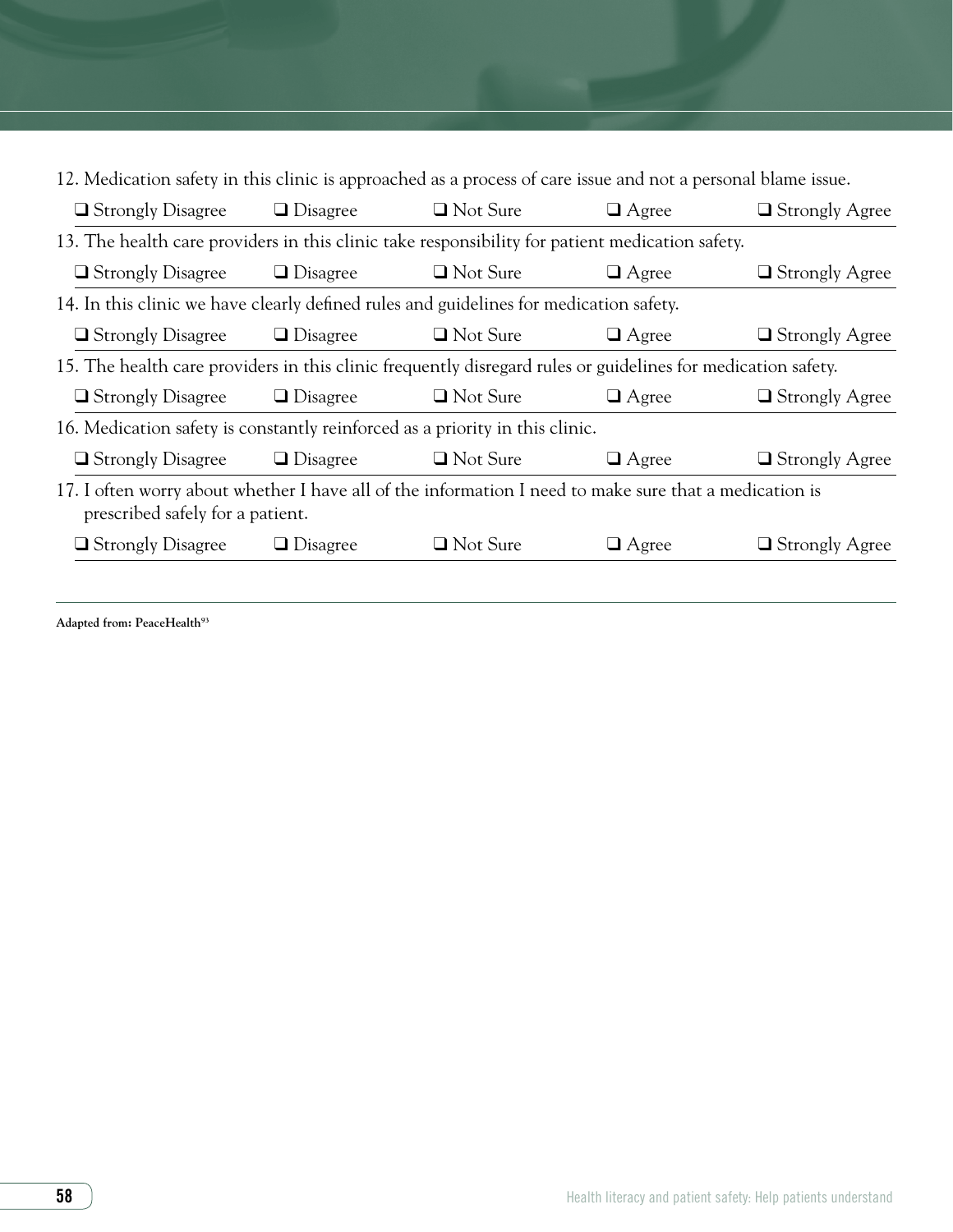- 1. American Medical Association. Policy H-160.931 Health literacy.
- 2. These resources include the text, *Understanding Health Literacy: Implications for Medicine and Public Health,* Safe Communication Universal Precautions Tip Cards, and the *Health Literacy Educational Kit.* For more information visit *www.amafoundation. org/go/healthliteracy.*
- 3. 2004 Iowa Physicians Needs Assessment, Iowa Medical Society (IMS).
- 4. Ratzan SC, Parker RM. Introduction. In: Selden CR, Zorn M, Ratzan SC, Parker RM, Editors. *National Library of Medicine Current Bibliographies in Medicine: Health Literacy.* NLM Pub. No. CBM 2000-1. Bethesda, MD: National Institutes of Health, US Department of Health and Human Services; 2000.
- 5. Institute of Medicine. *Health Literacy. A Prescription to End Confusion.* Washington, DC: National Academies Press; 2004.
- 6. Kutner M, Greenberg E, Jin Y, Paulsen C. *The Health Literacy of America's Adults: Results from the 2003 National Assessment of Adult Literacy.* NCES 2006-483. Washington, DC: National Center for Education Statistics, US Department of Education; 2006.
- 7. Kripalani S, Henderson LE, Chiu EY, Robertson R, Kolm P Jacobson TA. Predictors of medication selfmanagement skill in a low-literacy population. *J Gen Intern Med.* 2006;21:852-856.
- 8. Williams MV, Baker DW, Honig EG, Lee TM, Nowlan A. Inadequate literacy is a barrier to asthma knowledge and self-care. *Chest.* 1998;114:1008-1015.
- 9. Schillinger D, Grumbach K, Piette J, et al. Association of health literacy with diabetes outcomes. *JAMA*. 2002;288:475-482.
- 10. Williams MV, Baker DW, Parker RM, Nurss JR. Relationship of functional health literacy to patients' knowledge of their chronic disease. *Arch Intern Med.*  1998;158:166-172.
- 11. Rothman RL, Malone R, Bryant B, et al. The spoken knowledge in low literacy in diabetes scale; a diabetes knowledge scale for vulnerable patients. *Diabetes Educ.* 2005;31:215-224.
- 12. Sarkar U, Fisher L, Schillinger D. Is self-efficacy associated with diabetes self-management across race/ethnicity and health literacy? *Diabetes Care.*  2006;29:823-829.
- 13. Kalichman SC, Rompa D. Functional health literacy is associated with health status and health-related knowledge in people living with HIV-AIDS. *J Acq Imm Def Synd Hum Retrovir.* 2000;25:337-344.
- 14. Doak CC, Doak LG, Root JH. *Teaching Patients With Low Literacy Skills.* 2nd ed. Philadelphia: J.B. Lippincott Company; 1996:65.
- 15. Parikh NS, Parker RM, Nurss JR, Baker DW, Williams MV. Shame and health literacy: the unspoken connection. *Patient Educ Consel.*  1996;27:33-39.
- 16. Schillinger D, Bindman A, Wang F, Stewart A, Piette J. Functional health literacy and the quality of physician-patient communication among diabetes patients. *Patient Educ Couns.* 2004;52:315-323.
- 17. Kennen EM, Marin L, Davis TC. Stories of women, words, and well-being: the effect of literacy on women's health. *Woman Studies Q.* 2004;1/2:90-99.
- 18. Howard DH, Gazmararian J, Parker RM. The impact of low health literacy on the medical costs of Medicare managed care enrollees. *Am J Med.* 2005;118:371-377.
- 19. Baker DW, Gazmararian JA, Williams MV, et al. Functional health literacy and the risk of hospital admission among Medicare managed care enrollees. *Am J Public Health.* 2002;92:1278-1283.
- 20. Peterson AM, Takiya L, Finley R. Meta-analysis of trials of interventions to improve medication adherence. *Am J Health-Syst Pharm.* 2003;60:657- 665.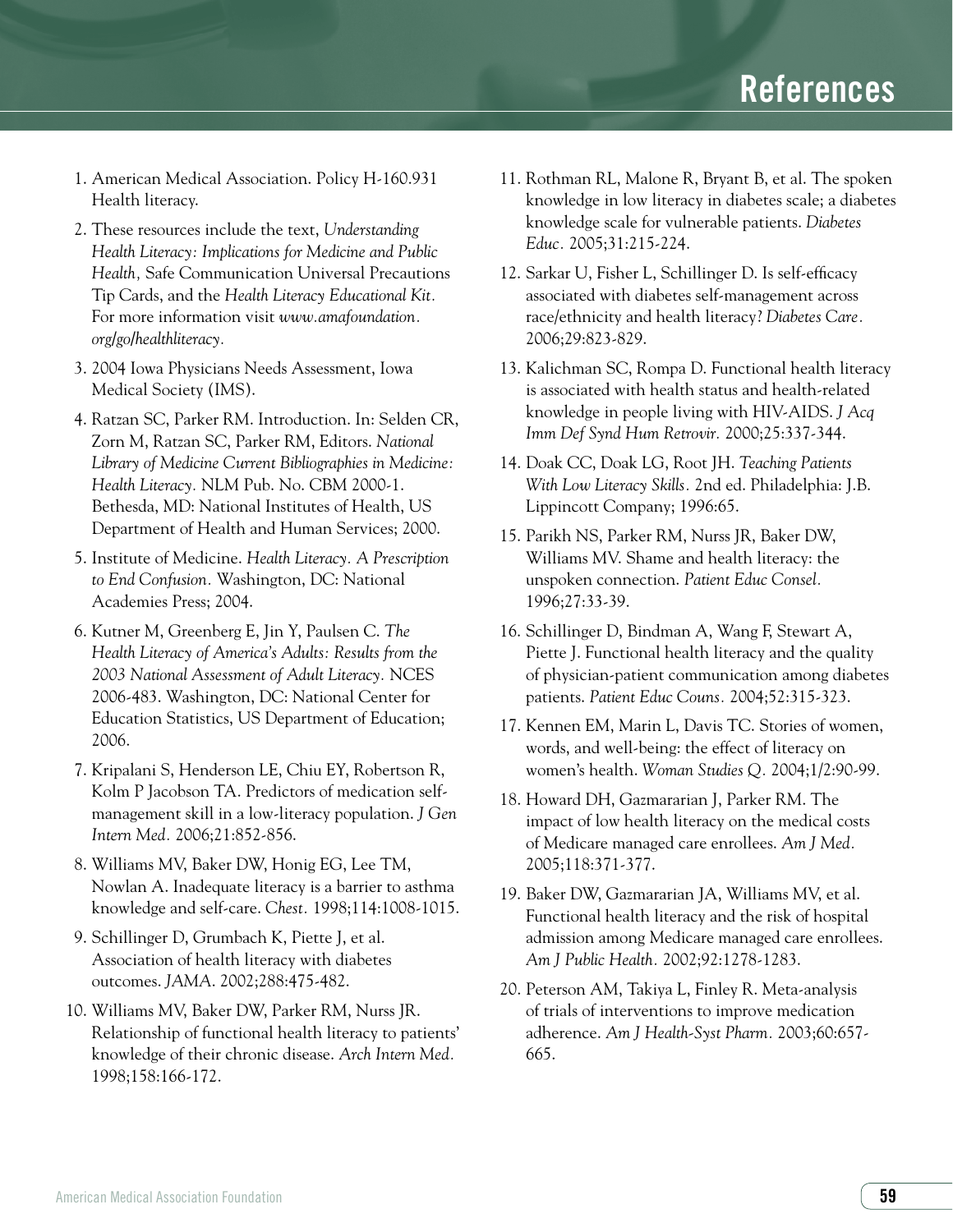- 21. National Quality Forum. *Improving Patient Safety Through Informed Consent for Patients with Limited Health Literacy, An Implementation Report.*  Washington, DC: National Quality Forum; 2005:18.
- 22. Hickson GB, Federspiel CF, Pichert JW, Miller CS, Gauld-Jaeger J, Bost P. Patient complaints and malpractice risk. *JAMA*. 2002;287:2951-2957.
- 23. Physicians Insurers Association of America. *Neurology Study.* Rockville, MD: Physician Insurers Association of America; 2004.
- 24. Menke AM. Noncompliance: A Frequent Prelude to Malpractice Lawsuits. Ophthalmic Mutual Insurance Company. Available at: *http://www.omic.com/ resources/risk\_man/forms/managed\_care/noncompliance. rtf.* Accessed February 27, 2007.
- 25. These efforts can be documented with the SOAP UP tool found on pg 34.
- 26. Centers for Disease Control and Prevention, National Center for Chronic Disease Prevention and Health Promotion. Chronic Disease Notes and Reports. Available at: *http://www.cdc.gov/nccdphp/ publications/cdnr/pdf/cdfall99.pdf.* Accessed February 19, 2007.
- 27. Eichner J, Blumenthal D, eds. *Medicare in the 21st Century: Building a Better Chronic Care System.* Washington, DC: National Academy of Social Insurance; 2003.
- 28. Medical Expenditure Panel Survey. Available at: *http://www.meps.ahrq.gov.* Accessed February 19, 2007.
- 29. Partnership for Solutions, *Medicare: Cost and Prevalence of Chronic Conditions.* Baltimore, MD: Johns Hopkins University; 2002.
- 30. Kutner M, Greenberg E, Jin Y, Paulsen C. *The Health Literacy of America's Adults: Results from the 2003 National Assessment of Adult Literacy* (NCES 2006- 483). US Department of Education. Washington D.C.: National Center for Education Statistics; 2006.
- 31.Sudore RL, Mehta KM, Simonsick EM, et al. Limited literacy in older people and disparities in health and healthcare access. *J Am Geriatr Soc.* 2006;54:770- 776.
	- 32. Flores G. Language barriers to health care in the United States. *N Engl J Med.* 2006;355:3.
	- 33. Flores G, Laws MB, Mayo SJ, et al. Errors in medical interpretation and their potential clinical consequences in pediatric encounters. *Pediatrics*. 2003;111:6-11.
	- 34. Flores G. The impact of medical interpreter services on the quality of health care: a systematic review. *Med Care Res Rev.* 2005;62:255-299.
	- 35. American Medical Association, American Academy of Home Care Physicians. *Medical Management of the Home Care Patient.* Chicago: American Medical Association and American Academy of Home Care Physicians; 2007.
	- 36. ISMIE presentation at Health Literacy Patient Safety Advisory Panel Meeting. April 2005.
	- 37. Institute of Medicine. *Health Literacy. A Prescription to End Confusion*. Washington, DC: National Academies Press; 2004: 116.
	- 38. Parker RM, Ratzan SC, Lurie N. Health literacy: a policy challenge for advancing high-quality health care. *Health Affairs.* 2003;22:147-153.
	- 39. Fernald DH, Pace WD, Harris DM, West DR, Main DS, Westfall JM. Event reporting to a primary care patient safety reporting system: a report from the ASIPS Collaborative. *Ann Family Med.* 2004;2:327- 332.
	- 40. Agency for Healthcare Research and Quality. *Patient Safety Network Glossary.* Available at: *http://www. psnet.ahrq.gov/glossary.aspx#rootcauseanalysis.*  Accessed February 27, 2007.
- 41. Loeb J. Health Literacy and Adverse Events: Learning From Error. Presented at: Reading, Writing and Arrhythmias. Health Literacy: The Foundation for Patient Safety, Empowerment, and Quality Health Care; Rosemont, IL; June 26-27, 2006.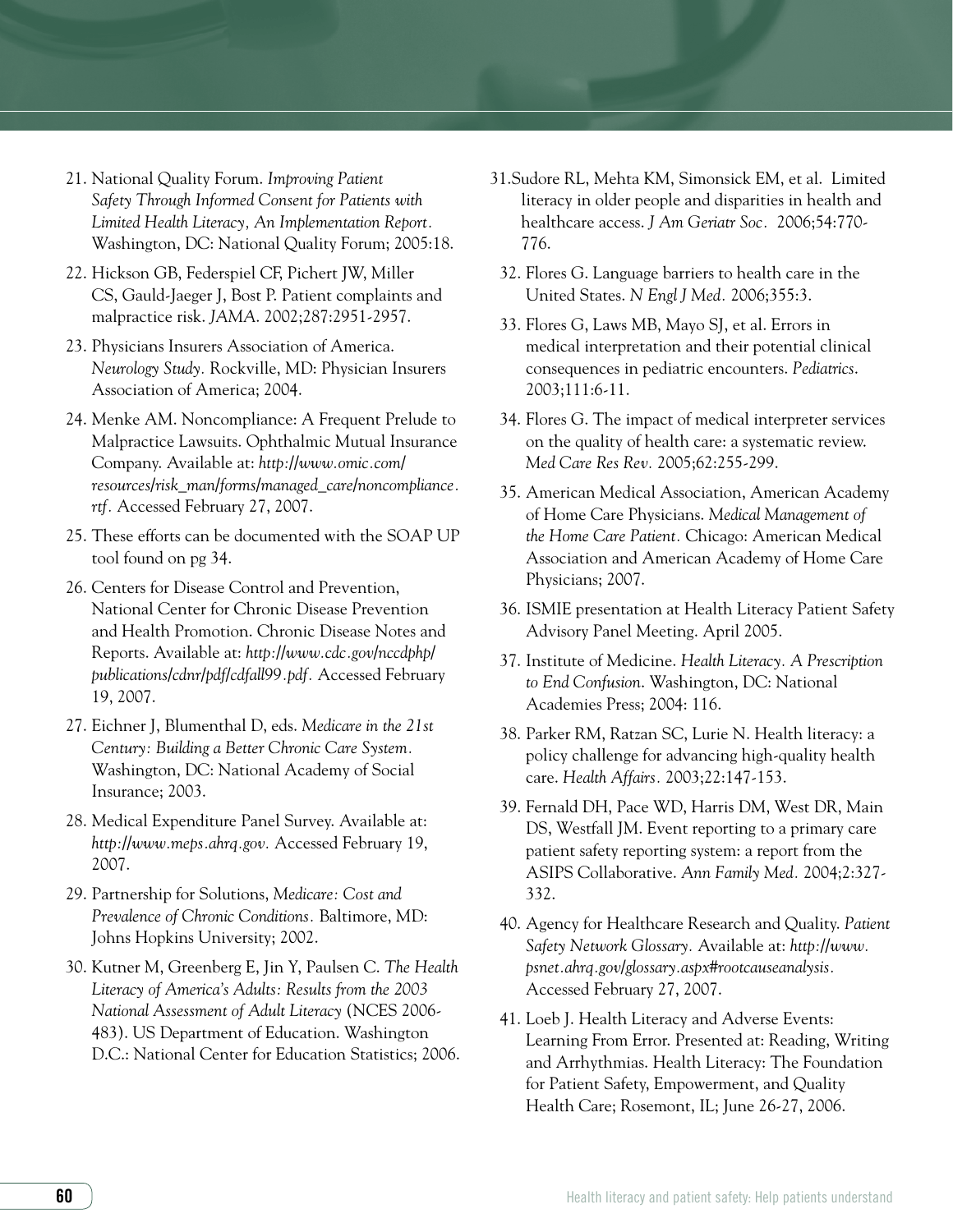- 42. Rogers WJ, Canto JG, Lambrew CT, et al. Temporal trends in the treatment of over 1.5 million patients with myocardial infarction in the US from 1990 through 1999: the National Registry of Myocardial Infarction 1, 2 and 3. *J Am Coll Cardiol.*  2000;36:2056-2063.
- 43. Lied TR, Gonzalez J, Taparanskas W, Shukla T. Trends and current drug utilization patterns of Medicaid beneficiaries. *Health Care Financ Rev.* 2006;27(3):123-32.
- 44. Nodhturft V, Schneider JM, Hebert P, et al. Chronic disease self-management: improving health outcomes. *Nurs Clin North Am.* 2000;35:507-518.
- 45. Gandhi TK, Weingart SN, Borus J, et al. Adverse drug events in ambulatory care. *N Engl J Med.* 2003;348:1556-1564.
- 46. National Quality Forum. *Implementing a National Voluntary Consensus Standard for Informed Consent, A User's Guide to Healthcare Professionals.*  Washington, DC: National Quality Forum; 2005.
- 47. 2007 National Patient Safety Goals. *Jt Commn Perspectives, The Official Joint Commission Newsletter.* 2006;26:17.
- 48. Smith DL. The effect of patient noncompliance on health care costs. *Med Interface.* 1993;6:74-84.
- 49. Sokol MC, McGuigan KM, Verbrugge RR, Epstein RS. Impact of medication adherence on hospitalization risk and healthcare cost. *Med Care.* 2005;43:521-530.
- 50. Howard DH, Gazmararian J, Parker RM. The impact of low health literacy on the medical costs of Medicare managed care enrollees. *Am J Med.*  2005;118:371-377.
- 51. Burrell CD, Levy RA. Therapeutic consequences of noncompliance. In: *Improving Medication Compliance: Proceedings of a Symposium.* Washington, DC: National Pharmaceutical Council; 1984:7-16.
- 52. Vermeire E, Hearnshaw H, Van Royen P, Denekens J. Patient adherence to treatment: three decades of research. A comprehensive review. *J Clin Pharm Ther*. 2001;26:331-342.
- 53. Peterson AM, Takiya L, Finley R. Meta-analysis of trials of interventions to improve medication adherence. *Am J Health-Syst Pharm.* 2003;60:657- 665.
- 54. DiMatteo MR. Variations in patients' adherence to medical recommendations: a quantitative review of 50 years of research. *Med Care.* 2004;42:200-209.
- 55. *Union Pacific R. Co. v. Botsford,* 141 U.S. 250 (1891).
- 56. Mazur DJ. Influence of the law on risk and informed consent. *BMJ*. 2003;327:731-736.
- 57. Beauchamp TL, Childress JF. *Principles of Biomedical Ethics, 58; Moral Norms*. 5th ed. Oxford: Oxford University Press; 2001.
- 58. *Tashman v. Gibbs*. 263 Va. 65; 546 S.E. 2d 772; 2002 Va. LEXIS 20.
- 59. *Newell v. Trident Medical Center*. 359 S.C. 4; 597 S.E. 2d 776; 2004 S.C. LEXIS 108.
- 60. *Guido v. Murray*. 1985 Ohio App. LEXIS 6051.
- 61. Patient rights recognized in the United States include the legal right of every competent adult to accept or refuse medical treatment; and patients have the right to privacy, to refuse to have anyone involved in their care but their doctors, to obtain a copy of their medical record, and to be free of discrimination. Patient Rights Program, Boston University School of Public Health, Health Law Department. Available at: *www.patient-rights.org.* Accessed August 17, 2006.
- 62. Proceedings of 2005 White House Conference on Aging, Mini-Conference on Health Literacy and Health Disparities. American Medical Association; 2005. Available at: *www.ama-assn.org/go/aging*. Accessed March 17, 2007.
- 63. *Canterbury v. Spence,* 464 F.2d 772 (1972).
- 64. Id at 780.
- 65. Id.
- 66. Id at 783.
- 67. Id at 782.
- 68. Id at 783.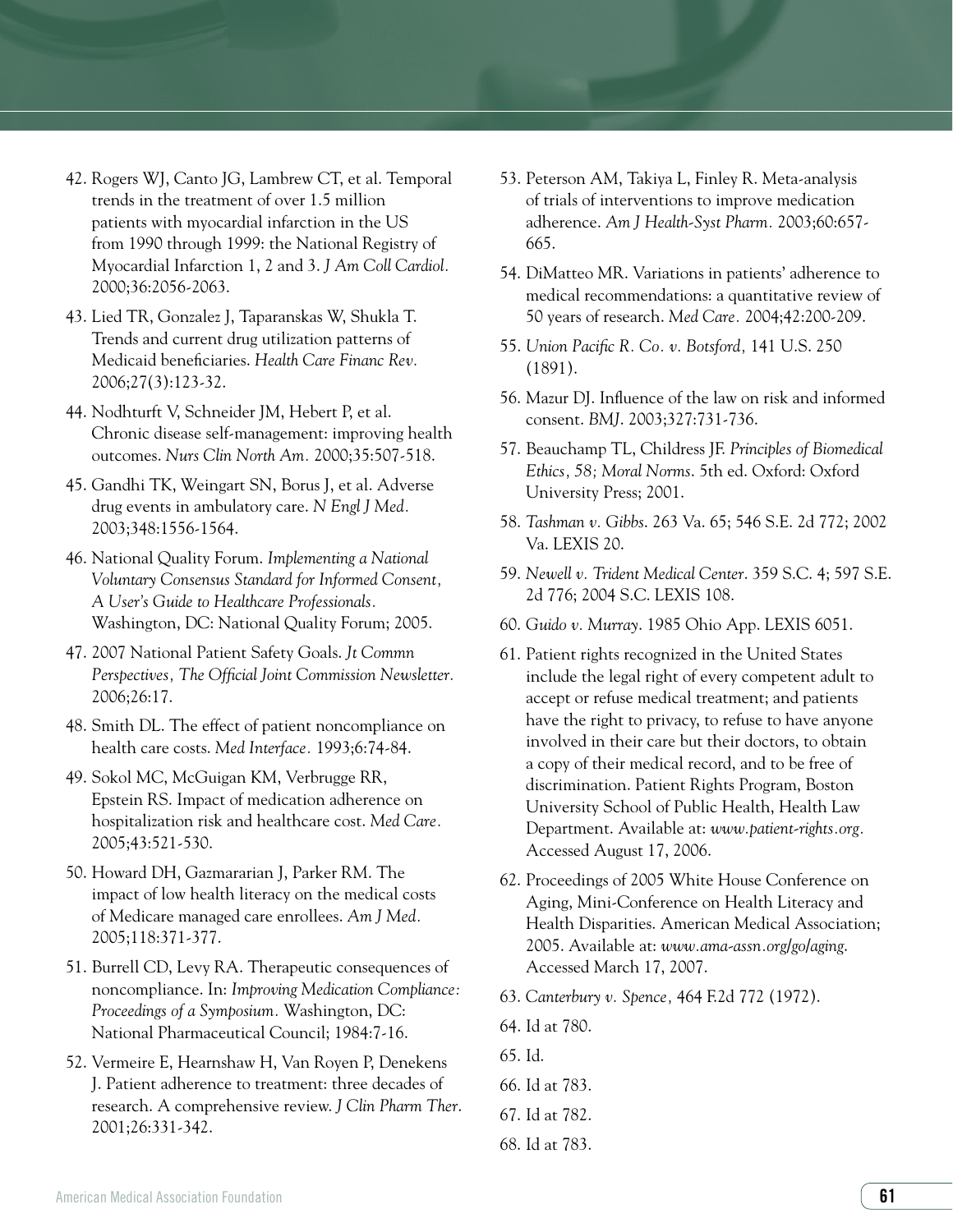- 69. Schwartzberg JG, VanGeest JB, Wang CC, eds. *Understanding Health Literacy: Implications for Medicine and Public Health.* Chicago: AMA Press; 2004.
- 70. *Canterbury v. Spence* at 780.
- 71. Id at 782.
- 72. Id at 779 and 782.
- 73. Id at 783.
- 74. Id at 781.
- 75. Id at 787.
- 76. Aspden P, Corrigan JM, Wolcott J, Erickson SM, eds. *Patient Safety: Achieving a New Standard for Care.*  Washington, DC: The National Academies Press; 2004. Stating "patient safety is indistinguishable from the delivery of quality care."
- 77. Institute for Healthcare Improvement. Clinical Microsystem Assessment Tool. Available at: *http://www.ihi.org/IHI/Topics/ Improvement/ImprovementMethods/Tools/ ClinicalMicrosystemAssessmentTool.htm*. Accessed February 27, 2007.
- 78. Agency for Healthcare Research and Quality. Patient Safety Network Glossary. Available at: *http://www. psnet.ahrq.gov/glossary.aspx#adverseevent.* Accessed February 27, 2007.
- 79. Agency for Healthcare Research and Quality. Patient Safety Network Glossary. Available at: *http://www. psnet.ahrq.gov/glossary.aspx#safetyculture*. Accessed February 27, 2007.
- 80. Roberts KH. Managing high reliability organizations. *Calif Manage Rev.* 1990;32:101-113.
- 81. Weick KE. Organizational culture as a source of high reliability. *Calif Manage Rev.* 1987;20:112-127.
- 82. Agency for Healthcare Research and Quality. *Patient Safety Network Glossary.* Available at: *http://www. psnet.ahrq.gov/glossary.aspx#latenterror*. Accessed February 27, 2007.
- 83. Maurino DE, Reason J, Johnston N, Lee RE. *Beyond Aviation Human Factors.* Aldershot, Hants, England: Ashgate, 1998:14.
- 84. Reason J. Human error: models and management. *BMJ*. 2000;320:768-770.
- 85. Weiss BD. *Help patients understand: A manual for clinicians.* 2nd ed. Chicago: American Medical Association Foundation and American Medical Association; 2007.
- 86. American Medical Association Foundation. *Help patients understand: Instructional video.* Available at: *www.amafoundation.org/go/healthliteracy.* Accessed February 27, 2007.
- 87. Wynia M, Matiasek J. Promising Practices for Patient-Centered Communication with Vulnerable Populations: Examples from Eight Hospitals. The Commonwealth Fund, 2006. Pub. no. 947;11.
- 88. Comprehensive Adult Student Assessment System. *Adult Literacy Estimates.* Available at: *http://www. casas.org/lit/litcode/Search.cfm*. Accessed February 26, 2007.
- 89. Pfizer Clear Health Communication Initiative. Prevalence Calculator. Available at: *http://www. pfizerhealthliteracy.com/physicians-providers/prevalencecalculator.html.* Accessed February 26, 2007.
- 90. The Modern Language Association. *Language Map Data Center.* Available at: *http://www.mla.org/census\_ data.* Accessed February 26, 2007.
- 91. Makoul, G. Communication Assessment Tool. For more information contact *makoul@northwestern.edu.*
- 92. Iowa Health System. Patient Satisfaction Survey. For more information contact *abramsma@ihs.org*
- 93. Mahoney E, Stock R. The PeaceHealth Ambulatory Medication Safety Culture Survey. AHRQ Safe Practices Implementation Grant initiative. Bellevue, WA: PeaceHealth; 2004. For more information contact *rstock@peacehealth.org.*
- 94. This tool was developed for a 2006 assessment of patient safety in physician practices conducted by the Institute for Safe Medication Practices (ISMP), Medical Group Management Association (MGMA) and the Health Research and Educational Trust (HRET) through a grant from the Commonwealth Fund.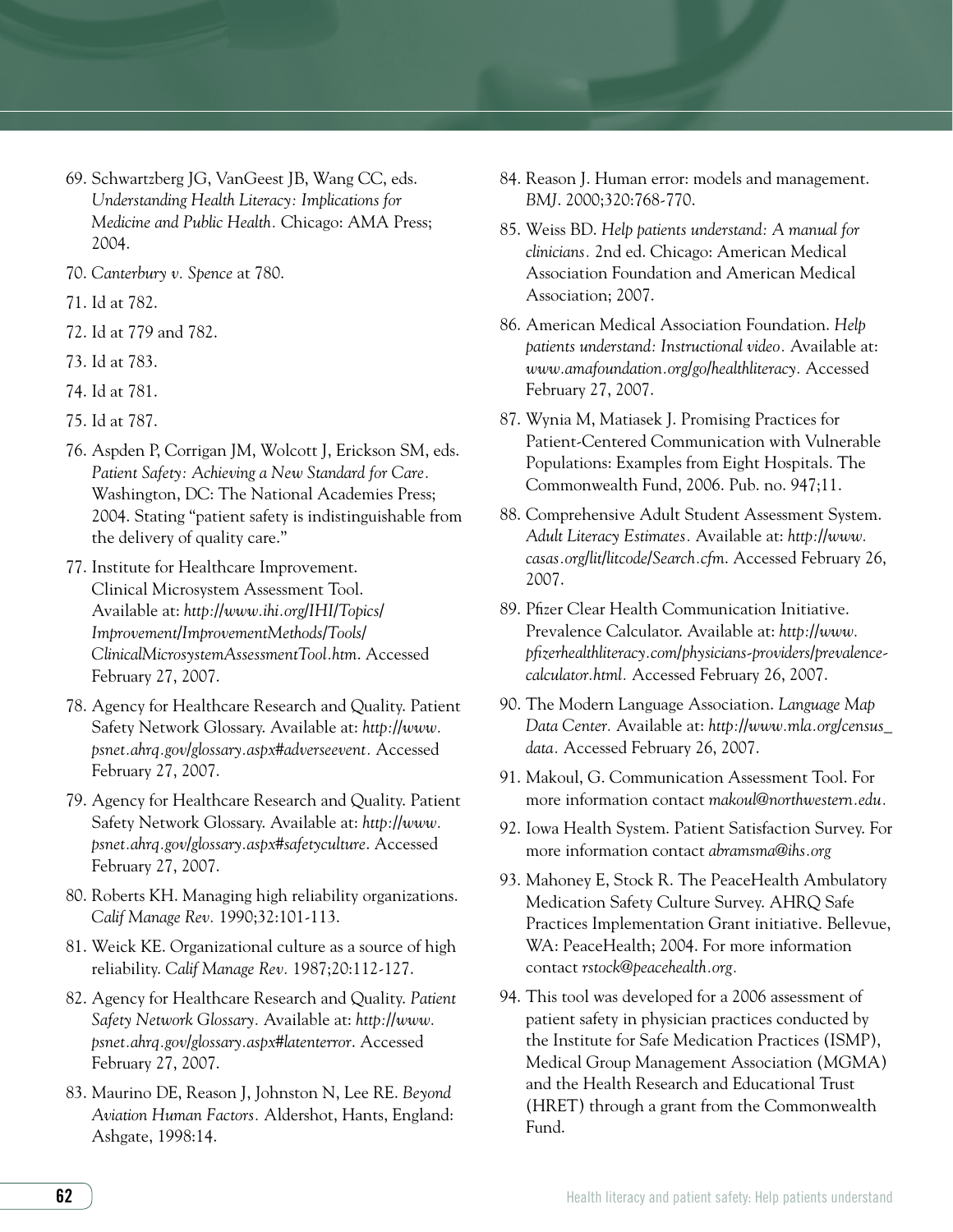- 95. The toolkit is currently in field testing stage but will soon be made available. American Medical Association Ethical Force Program. *Toolkit Field Testing.* Available at: *http://www.ama-assn.org/ama/ pub/category/15604.html.* Accessed February 26, 2007.
- 96. Schillinger D, Piette J, Grumbach K, et al. Closing the loop; physician communication with diabetic patients who have low health literacy. *Arch Intern Med.* 2003;163:83-90.
- 97. Miller GA. The magical number seven. (*Psychology Review*. 1956;63:81). In: Doak CC, Doak LG, Root JH. *Teaching Patients With Low Literacy Skills.* 2nd ed. Philadelphia: J.B. Lippincott Company; 1996:62.
- 98. Ley P, Eaves D, Walker CM. A method for increasing patients' recall of information presented by doctors. *Psychological Med.* 1973;3:217. In: Doak CC, Doak LG, Root JH. *Teaching Patients With Low Literacy Skills.* 2nd ed. Philadelphia, PA: J.B. Lippincott Company; 1996:163.
- 99. Partnership for Clear Health Communication. Ask Me 3TM Available at: *http://www.askme3.org.* Accessed February 26, 2007.
- 100. Pfizer 8th National Health Literacy Conference: Health Literacy as a Cornerstone of Health Reform. Washington, DC; September 14-15, 2005.
- 101. Doak CC, Doak LG, Root JH. *Teaching Patients With Low Literacy Skills.* 2nd ed. Philadelphia, PA: J.B. Lippincott Company; 1996:65.
- 102. Kemp EC et al. Checking for Understanding: Efficacy and Patient Preferences; European Association for Communication in Healthcare Conference; Abstract. Belgium; 2004.
- 103. National Quality Forum. *Safe Practices for Better Healthcare.* Washington, DC: National Quality Forum; 2003.
- 104. Dharia C, Bennett DL, Ferguson KJ, Okon AD. Comprehension of Informed Consent for Spine Injection Radiology and Office of Consultation and Research in Medical Education, University of Iowa Carver College of Medicine, IA City, IA. 106th Annual Meeting American Roentgen Ray Society, Vancouver, April 30-May 5, 2006. p. A10.

Supplement to *Am J Roentgenol.* 2006;186(4).

- 105. Larsen K. Teaching "Teach-back" in Limited English Proficiency Settings. Presented at: Health Literacy and Patient Safety Conference. November 16, 2006; Rosemont, IL.
- 106. Malone R, Shilliday BB, Ives TJ, Pignone M. Development and evolution of a primary care-based diabetes disease management program. *Clin Diabetes.* 2007;25:31-35.
- 107. For techniques on this communication, see SBAR pg 42.
- 108. Robert Wood Johnson Foundation. *Hablamos Juntos. Universal Symbols for Healthcare Environments.* Available at: *http://www.hablamosjuntos.org.* Accessed February 26, 2007.
- 109. Flores G. Language barriers to health care in the United States. *N Engl J Med.* 2006;355:229-231.
- 110. Flores G, Laws MB, Mayo SJ, et al. Errors in medical interpretation and their potential clinical consequences in pediatric encounters. *Pediatrics*. 2003;111:6-11.
- 111. Flores G. The impact of medical interpreter services on the quality of health care: a systematic review. *Med Care Res Rev.* 2005; 62:255-299.
- 112. US Department of Health and Human Services, Office of Minority Health. *National Standards for Culturally and Linguistically Appropriate Services in Health Care.* Washington DC: OPHS; 2001.
- 113. US Department of Health and Human Services, Office of Minority Health. *National Standards on Culturally and Linguistically Appropriate Services (CLAS)* Available at: *http://www.omhrc.gov/templates/ browse.aspx?lvl=2&lvlID=15*. Accessed February 26, 2007.
- 114. For reader-friendly print materials see table 12.
- 115. Safran DG, Neuman P, Schoen C, et al. Prescription drug coverage and seniors: findings from a 2003 national survey. Health Affairs Web Exclusive; April 19, 2005. Available at: *http://www.healthaffairs.org.* Accessed February 27, 2007.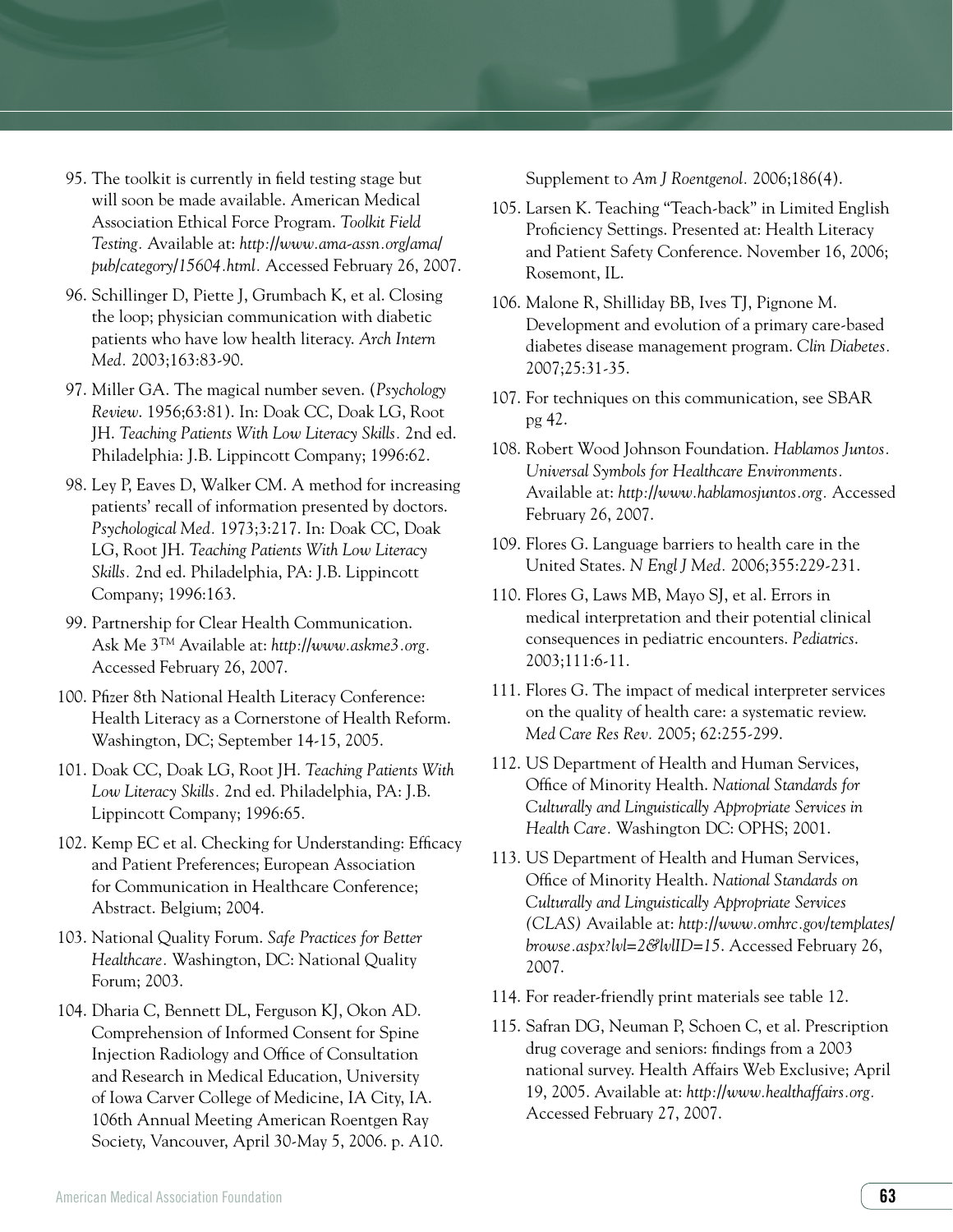- 116. National Center for Health Statistics. Health, United States, 2004. HHS Publication No. 2004- 1232. Hyattsville, MD: Department of Health and Human Services; 2004.
- 117. Institute of Medicine. *Preventing Medication Errors.*  Aspden P, Wolcott J, Bootman L, Cronenwett LR (eds). Washington, DC: National Academy Press; 2006.
- 118. National Quality Forum. *Improving Use of Prescription Medications: A National Action Plan.* Washington DC: National Quality Forum; 2005.
- 119. See page 9 for risks to patients and the health care system
- 120. Persell S. Health Literacy and Implications for Chronic Illness Care: The Case of Hypertension. Presented at Health Literacy Patient Safety Conference; November 16, 2006; Rosemont, IL.
- 121. Schillinger D, Wang F, Rodriguez M, Bindman A, Machtinger EL. The importance of establishing regimen concordance in preventing medication errors in anticoagulant care. *J Health Commun.* 2006;11:555-567.
- 122. Tarn DM, Heritage J, Paterniti DA, Hays RD, Kravitz RL, Wenger NS. Physician communication when prescribing new medications. *Arch Intern Med.*  2006;166:1855-1862.
- 123. Wolf MS, Davis TC, Tilson H, Bass PF , Parker RM. Misunderstanding of prescription drug warning labels among patients with low literacy. *Am J Health-Syst Pharm.* 2006;63:1048-1055.
- 124. Davis TC, Wolf MS, Bass PF, et al. Low literacy impairs comprehension of prescription drug warning labels. *J Gen Intern Med.* 2006;21:847-851.
- 125. Davis TC, Wolf MS, Bass PF, et al. Literacy and misunderstanding of prescription drugs labels. *Ann Intern Med.* 2006;145:887-894.
- 126. For more on advance organizers see page 32 of this monograph.
- 127. Institute for Healthcare Improvement. Available at: *http://www.ihi.org/IHI/Topics/PatientSafety/ MedicationSystems/Tools/Medication+Reconciliation+ Review.htm.* Accessed on March 1, 2007.
- 128. Kripalani S, Henderson LE, Chiu EY, Robertson R, Kolm P, Jacobson TA. Predictors of medication selfmanagement skill in a low-literacy population. *J Gen Intern Med.* 2006;21:852-856.
- 129. Edelberg HK, Shallenberger E, Wei JY. Medication management capacity in highly functioning community-living older adults: detection of early deficits. *JAGS*. 1999;47:592-596.
- 130. Katz MG, Kripalani S, Weiss. Use of pictorial aids in medication instructions: a review of literature. *Am J Health-Syst Pharm*. 2006;63:2391-2397.
- 131. Ad Hoc Committee on Health Literacy for the Council on Scientific Affairs, American Medical Association. Health literacy. Report of the Council on Scientific Affairs. *JAMA*. 1999;281:552-557.
- 132. Rothman RL, So SA, Shin J, et al. Labor characteristics and program costs of a successful diabetes disease management program. *Am J Manag Care*. 2006;12:277-283.
- 133.Sarkar U. Ambulatory Patient Safety in Diabetes Care for Diverse Populations. Presented at: Health Literacy Patient Safety Conference; November 16, 2006; Rosemont, IL.
- 134. National Quality Forum. *Improving Patient Safety Through Informed Consent for Patients with Limited Health Literacy, An Implementation Report.*  Washington DC: National Quality Forum; 2005:18.
- 135. Adapted, with permission, from The DIRECT Approach to Identifying Low Literacy During the Office Visit by Mariana Glusman, MD and Barbara Bayldon, MD, 2006.
- 136. Cross KP. *Adults as Learners: Increasing Participation and Facilitating Learning,* San-Francisco: Jossey-Bass; 1981.
- 137. See table 10 and figure 8 on pages 33 and 45 for examples.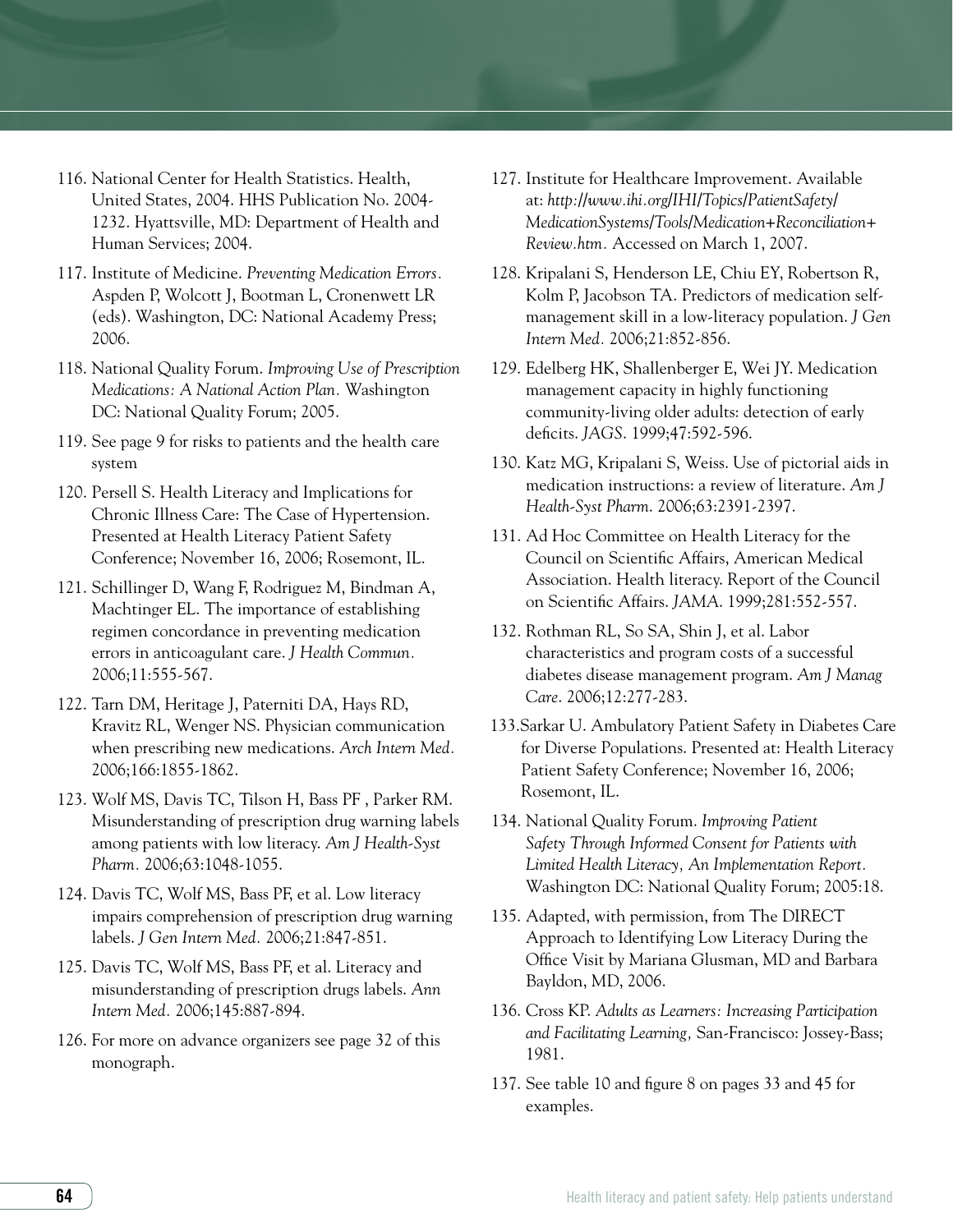# Take this with you

This pocket-sized Safe Communication Universal Precautions tip card can serve as a quick reminder on how to prevent communication-related adverse events. It can help you:

- Make sure patients understand instructions
- Avoid adverse events due to poor or incomplete communication
- Streamline precise and complete communication among staff members